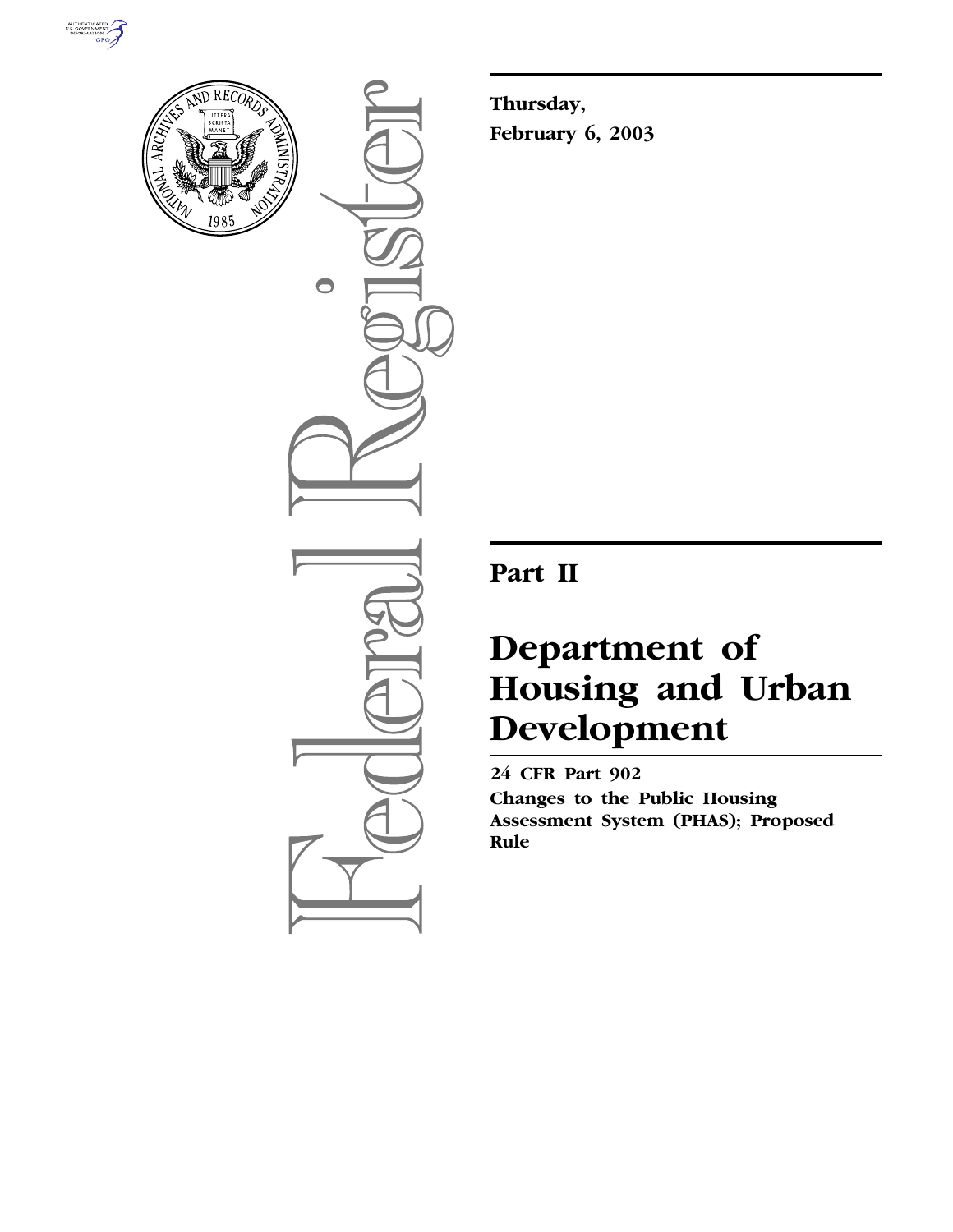# **DEPARTMENT OF HOUSING AND URBAN DEVELOPMENT**

# **24 CFR Part 902**

**[Docket No. FR–4707–P–01]** 

#### **RIN 2577–AC32**

# **Changes to the Public Housing Assessment System (PHAS)**

**AGENCY:** Office of the Assistant Secretary for Public and Indian Housing.

# **ACTION:** Proposed rule.

**SUMMARY:** This proposed rule would amend the Public Housing Assessment System (PHAS) regulation at 24 CFR part 902 to provide additional information, revise certain procedures and establish others for the assessment of the physical condition, financial condition, management operations, and resident services and satisfaction with services provided to public housing residents. This proposed rule takes into consideration additional examination of the PHAS by HUD, as well as comments and suggestions on the PHAS provided through research conducted with representatives of public housing agencies (PHAs) and public housing residents.

The purpose of the PHAS is to function as a management tool that effectively and fairly measures a PHA's performance based on standards that are uniform and verifiable.

**DATES:** *Comment Due Date:* April 7, 2003.

**ADDRESSES:** Interested persons are invited to submit comments regarding this interim rule to the Regulations Division, Office of General Counsel, Room 10276, Department of Housing and Urban Development, 451 Seventh Street, SW, Washington, DC 20410– 0500. Communications should refer to the above docket number and title. Facsimile (FAX) comments are not acceptable. A copy of each communication submitted will be available for public inspection and copying between 8 a.m. and 5 p.m. Eastern time weekdays at the above address.

**FOR FURTHER INFORMATION CONTACT:** For further information contact the Office of Public and Indian Housing Real Estate Assessment Center (PIH–REAC), Attention: Wanda Funk, Department of Housing and Urban Development, 1280 Maryland Avenue, SW, Suite 800, Washington DC, 20024; telephone Technical Assistance Center at (888)– 245–4860 (this is a toll-free number). Persons with hearing or speech

impairments may access that number via TTY by calling the Federal Information Relay Service at (800) 877– 8339 (this is a toll-free number). Additional information is available from the PIH–REAC Internet site, *http:// www.hud.gov/reac.*

# **SUPPLEMENTARY INFORMATION:**

# **I. Background**

#### *Regulatory Background*

On September 1, 1998 (63 FR 46596), HUD published a final rule, codified at 24 CFR part 902, that established the PHAS, a new system for the assessment of America's public housing. Under the PHAS, HUD evaluates PHAs based on four key indicators: (1) The physical condition of the PHA's properties; (2) the PHA's financial condition; (3) the PHA's management operations; and (4) the residents' service and satisfaction assessment (through a resident survey). On the basis of these four indicators, PHAs receive a composite score that represents a single score for a PHA's entire operation and a corresponding performance designation. The PHAs that are designated high performers receive public recognition and relief from specific HUD requirements. The PHAs that are designated troubled or substandard receive remedial action.

The PHAS regulation became effective for all PHAs with fiscal years ending (FYE) on and after September 30, 1999.

To provide further information about the PHAS scoring process for each of the PHAS indicators, HUD published four scoring notices. The scoring notices which are periodically updated were first published on May 13, 1999: the Physical Condition Scoring at 64 FR 26166; the Financial Condition Scoring at 64 FR 26222; the Management Operations Scoring at 64 FR 26232; and the Resident Service and Satisfaction Scoring at 64 FR 26236.

On January 11, 2000 (65 FR 1712), HUD issued a final rule that made certain amendments to the PHAS regulation applicable to PHAs with FYE on or after June 30, 2000. In the January 11, 2000, amended rule, HUD deferred full implementation of the PHAS for PHAs with FYE on September 30, 1999, and December 31, 1999. These PHAs would receive an assessment score on the basis of HUD's assessment of the PHA's management operations in accordance with subpart D of part 902 and an overall PHAS advisory score.

On June 6, 2000 (65 FR 36042), HUD issued a technical correction to the January 11, 2000, final rule, and further deferred full implementation of the PHAS for PHAs with FYE through March 31, 2000. On May 30, 2001, HUD issued a notice (66 FR 29342) further deferring full implementation of the PHAS until after June 30, 2001.

On March 15, 2002 (67 FR 11844), HUD issued a notice advising that the PHAS became effective for PHAs with FYE on September 30, 2001. All PHAs now receive an overall PHAS score based on the four PHAS indicator scores and a corresponding designation based on the overall score. The notice advised that PHAs with FYE on September 30, 2001, through and including September 30, 2002, would be assessed in accordance with the interim scoring procedures described in the scoring notices published in the **Federal Register** on November 26, 2001, at 66 FR 59084 for the Physical Condition Indicator and at 66 FR 59126 for the Financial Condition Indicator.

Then on August 30, 2002 (67 FR 55860), HUD published a notice that extended the interim scoring methodology to all PHAs with FYE December 31, 2002, March 30, 2003, and June 30, 2003.

# *Recommendations for Changes to the PHAS*

Since its inception in 1998, the PHAS has been the subject of discussion and further consideration both internally within HUD, and among the public and the public housing industry. A report by the National Academy of Public Administration (Evaluating Methods for Monitoring and Improving HUD-Assisted Housing Programs, 2001), issued at the request of Congress, found that ''the credibility of HUD's new system has been undermined by its adversarial relationship with many of the entities that implement HUDassisted housing programs.'' They stated, ''The Academy panel believes that HUD cannot achieve an effective, well-run quality-assurance program for its assisted housing programs without a more effective working relationship with the assisted housing industry. Improved working relationships are needed to raise the credibility of the assessment tools being used, reduce the administrative burden, and better align the system's goals with the outcomes that well-run assisted housing providers are trying to achieve. Failing this, the industry and HUD will continue to have unproductive confrontations over the assessment scores from HUD's new quality-assurance system.'' The Academy recommended that, ''In consultation with all of the affected parties, HUD should proceed to refine and modify its current quality-assurance system \*  $\frac{1}{x}$  \*  $\frac{1}{x}$ ."

In 2001, the Department followed this recommendation and met with public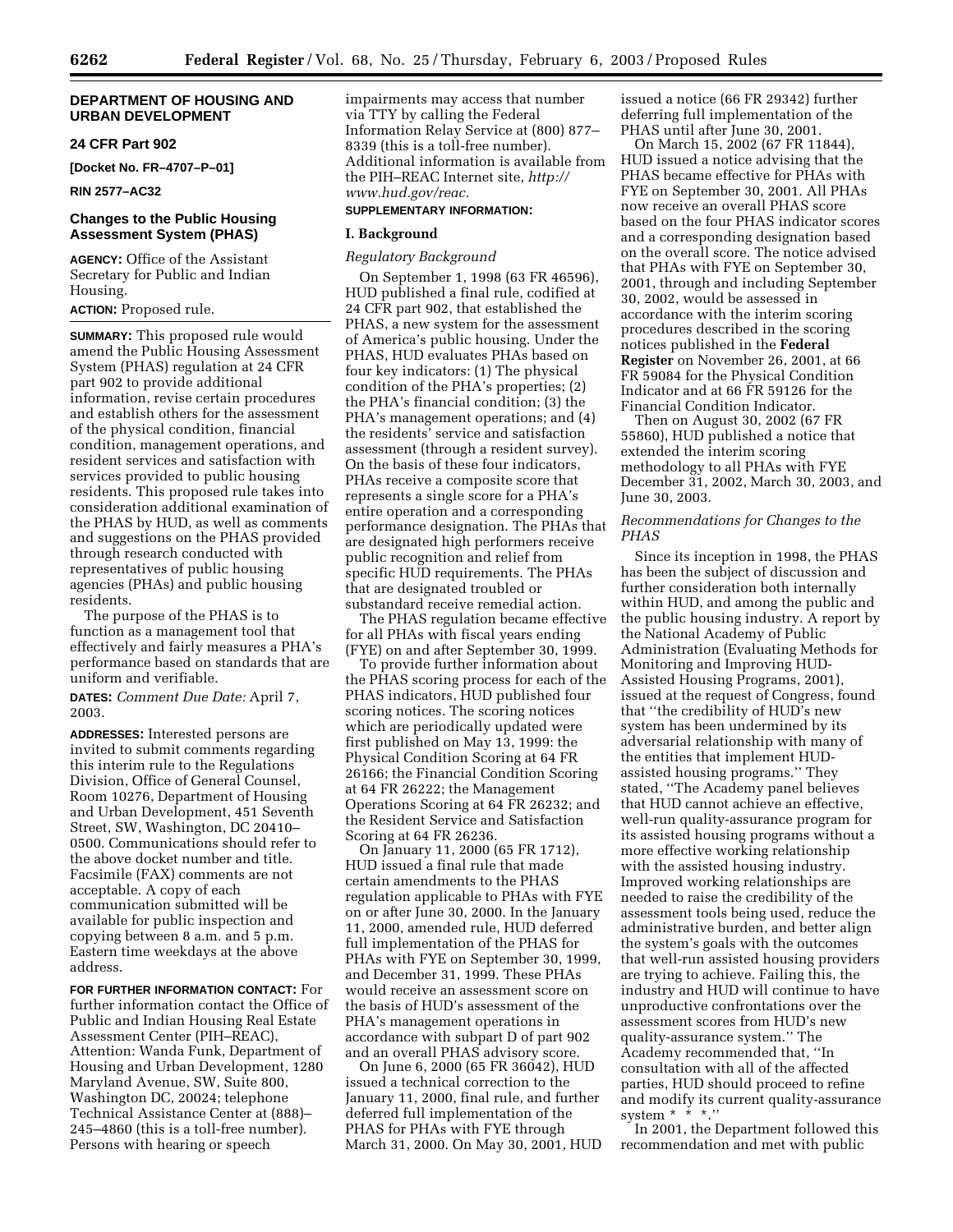housing stakeholders (including representatives of PHAs, residents, housing advocacy representatives, governmental representatives, and other groups) to discuss specific PHAS concerns and possible solutions.

In the November 26, 2001, **Federal Register** notice proposing the interim scoring changes to the PHAS, the Department stated it expects to give extensive consideration to potential improvements in the PHAS, and that this consideration might lead to further changes in the PHAS.

# **II. Compliance Monitoring and Quality Assurance Procedures**

As a companion to implementation of the PHAS regulation that assesses a PHA's performance, HUD is expanding its programs for PHA compliance and quality assurance (QA) reviews. This places additional emphasis on the principle that with increased PHA flexibility comes additional accountability.

HUD is also expecting more from itself through this increased emphasis on compliance and QA reviews, and is committing resources to both areas.

The process to select PHAs for compliance and QA reviews will minimize duplication of resources and repetition of reviews for PHAs. Both review areas will share information obtained during PHA reviews, thus increasing efficiency and streamlining HUD's accountability efforts.

#### *A. Compliance Monitoring*

HUD is introducing a new compliance monitoring initiative which is a management tool designed to focus and enhance HUD's compliance monitoring of PHAs.

This new PHA compliance monitoring initiative will determine a PHA's compliance levels and direct the compliance monitoring resources accordingly. HUD will look at preselected business flags in the individual PHAS indicators that are most related to issues of compliance. When the indicator flags indicate that a PHA may have compliance issues, that PHA will be referred to the appropriate field office for further observation. HUD will use this information to identify the PHAs that will be scheduled for on-site compliance reviews conducted by field offices, thereby more accurately deploying the Department's compliance resources.

HUD anticipates that field offices will conduct a minimum of 350 annual, onsite compliance reviews nationwide. Approximately 150 of the PHAs that receive 80 percent of all funds will be reviewed annually and approximately

200 of the remaining PHAs will be reviewed annually.

# *B. Quality Assurance Procedures*

The QA procedures are designed to ensure that (1) Overall PHAS grades, as well as the individual indicator grades, are based on standards that are uniform and verifiable; and (2) the PHA maintains proper and accurate records supporting PHAS and Section 8 Management Assessment Program (SEMAP) certifications.

Each of the PHAS subsystems undergoes rigorous quality assurance to ensure fair and accurate scores. For the Physical Assessment Subsystem, the QA plan is a multi-step procedure that employs both automated and manual reviews, the cornerstone of which is the QA inspection process.

In the QA inspection process, trained HUD inspectors go on-site to verify the results of the physical inspections performed by HUD contract inspectors. These quality assurance reviews may be conducted at any time, including during the course of a property inspection, following an inspection, or as a separate analysis. The reviews seek to verify that the contract inspector has followed HUD's procedures and correctly assessed the property. An inspector who is not performing within HUD's protocol is subject to administrative action in the form of performance deficiency letters that may lead to decertification. Other measures in the QA plan include ongoing training of inspectors in HUD's protocol, and the use of automated systems that flag anomalies in the inspections as they are processed.

Another QA procedure is the new PHAS Exigent Health and Safety (EHS) certification review. This certification review, performed by HUD staff, validates certain information that the PHA has provided to HUD. It is an onsite property review of the EHS deficiencies cited in the property inspection reports against the PHA's certification that these deficiencies have been corrected. Annually, HUD will conduct certification reviews for a minimum of 25 percent of the PHAs that were assessed under the PHAS and certified to the correction of EHS deficiencies.

Both the Financial Assessment Subsystem and the Management Assessment Subsystem conduct automated reviews of all of their respective submissions when they are transmitted to HUD. This automated review is followed by a manual review. If corrections, changes, or further information are necessary, HUD contacts the PHA.

There also is an independent audit review of the PHA's financial submission and management operations submission. The Independent Public Accountant (IPA) or Certified Public Accountant (CPA) performs the PHA's annual audit reviews and verifies the supporting documentation for these submissions. Then, in the audited submission, the IPA/CPA reports any findings to HUD. When the findings indicate inaccuracies or discrepancies, HUD adjusts the financial indicator, management indicator, and overall PHAS grade.

For the Financial Assessment Subsystem, the Quality Assurance Subsystem (QASS) addresses the reliability of financial data collected and assessed by the PIH–REAC. The QASS staff conducts Quality Assurance Reviews (QARs) of IPA and CPA firms that perform financial statement and compliance audits of PHAs. The CPA firms are selected based on three established risk factors. These factors are: The number of audit clients; the total dollar amount (revenue and assets audited); and referrals from field offices, HUD management, or the PIH–REAC subsystems. Annually, the QASS staff performs a minimum of 15 reviews of CPA firms that audit PHAs. Teams of QASS auditors visit the firms and review a sample of audits and the associated working papers for compliance with professional auditing standards promulgated by the General Accounting Office and the American Institute of Certified Public Accountants (AICPA), as well as the Office of Management and Budget and the HUD audit requirements.

When the QASS team identifies material departures from professional standards the team recommends administrative sanctions which may include referrals to one or more oversight bodies, such as state boards of accountancy, the AICPA Professional Ethics Division, state societies of CPAs, and HUD's enforcement office.

The QA for the Resident Service and Satisfaction Subsystem includes a manual review of the random sample of addresses to ensure that they are complete and that there are no duplications. When the grade for the survey is generated, HUD performs a QA review of all grades of D or F to assure that the survey process was successful.

The final PHAS QA procedure is the seven-day field office review of a PHA's overall PHAS grade. All PHAs' grades are transmitted to the field office for this review period prior to release of the grade to the PHA.

In addition to the QAR reviews, the QASS staff also will perform two other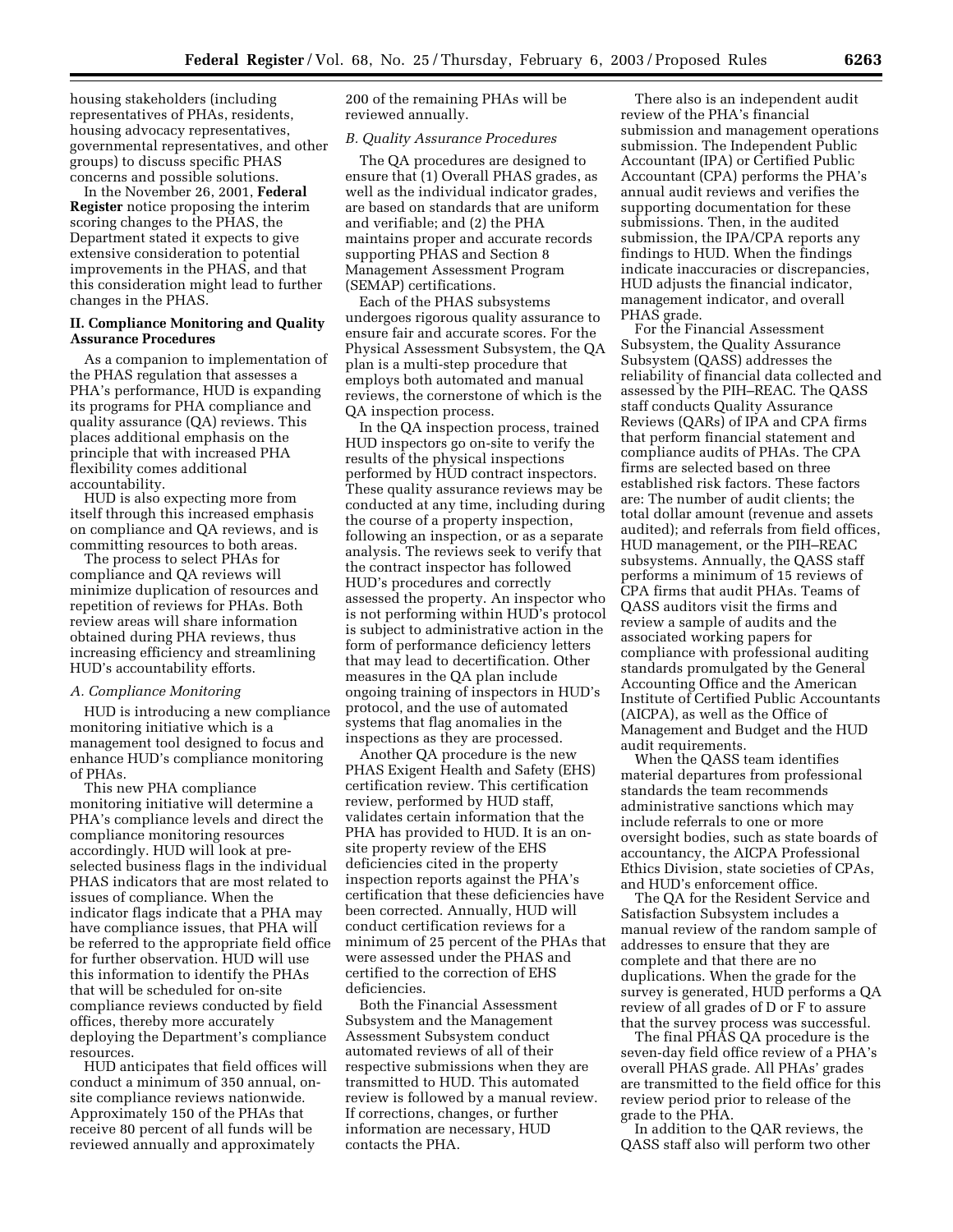types of reviews, both of which are new. The first additional review is the PHA monitoring review using the OMB A– 133 Compliance Supplement. All major requirements associated with PIH programs are covered in the OMB A– 133 Compliance Supplement and the monitoring review is to verify the PHA's adherence with statutes, regulations, and contract provisions; verify the documents supporting the PHAS (*e.g.*, Management Operations (MASS) Certification) and SEMAP certifications; and verify the results of the testing that the PHA's CPA is to perform during the annual financial statement audit. The PHAs who will be visited for a monitoring review will be selected both randomly and through a targeted riskbased approach. Each year the QASS team will conduct approximately 45 to 50 monitoring reviews nationwide. Once again, these reviews will be coordinated with field office staff to avoid repetitive reviews at the same PHA. Reported PHA findings, including false MASS certification, will result in appropriate follow-up action by the field office staff, such as referral for limited denial of participation (LDP), suspension, or debarment. The QASS staff will follow-up with CPAs who are not conducting the appropriate compliance testing. Follow-up actions include, but are not limited to, referring the CPA to one or more oversight bodies and HUD's enforcement office and/or including the CPA firm in the risk ranking process for QARs.

The second type of new review performed by QASS staff is an internal control review of PHA service providers (*e.g.*, fee accountants). The QASS staff will perform independent internal control reviews of the largest PHA service providers and determine whether follow-up action is required. Depending on the deficiencies identified, referrals will be made to HUD's enforcement office for action if the PHA service provider failed to comply with HUD requirements.

#### **III. Proposed Amendments to the PHAS**

#### *Policy Considerations*

After further research involving public housing stakeholders, as well as far-reaching internal review, HUD has developed proposed amendments to the PHAS. These proposed amendments to the PHAS make important improvements to the system, while retaining the core principle of ensuring housing is decent, safe, sanitary, and in good repair for public housing residents.

HUD received suggestions for changes to the PHAS from representatives of the public housing industry, public housing

directors, HUD program experts, residents, and recommendations from the Millennial Housing Commission. HUD evaluated all of these suggestions in a deliberative process that led to this latest version of the PHAS. As a result, the Department has made numerous changes to the PHAS.

Above all, this proposed rule strives to be simpler to understand and utilize. It places more emphasis on assessing those items that directly affect day-today living conditions.

The proposed amendments to the PHAS retain the basic structure of the rule that they replace. A PHA will continue to be evaluated in four areas: physical condition, financial condition, management operations, and resident service and satisfaction. The PHAS continues to rely on information that is verifiable by a third party wherever possible, but with clearer QA standards.

Under current PHAS protocols, the evidence is clear there has been improvement generally in the management of the PHAs.

Recognizing this improvement, this proposed PHAS rule gives PHAs increased flexibility and regulatory relief without sacrificing accountability. Under the proposal, Grade A PHAs will be assessed less often. The physical inspection scoring process is revised and places a stronger emphasis on the concept of livability and the immediate correction of exigent health and safety deficiencies. In the financial assessment, four of the component thresholds have been lowered for Small and Very Small PHAs. In addition, the penalty for high liquidity and reserves is eliminated. Along with this additional flexibility and regulatory relief, the Department is placing increased accountability on PHAs for the information they supply. The Department expects the highest standards of integrity from providers of public housing. All information to which PHAs self-certify will be subject to audit and verification. When this information is false, fraudulent, or otherwise justifies enforcement, the Department will take aggressive action against those who would abuse the public trust. The Department has also increased the penalties for late submissions.

The proposed amendments to the PHAS are a collaborative effort between HUD and its partners. They have been developed out of mutual respect between HUD and the affected parties.

#### *Highlights of Changes*

Under the proposed rule, a PHA will receive letter grades of A, B, C, D, or F, and the frequency of assessments is

based on the designation. Under the current PHAS rule, a PHA receives numeric scores and is assessed annually. Further, under the proposed rule, a PHA will no longer be designated high performer, standard performer, or troubled. A PHA's designation will be a letter grade based on the overall PHAS grade and indicator grades. In addition to publishing the proposed amendments to the PHAS rule, HUD is also publishing five proposed grading notices for comment. Four of the notices explain the grading process for each of the four PHAS indicators, and there is one overall notice explaining the grading process in general.

All observed deficiencies determine the physical condition score under the current rule. Under the proposed rule, only observed deficiencies that primarily impact ''livability'' determine the property grade.

In the proposed rule, the penalty points under Current Ratio (CR) and Months Expendable Fund Balance (MEFB) for high liquidity or reserves are eliminated.

In the proposed rule, the management operations self-sufficiency sub-indicator has four components rather than a stand-alone sub-indicator. Furthermore, self-sufficiency questions have been added to the resident survey. The proposed rule changes the standards for rating vacant unit turnaround time, work orders, and annual inspection of dwelling units and building systems. The maximum time periods have decreased, and the percentages of units, and buildings and systems required to be inspected for a given grade have increased.

Currently, the Resident Service and Satisfaction (RASS) indicator points are apportioned between the survey, and the implementation plan and follow-up plan certification. Under the proposed PHAS, the entire RASS assessment is based on survey results. If the survey process is not properly managed as directed by HUD, the PHA shall receive a zero and a grade of F under this indicator.

Under the current PHAS rule, a PHA may be designated ''troubled in one area'' based on the physical, financial, or management score. In this proposed rule, a PHA may be referred to the appropriate HUD office for remedial action if it receives a grade of F in any one of the four PHAS indicators.

The point deductions from the overall PHAS score for any late submission under the current rule are replaced with grade deductions from the affected indicators under the proposed rule. When a submission is late, the time period for a presumptive rating of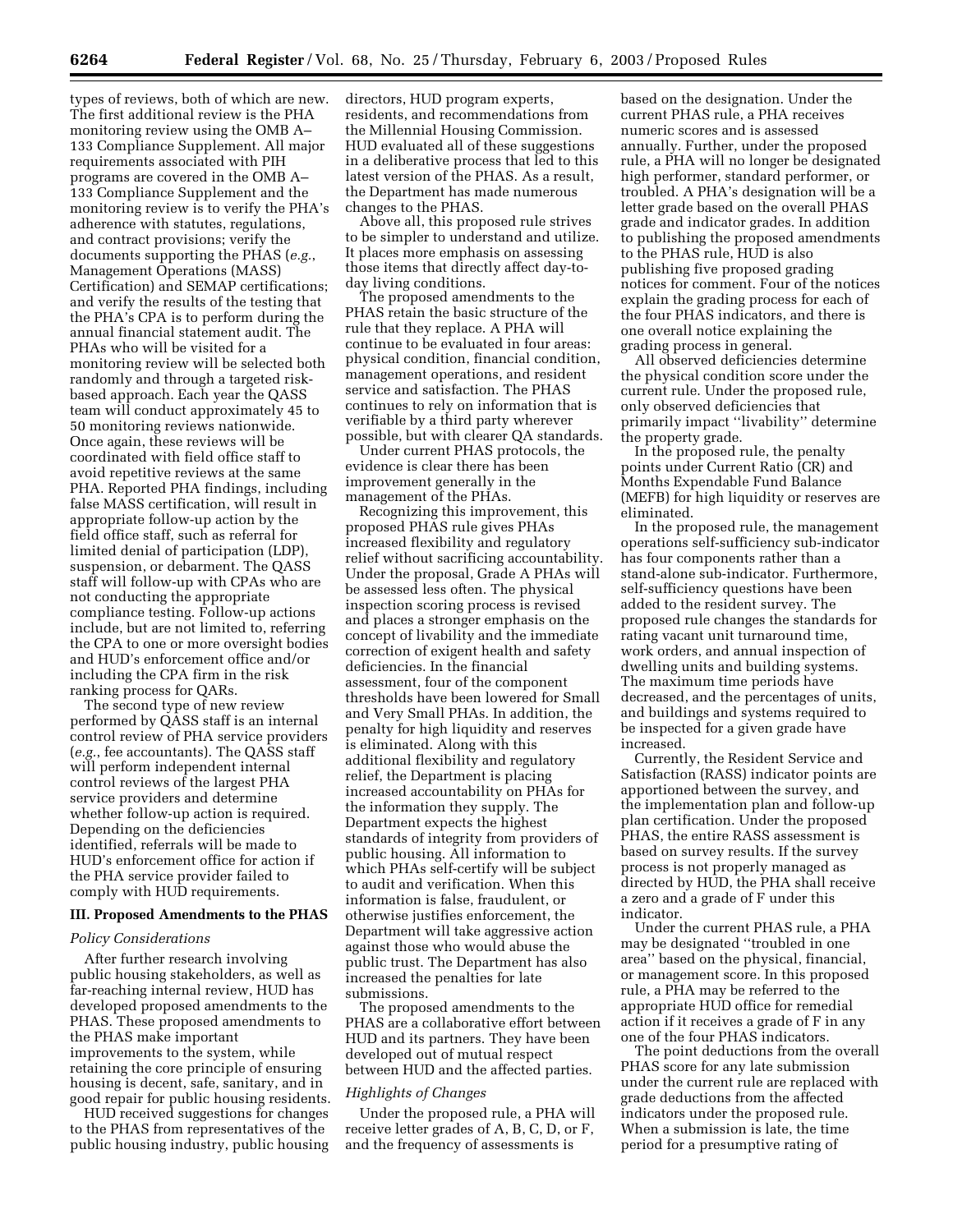failure for that indicator is changed from under the current system, and F being 90 days to 49 days.

# *Overview of Changes*

The following paragraphs describe the significant changes that will increase the fairness and accuracy of the assessments, and allow for more flexibility and regulatory relief for PHAs, while at the same time holding them increasingly accountable for performance.

• Under the proposed PHAS system, PHAs would receive an overall PHAS grade, four indicator grades, and subindicator/component grades. This grading system would replace the scoring system of the current regulation. The grades would be A, B, C, D, and F. The sub-indicator/component grades would determine the indicator grade. The four indicator grades would determine the overall PHAS grade. The weight of each of the four indicators would remain the same, *i.e.*, 30 percent for the physical condition indicator, 30 percent for the financial condition indicator, 30 percent for the management operations indicator, and 10 percent for the resident service and satisfaction indicator. To implement the new grading approach for assessing PHAs, HUD will publish five proposed grading notices for comment in the **Federal Register**.

• A new assessment schedule is being proposed which recognizes and rewards superior performance. The frequency of a PHA's assessments would be based on its PHAS designation. All PHAs would be assessed under the four PHAS indicators in the first year after implementation of the revised PHAS rule. Each PHA's designation from that year would serve as its baseline. That baseline designation would determine the PHA's next PHAS assessments. When a PHA is designated Grade A, under this proposal the PHA will next be assessed in three years. When a PHA is designated Grade B, under this proposal the PHA will next be assessed in two years. When a PHA is designated Grade C, D, or F, under this proposal the PHA will be assessed the next year. Thereafter, the PHA's most recent designation would determine the intervals between PHAS assessments. These assessment intervals and the grading bands are modeled after those HUD uses for physical inspections of multifamily housing.

• The designations ''high performer, standard performer, and troubled performer,'' would be replaced with grade designations. The grades proposed are A, B, C, D, and F, with A being the highest, similar to a ''high performer''

the lowest.

• For a PHA that receives an overall PHAS grade of A, B or C, and that does not receive a grade of less than C in any of the indicators, the PHA's overall grade would serve as its designation. However, a PHA that receives a grade D in one or more indicators would be designated Grade D, regardless of the overall grade. Similarly, a PHA that receives a grade F in any of the indicators would be designated Grade F, regardless of the overall grade. Finally, a PHA that receives a grade F in the Capital Fund management operations sub-indicator would be designated Capital Fund Grade F. This proposed grading system reflects the principle that designations signify the level of risk HUD assigns to PHAs, rather than a subjective categorization of their overall performance. A PHA that is underperforming in one or more indicators is assumed to be at higher risk than a PHA that is performing at a level of least C across the indicators. The designations of Grade D or Grade F for PHAs that under-perform in one or more indicators will reflect that heightened level of risk and will serve to increase the level of attention these PHAs receive from HUD field offices and other interested parties.

• HUD would continue to assess the physical condition of properties in compliance with HUD's housing standard of decent, safe, sanitary, and in good repair. The characterization and reporting of the results, however, would be changed. The proposed approach would continue to use the existing inspection methodology but would place a stronger emphasis on the concept of livability and the correction of EHS deficiencies. Specific deficiencies that have a direct impact on residents would be identified and categorized in the new deficiency class ''livability.'' All EHS deficiencies would remain the same and require immediate correction or remedy. Deficiencies not classified as directly affecting livability or EHS concerns would be recorded and reported to the PHA, but will not impact a property's assessment grade.

• Under the proposed livability concept, the existing property level numeric scoring approach would be changed to a letter-based grading system of A, B, C, D, and F. PHAS Indicator #1 grades would then be derived from the property grades. As in the current regulation, PHAS Indicator #1 grades for PHAs with more than one property would be calculated as a weighted average of the individual property results using the number of dwelling units in each property as weights.

• The grading scale for the six Financial Condition Indicator components would be redistributed to allow equal weight for the financial condition and the financial management of a PHA.

• In the financial condition assessment, the penalty points for PHAs with high liquidity or reserves under CR and MEFB would be eliminated. This will prevent PHAs with high liquidity or reserves from being unfairly penalized.

• The proposed rule would reinstitute the peer group and threshold assessment methodologies for the CR and MEFB components of the Financial Condition Indicator. A PHA will receive a letter grade of A, B, C, D, or F for each component.

• The proposed rule would establish an additional size category in the financial condition peer groupings. The Large size-based category (*i.e.*, those PHAs administering 1,250 to 9,999 units) will be divided into two large peer groups: Large (1,250–4,999 units) and Very Large (5,000–9,999 units). Further analysis demonstrates there is a statistically significant difference in distribution of component values between the Large and Very Large size categories, and that this will lead to a more accurate assessment.

• The assessment thresholds for four of the financial condition components would be less stringent for small PHAs (less than 250 units).

• The number of components in MASS sub-indicator #2, Capital Fund, is proposed to be reduced from five to two. The two components that assess a PHA's compliance with statutory requirements for expending (component #1) and obligating (component #2) capital funds would be retained. Grade A would be available to PHAs whose time for obligation and expenditure is extended because of those exemptions for obligation of funds that are provided in the statute, including an exemption that the Secretary may establish by notice. The Grade F standard would apply if there are unexpended or unobligated funds for any other reason.

• Recognizing the importance of selfsufficiency to improving the lives of residents of public housing, the proposed PHAS amendment places greater emphasis on assessing a PHA's performance under HUD's various selfsufficiency programs. The management operations self-sufficiency sub-indicator would be amended to better capture the PHA's performance in administering the various self-sufficiency programs. Questions regarding self-sufficiency would also be added to the resident survey, as residents' awareness of these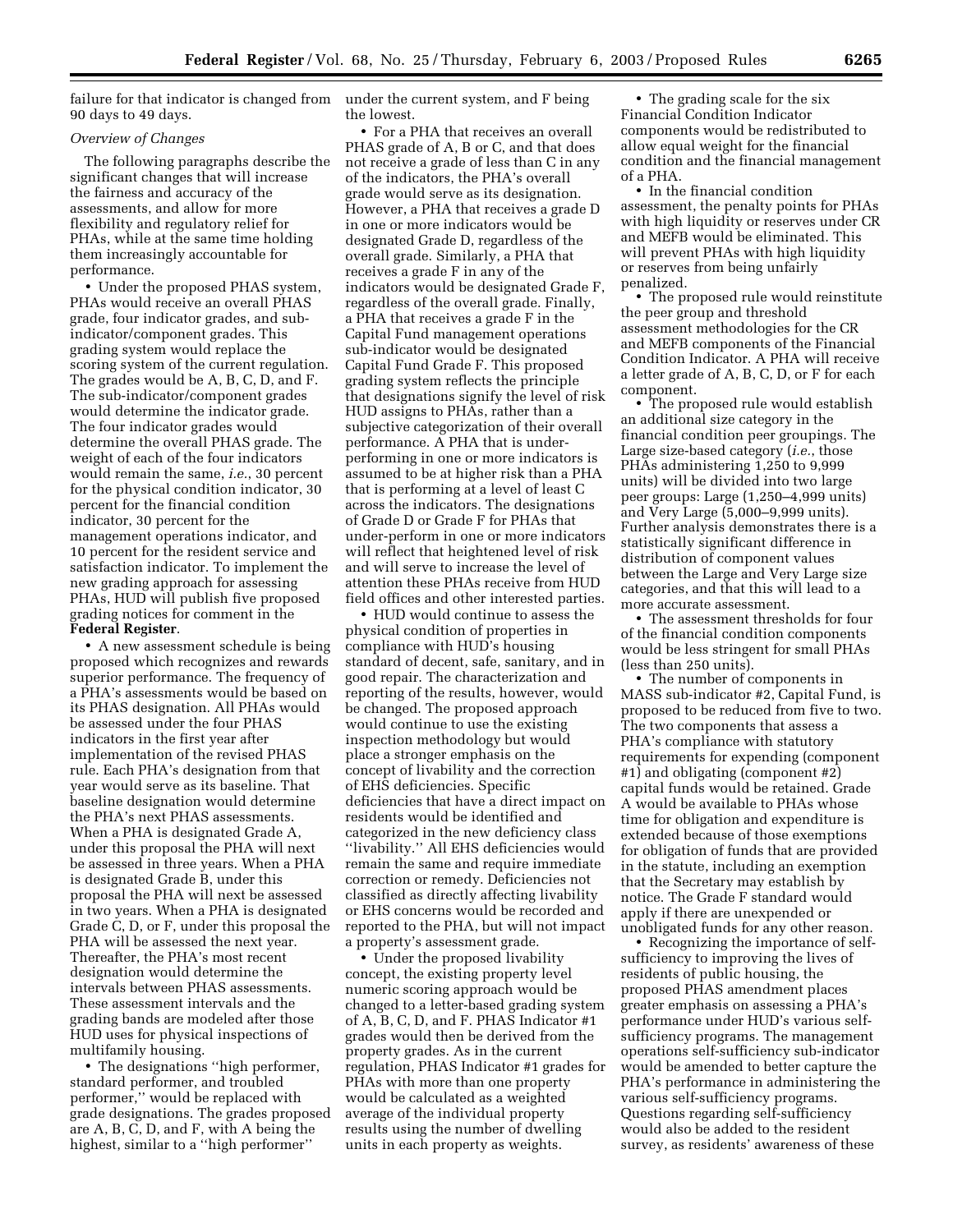programs is key to their potential for success.

• The standards for rating vacant unit turnaround time, work orders, and the annual inspection of dwelling units and systems are proposed to be changed. The maximum time permitted before a PHA will receive a grade of F for vacant unit turnaround time and completion of work orders would be decreased, as would the maximum time permitted in order to receive the highest grade. The grades between these two extremes would be distributed accordingly. Similarly, the percent of dwelling units and systems that are required to be inspected before the PHA will receive a grade of F would be increased. These proposed standards more closely reflect the standards in the private rental market.

• Under the previous version of the PHAS, five of the available ten points in the RASS assessment went to the PHA for the follow-up plan and the implementation plan. To obtain a more accurate accounting of resident satisfaction, this assessment and the PHA's RASS grade would be based entirely on the responses to the resident survey, although, as a threshold matter, a PHA would receive a zero and a grade of F if it fails to implement the survey as HUD directs.

• As in the three other PHAS indicators, a PHA that receives a grade of F under the RASS indicator would be designated a Grade F PHA. All Grade F PHAs are referred to the appropriate HUD office for remedial action, including execution of a Memorandum of Agreement.

• The penalties for late submissions would be changed from point reductions to grade reductions. The time period before a PHA will receive a presumptive rating of zero for failing to make a submission would be reduced. In addition, the late penalties would apply to late submissions under each indicator. Accordingly, when a PHA submits its unaudited financial information or management certification more than 7 days after the submission due date, but no more than 21 days after that date, the PHA's grade for each indicator submitted late would be lowered one letter grade. When a PHA submits its unaudited financial information or management certification more than 21 days, but no more than 35 days after the submission due date, the PHA's grade for each indicator submitted late would be lowered two letter grades. When a PHA submits its unaudited financial information or management certification more than 35 days, but no more than 49 days after the submission due date, the PHA's grade

for each indicator submitted late would be lowered three letter grades. After 49 days, the PHA would receive a late presumptive rating of zero and a grade of F for each indicator submitted late.

#### **IV. Section-by-Section Overview of the PHAS Amendments**

To assist the reader in identifying those sections of the existing PHAS regulation that are proposed to be revised and the new sections that would be added, the following provides a section-by-section overview of the amendments being proposed by this rule.

#### *Subpart A—General Provisions*

*Section 902.1 (Purpose and general description).* Paragraph (a) would be amended to remove superfluous editorial comments pertaining to the purpose of the PHAS. Paragraph (b) would be removed because the Real Estate Assessment Center (REAC) is no longer independent of the Office of Public and Indian Housing (PIH). Following the administrative reorganization of HUD, REAC was incorporated into PIH. Paragraph (c), which briefly describes the PHAS Indicators, would be redesignated paragraph (b) and amended to add information pertaining to the objectives of each of the PHAS Indicators in former paragraphs §§ 902.20(a), 902.30(a), 902.40(a) and 902.50(a). Paragraph (d) would be redesignated paragraph (c) and amended to reflect the proposal that PHAs be graded and not numerically scored. The proposed rule would remove paragraph (e) pertaining to changes in a PHA's fiscal year end because it is no longer applicable.

*Section 902.3 (Scope).* This section proposes minor editorial changes.

*Section 902.5 (Applicability).* This section would be amended to clarify the applicability of the PHAS to resident management corporations (RMCs), direct-funded resident management corporations (DF-RMCs) and alternate management entities (AMEs). Paragraph (a) would be divided into new paragraphs (a) and (b). The information in paragraph (b) pertaining to implementation of the PHAS is proposed to be placed in paragraph (d). The information in paragraph (b) pertaining to the issuance of PHAS advisory scores is removed because it is no longer applicable.

*Section 902.7 (Definitions).* The proposed rule would delete the following definitions that are no longer applicable or are not used in the regulation: Occupancy loss; reduced actual vacancy rate within the previous three years; and tenant receivable

outstanding. The following definitions are proposed to be added: Annual contributions contract (ACC); Assistant Secretary; certification review; decent, safe, sanitary, and in good repair; entitywide; family self-sufficiency; Grade A PHA; Grade B, C, or D PHA; Grade F PHA; Memorandum of Agreement (MOA); the acronym PIH-REAC; and self-sufficiency. The following definitions would be clarified and rewritten in plain language: adjustment for physical condition and neighborhood environment; deficiency; reduced average number of days nonemergency work orders were active during the previous three years; and work order deferred to the Capital Fund Program. Section 902.9 (PHAS grading). This proposed new section would explain the letter-based grading system and organize PHAS scoring information in a more logical fashion. Additionally, this section would consolidate general grading information in one location, rather than placing it at the end of the subpart for each Indicator. Proposed paragraph (a) briefly describes the grading process. Proposed paragraphs (b) and (c) include information about the distribution of PHAS indicator grades among the four indicators, and availability of grading notices that is in current §§ 902.25(a), 902.27, 902.35(a)(1), 902.37, 902.45(a), 902.47, 902.53(a)(2) and 902.55.

*Section 902.10 (PHAS designation).* This proposed new section presents the PHAS designation information in the first part of the regulation. The performance designations high performer, standard performer, and troubled, would be replaced by a grading system of the following letter grades: A, B, C, D, and F. Paragraphs (a) through (e) of this proposed section would contain amended information about the performance requirements for the PHAS designations that is in § 902.67(a), (b) and (c) of the current rule. Under this proposal, a PHA's designation would be A, B, or C, when its overall grade is an A, B, or C, and there are no indicator grades of D or F. A PHA would be designated a Grade D PHA if any of the indicator grades are a grade of D. A PHA would be designated a Grade F PHA if any of the indicator grades are a grade of F. If a PHA has a grade of F under the Capital Fund component of the management operations indicator, the PHA would be designated a Capital Fund Grade F PHA.

*Section 902.13 (Frequency of PHAS assessments).* This proposed new section would describe the revised frequency of PHAS assessments. Under the new PHAS, the frequency of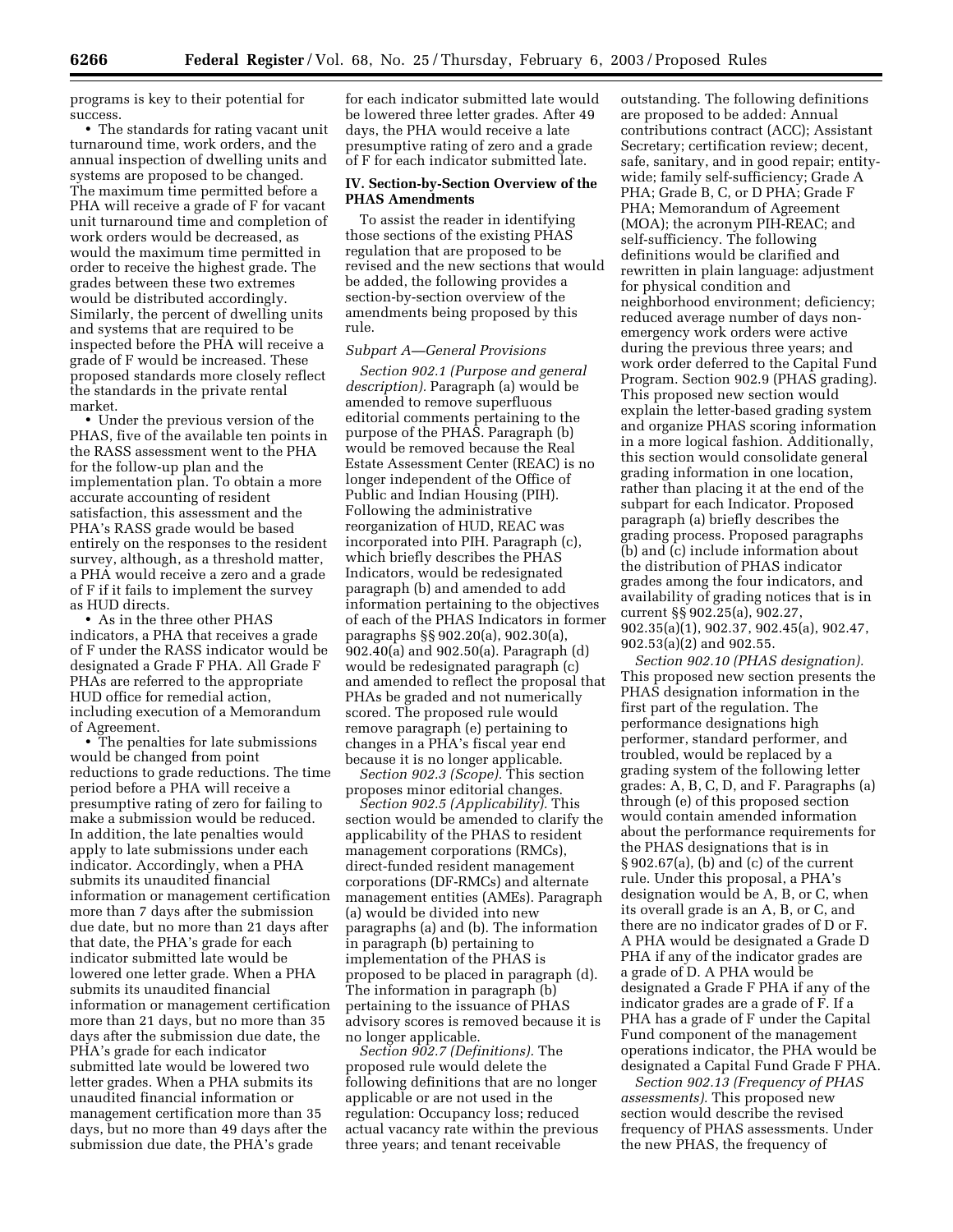assessment would be based on the performance of the PHA.

*Section 902.15 (Posting and publication of PHAS grades and designations).* This proposed new section would include information about the provisions for posting and publication of PHAS grades that is in § 902.63(e) of the current rule. This section proposes that HUD will continue to post final PHAS grades on the Internet, but removes the existing provision that HUD will publish final overall PHAS grades in the **Federal Register**.

# *Subpart B—PHAS Indicator #1: Physical Condition*

*Section 902.20 (Physical condition assessment).* This proposed rule would reorganize this section. Paragraph (a) pertaining to the objective of the physical condition assessment would be moved to new § 902.1(b)(2). Paragraph  $(b)(1)$  and  $\S 902.24(a)$ , which briefly describe the method of assessment, would be incorporated into new paragraph (a). Paragraph (b)(2) describing the assessments is proposed to be moved to § 902.24(a). New paragraph (b) would include the information about transmission of inspection results included in § 902.24(a)(3). New paragraph (c) would include information pertaining to the frequency of physical inspections. Paragraph (c) pertaining to physical inspection requirements would be redesignated paragraph (d). New paragraph (e) pertaining to HUD access to PHA properties would contain the information in § 902.24(d).

*Section 902.23 (Physical condition standards for public housing—decent, safe, and sanitary housing in good repair (DSS/GR)).* The title for this section is proposed to be changed to ''Inspectable areas.'' Paragraph (a) would be revised because information regarding DSS/GR has been moved to § 902.7, ''Definitions.'' There would be minor editorial changes to paragraphs (b)(4) and (c), such as substituting the word ''housing'' with the term ''PHA properties.''

*Section 902.24 (Physical inspection of PHA properties).* The information in current§ 902.24(a) pertaining to inspection of PHA properties would be moved to § 902.20(a). The information in current § 902.23(a)(1) pertaining to PHA compliance with DSS/GR standards would be moved to proposed § 902.24(a). Proposed § 902.24(a) would also clarify that a random sample of dwelling units is to be inspected. Proposed §§ 902.24 (a)(1) and (2) pertaining to inspection of occupied units contain the information in current

§ 902.20(b)(2). The paragraph on off-line units currently in § 902.20(b)(2)(iii) would be revised to be more specific and would be located in § 902.24(a)(2)(iii) of the proposed rule. The information in current § 902.24 (a)(1) pertaining to inspector actions during a property inspection would be moved to new § 902.24(b). The information in current § 902.24(a)(2) pertaining to PHA notification of health and safety deficiencies would be moved to new § 902.24(c). Paragraph (c)(1) would state the requirement that PHAs correct all health and safety deficiencies. Paragraph (c)(2) would address procedures for EHS deficiencies. Each PHA must correct all EHS deficiencies within 24 hours and must certify to HUD that the corrections have been made. HUD will provide additional guidance on the certification requirements. Section 902.24(a)(3) pertaining to inspectors transmitting inspection results to HUD would be moved to new § 902.20(b). Section 902.24(b), entitled ''definitions,'' would be redesignated new § 902.24(d). This paragraph would be amended to remove the reference to the publishing for comment of significant amendments in the definition for ''Dictionary of Deficiency Definitions.'' The references to publishing proposed amendments to the Dictionary of Deficiency Definitions for comment would be moved to new § 902.24(e). The definitions for criticality, Item Weights and Criticality Levels Document, normalized weights, score, and sub-area are removed because they are no longer applicable. The definitions for base grade, deficiency classification, Deficiency Classification Summary Document, grading class, livability, property grade, property livability points, and PHAS Indicator #1 grade are added. Section 902.24(c) pertaining to civil rights and nondiscrimination compliance would have minor editorial changes and would be redesignated § 902.24(f). Section 902.24(d) regarding access to properties would be moved to new § 902.20(f).

*Section 902.25 (Physical condition scoring and thresholds).* The title for this section would be changed to ''Adjustments to physical condition property grade.'' Paragraph (a) pertaining to the Federal Register Scoring Notice (now Grading Notice) for the physical condition indicator would be moved to the new § 902.9(c). As proposed, § 902.25(a) would only address the adjustments for physical condition and neighborhood environment currently in § 902.25(b). The portion of paragraph (b) describing adjustments would be moved to

paragraph (a), with editorial changes. The content of current paragraph (b)(1) would be removed. The definitions currently in paragraph (b)(2) would be moved to paragraphs (c)(1) and (2), with changes. Specifically, property age and percentage of families with incomes below the poverty rate would no longer be used as factors for the physical condition adjustment. Instead, the physical condition adjustment would apply to properties with documented design or structural defects that a PHA cannot correct, and the neighborhood environment adjustment would apply to documented conditions existing in the immediate surrounding neighborhood such as a landfill, floodplain, or other environmentally hazardous area. Current paragraph (b)(3) would become paragraph (b), rephrased in terms of a one-letter grade adjustment, and revised to remove the reference to property age and to add the concept that the adjustment would be determined by HUD on a case by case basis. Material on scattered-site properties, currently in paragraph (b)(4), would be deleted. Paragraph (b)(5), on supporting documentation, would be redesignated paragraph (e), with editorial changes. Proposed new paragraph (d) would clarify that a PHA would certify to the adjustment for physical condition and/ or neighborhood environment as part of the management operations submission. Paragraph (c) regarding database adjustments would be redesignated as § 902.26. Current § 902.25(d) regarding overall physical inspection score would be moved to new § 902.28(d). The provision in current § 902.25(e)(1) establishing the number of points (now percentage of grade) for this indicator would be moved, with changes, to new § 902.9(b)(1). Paragraph (e)(2) pertaining to score (now grade) thresholds would be moved, with changes, to proposed § 902.29.

*Section 902.26 (Physical inspection report).* The title for this section would be changed to ''Database adjustments to physical condition assessments'' to reflect that this section now only addresses database adjustments. The information in paragraph (a) that describes the physical inspection report would be moved to proposed new § 902.27. Paragraphs (a)(1) through (a)(5) pertaining to reinspections when EHS deficiencies are corrected are proposed to be removed. The provisions in paragraphs (a)(1) through (5) have not been used by PHAs, and therefore are proposed to be replaced by provisions elsewhere in the proposed rule that are more beneficial to PHAs. Section 902.25(c) describing database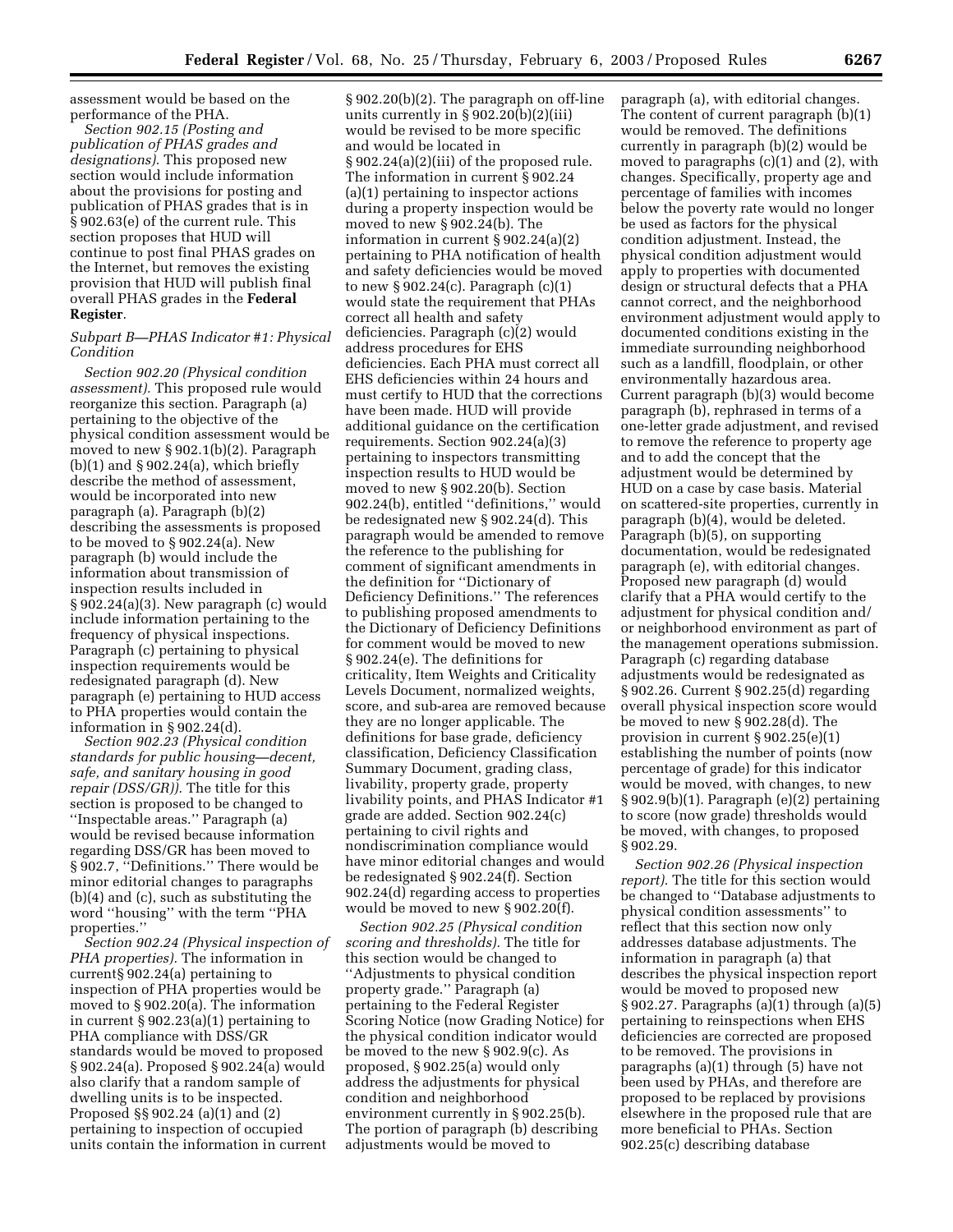adjustments to physical inspection scores (as proposed, ''grades'') would be reorganized and redesignated as § 902.26 (a) through (d). The language would be amended to clarify the circumstances in which a PHA may request a database adjustment.

*Section 902.27 (Physical condition portion of total PHAS points).* The title for this section would be changed to ''Physical inspection report.'' The material in § 902.26(a) that describes the physical inspection report would be moved to proposed § 902.27(a). The section would reflect the proposed new scoring based on grade and livability and the changes to the inspection report.

*Section 902.28 (Overall Physical Condition Indicator grade).* This is proposed as a new section. Paragraph (a) would describe the new system of property grades. Paragraph (b) would describe the impact of EHS deficiencies on property grades. Paragraph (c) would describe the requirements and consequences of PHA certification to EHS corrections, and to adjustments to physical condition and neighborhood environment. Paragraph (d) pertaining to the overall Physical Condition Indicator grade would contain the information in current § 902.25(d), with revisions reflecting the new grading system for PHA properties.

*Section 902.29 (Threshold).* This proposed new section would contain information pertaining to the performance threshold, currently found in § 902.25(e), revised to reflect the proposed grading system.

# *Subpart C—PHAS Indicator #2: Financial Condition*

Most of the changes proposed to Subpart C are to provide clarification to the current regulation. Three of the changes would amend the financial condition grading. First, the reference in § 902.35(a)(3) to penalty points for PHAs with high liquidity or reserves under CR component and MEFB component would be eliminated. Second, the proposed § 902.35(d) amends the Occupancy Loss (OL) component to clarify that the calculation for OL would not include Section 8 assistance. Third, the grading thresholds for four of the components would be made less stringent for small PHAs (less than 250 units). Further changes to the financial condition grading will be provided in a separate PHAS Notice on the Financial Condition Grading Process.

*Section 902.30 (Financial condition assessment).* Paragraph (a) pertaining to the objective of the financial condition assessment would be moved to proposed § 902.1(b)(2). Proposed

§ 902.30(a) would state the annual financial filing requirement for both the unaudited and audited financial information, currently found in § 902.33(b) and (c). Proposed paragraph (b) contains the requirement for an IPA or CPA to certify to audited financial submissions. Proposed paragraph (c) contains the requirements and format of the financial information. Proposed paragraph (d) would list the components of the financial condition indicator. Proposed paragraph (e) would describe the annual electronic submission requirement for financial information.

*Section 902.33 (Financial reporting requirements).* The title for this section is proposed to be changed to ''Financial condition grading.'' Sections 902.33(a), (b), and (c) of the current rule would be moved to § 902.30 of this proposed rule. Proposed §§ 902.33(a) and (b) pertain to grading. The information in those sections is analogous to current § 902.35(a) on scoring, amended to clarify the role of peer groups in financial grading. Proposed paragraph (c) pertains to grade adjustments after submission of audited financial information, similar to § 902.63(b) of the current rule.

*Section 902.35 (Financial condition scoring and thresholds).* The title for this section is proposed to be changed to ''Financial condition components.'' Section 902.35(a) would be removed and replaced by proposed §§ 902.33(a) and (b). Section 902.35(a)(1) would be removed. Similar content would be reflected in the proposed rule § 902.9(c) on grading procedures, and § 902.33 on financial condition grading. Paragraph (a)(2), regarding PHAS advisory scores, is proposed to be removed because it is no longer applicable. Paragraph (a)(3) regarding penalty points for PHAs with high liquidity or reserves under CR component and MEFB component is proposed to be removed. HUD will no longer penalize a PHA for having high liquidity or reserves under either the CR component or MEFB component.

Section 902.35, as proposed, would only describe the six components of PHAS Indicator #2. The six components would remain the same as in current § 902.35(b) except for revisions to the Occupancy Loss component in proposed § 902.35(d) (currently in § 902.35(b)(4)).

*Section 902.37 (Financial condition portion of total PHAS points).* The title for this section would be changed to ''Threshold.'' This section is analogous to current § 902.35(c), revised to reflect the grading system.

# *Subpart D—PHAS Indicator #3: Management Operations*

The Management Operations Indicator would be significantly changed, with new sections describing the general requirements for management operations assessments and grading. Two new components would be added, evaluating a PHA's performance in the areas of income verification (#7) and tenant rent calculation (#8), in compliance with the President's management agenda goal of reducing overpayments of rent subsidies. Each of the eight subindicators, including their components, specific exemptions, and grades are described in a separate section in this proposed rule. Each sub-indicator would be of equal weight. More detailed information is provided in the PHAS Notice on the Management Operations Grading Process.

*Section 902.40 (Management operations assessment and performance standards).* Paragraph (a) pertaining to objectives of the management operations assessment would be incorporated into proposed § 902.1(b)(3). Proposed § 902.40(c) lists the management operations sub-indicators, as well as the specific exemptions for two of the subindicators, the components and the ratings, of each sub-indicator and/or component. The grading for management operations would be a scale of grades A, B, C, D, and F. All of the sub-indicators would be graded either under the A, B, C, D, F scale, the A, C, F scale, or, in the case of the Capital Fund sub-indicator, the new rent and income verification subindicators, and two components of the security sub-indicator, on an A and F scale. Proposed paragraph (d) states that in the case of PHAs reviewed less often than annually under proposed § 902.13(a), the management operations certification shall include only information for the assessed fiscal year. Proposed paragraph (e) states the HUD existing requirement that the management operations submission is subject to the PHA's annual audit. It would provide for HUD on-site review of the submission and supporting documentation. Paragraph (e) also proposes consequences for failure to maintain supporting documentation.

*Section 902.41 (Management operations sub-indicator #1—vacant unit turnaround time).* This proposed new section would state the specific exemptions for the vacant unit turnaround time sub-indicator, as well as guidance for maintaining documentation to support such exemptions (see proposed § 902.41(a)).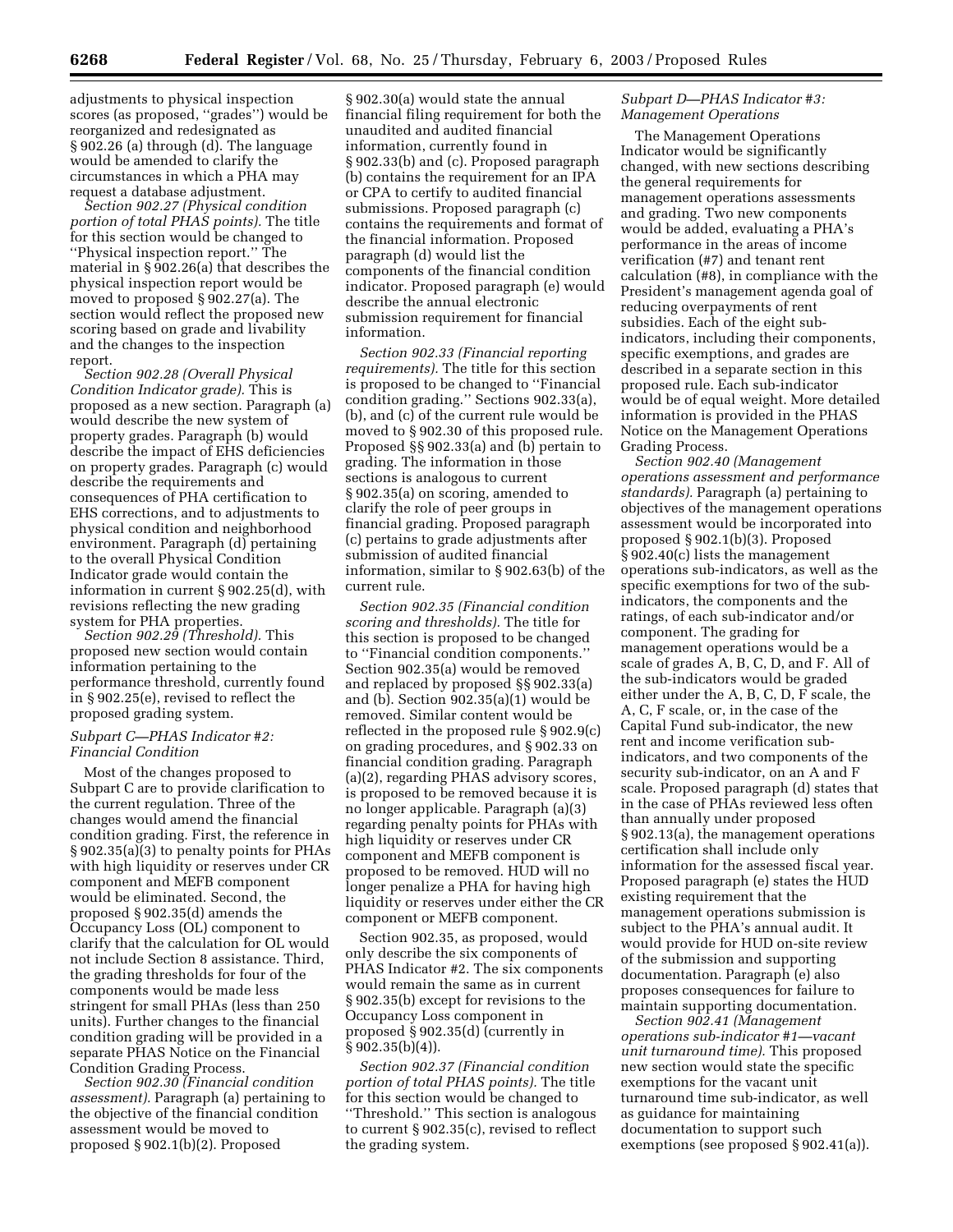This section would make one important change to current practice. Where it is currently HUD's practice to exempt employee occupied units from the unit turnaround time calculation, as provided at 24 CFR § 901.10, proposed § 902.41(a) would not retain that exemption. Proposed § 902.41(e) would state the standards for grades A, B, C, D, and F.

*Section 902.42 (Management operations sub-indicator #2—Capital Fund).* This sub-indicator would be changed from five components to two components in accordance with § 9(j) of the 1937 Act as amended by § 519 of the Quality Housing and Work Responsibility Act of 1998, Pub. L. 105– 276 (approved Oct. 21, 1998) (QHWRA). Section 9(j) specifically states the time limits for expenditure and obligation of funds to be four years and two years, respectively, except for extensions or waivers as approved by the Secretary. Section 9(j) also provides that the Secretary shall enforce the expenditure and obligation requirements. Therefore, the proposed rule would follow closely the requirements of section 9(j). The three components that would be eliminated are budget controls, quality of the physical work, and contract administration. The two components that would be measured are timeliness of expenditure of funds and timeliness of obligation of funds. This subindicator, and its components, would be graded on an A and F scale. This subindicator would be automatically excluded if a PHA chooses not to receive capital funding under § 9(d).

*Section 902.43 (Management operations performance standards).* The title for this section would be changed to ''Management operations subindicator #3—work orders.'' This proposed rule would redesignate §§ 902.43(a)(1) through 902.43(a)(5), which describe the management operations sub-indicators, as §§ 902.41 through 902.46, respectively, and would move § 902.43(b)(2) pertaining to requests for manual rather than electronic submissions to § 902.60(a).

As proposed, § 902.43 describes work orders, and states the standards for grades A, B, C, D, and F. The standards for component #1, emergency work orders, would remain the same as the current standard, which is similar to the standard for indicator number four in the Public Housing Management Assessment Program (PHMAP) regulation, 24 CFR 901.25(a). The Grade F standard would apply when less than 96 percent of emergency work orders were completed or the emergency was abated within 24 hours or less. The standards for non-emergency work

orders (component #2) would be shortened. The standard for a Grade A for this component would be shortened to seven days, and, for a Grade F, the standard would be shortened to greater than 30 calendar days rather than greater than 60 calendar days. These new standards more realistically reflect the standards in the private market.

*Section 902.44 (Management operations sub-indicator #4—annual inspection of dwelling units and systems).* This section would incorporate the information in § 902.43(a)(4) of the current rule. This section would state the specific exemptions for this sub-indicator, as well as provide guidance for maintaining documentation to support such exemptions. It would state the standards for grades A, B, C, D, and F. The standards for a Grade F for component #1, annual inspection of dwelling units, and component #2, annual inspection of systems, would be less than 96 percent of inspected component #1, annual inspection of dwelling units, and to less than 85 percent for component #2, annual inspection of systems, to more closely reflect the standards in the private market.

*Section 902.45 (Management operations scoring and thresholds).* The title for this section would be changed to ''Management operations subindicator #5—security.'' The information in paragraph (a) pertaining to the Federal Register Scoring Notice (as proposed, the ''grading notice'') for the management operations indicator is moved to the new § 902.9(c). Paragraph (b) pertaining to scoring thresholds would be moved to new § 902.49 and rewritten to reflect the proposed new grading system.

Proposed § 902.45 incorporates the information in § 902.43(a)(5) regarding the security sub-indicator, and lists the standards for grades A, B, C, D, and F for component 1, tracking and reporting crime and crime-related problems by category of crime and date, time, and place of incident, and the standards for A and F for components #2 and #3, screening of applicants and lease enforcement, respectively. Component #4, grant program goals, would be removed from this sub-indicator. The standards for components #1, tracking and reporting crime-related problems by category and date, time, and place of incident, would be stated as grades A, B, C, D, and F, and would require tracking of crimes by category as well as tracking of actions taken by the PHA to address the crime-related issue. The standards for components #2 and #3, screening of applicants and lease

enforcement, respectively, would be stated as A and F, revising the approach taken in 24 CFR 901.45(b) and (c) of PHMAP.

*Section 902.46 (Management operations sub-indicator #6—selfsufficiency).* This proposed new section would incorporate the information in § 902.43(a)(6) on the self-sufficiency sub-indicator. This sub-indicator would be changed in its entirety. There would be four new components: component #1, economic self-sufficiency; component #2, Family Self-Sufficiency (FSS); component #3, resident job training and employment; and component #4, resident participation in management, business development, and public housing administration. Each of these components would be graded A, C, or F. The FSS component is proposed to be analogous to the FSS component under SEMAP, 24 CFR § 985.3(o), and would be based on percentage of participation and percentage of participating families who have escrow accounts greater than zero.

Section 902.47 (Management operations sub-indicator # 7—income verification). This sub-indicator would be new, and would evaluate the PHA's performance in properly verifying all residents' income, including such matters as exclusions from income and utility allowances. The grades would be either A or F. The information in current § 902.47 would be moved to proposed § 902.9(b).

Section 902.48 (Management operations sub-indicator # 8—rent calculation). This new sub-indicator would evaluate a PHA's performance in correctly calculating tenant rent for all tenants. The possible grades would be A or F.

*Section 902.49 (Threshold).* This proposed new section describes the grading threshold for the Management Operations Indicator. It contains information pertaining to the scoring threshold currently in § 902.45(b), revised to reflect the proposed grading system.

# *Subpart E—PHAS Indicator #4: Resident Service and Satisfaction*

This subpart would be substantially revised to present the information in a clearer manner and to reflect that the grade is based primarily on the survey results, although a PHA will receive an F if it fails to implement the survey according to HUD's instructions. Under this proposed rule, a PHA would continue to receive the media package from HUD and is required to certify to the implementation of the survey in the RASS. However, a PHA would not be graded for the performance of the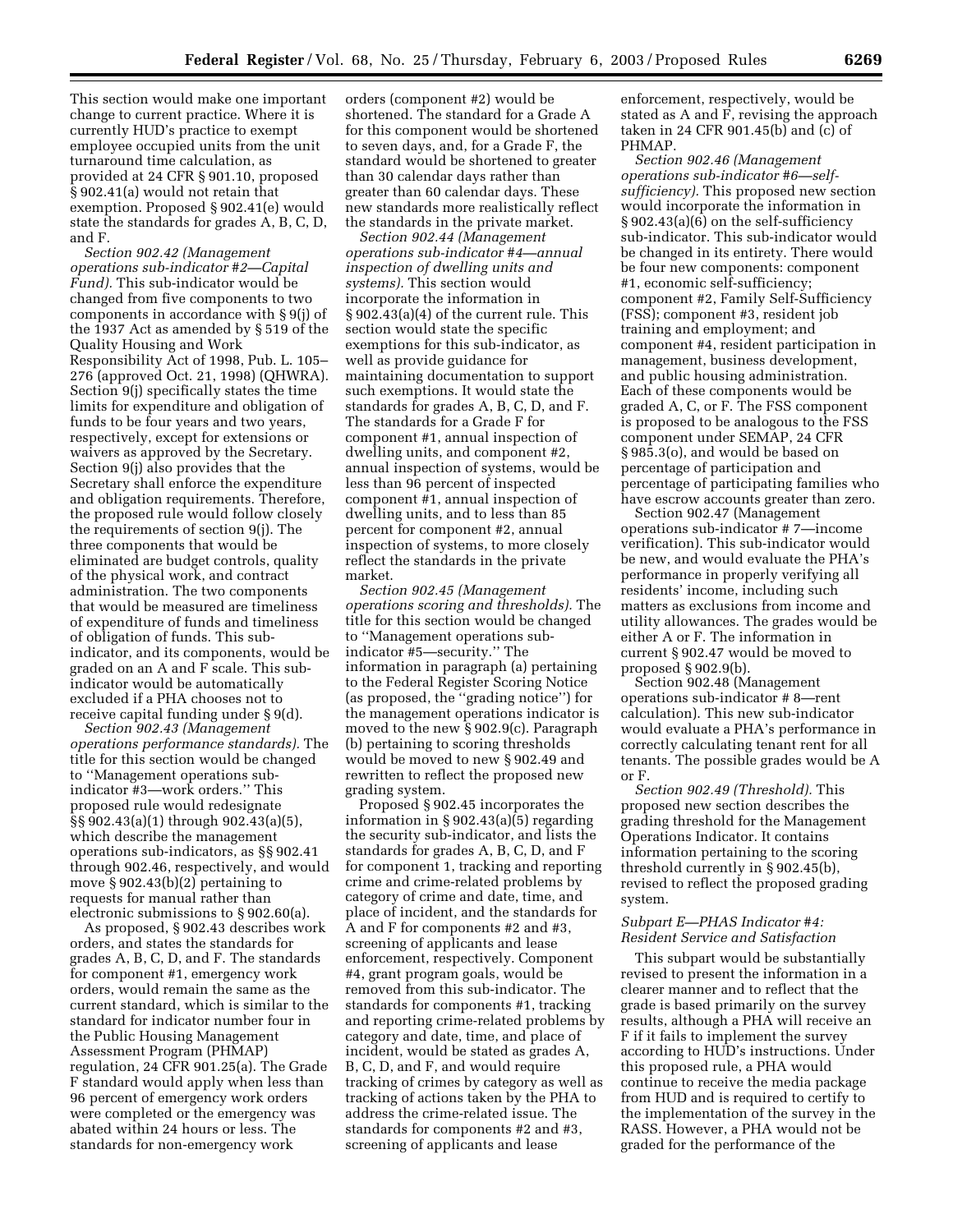implementation plan, other than to receive an F if it fails to properly implement it according to HUD's instructions. A PHA would be required to update unit addresses in the Public and Indian Housing Information Center (PIC) database and certify to updating unit addresses in RASS. The follow-up plan would no longer be required and would not be graded. The survey would include new questions on family selfsufficiency. More detailed information on the grading of this indicator would be provided in the PHAS Notice on the Resident Service and Satisfaction Grading Process.

*Section 902.50 (Resident service and satisfaction assessment).* Paragraph (a) of current § 902.50, pertaining to the objectives of the resident service and satisfaction assessment, would be incorporated into new § 902.1(b)(4). Current § 902.50(b) would be redesignated paragraph (a), and would briefly describe the method of assessment. Current § 902.50(c), describing the survey process, would be redesignated paragraph (b). Proposed paragraph (c) parallels proposed § 902.40(e) regarding HUD on-site review of the required certifications and activities. The paragraph also describes the consequences for failure to maintain supporting documentation.

*Section 902.51 (Updating of public housing unit address information).* The title for this section would be changed to ''Certifications and updating of unit address information.'' This section would be amended and would clarify the responsibilities of a PHA regarding the survey process. The information in paragraph (c) pertaining to requests for manual rather than electronic submissions is moved to proposed § 902.60(b).

*Section 902.52 (Distribution of survey to residents).* The title for this section would be changed to ''Resident survey sampling.'' Current § 902.52(a), pertaining to resident survey sampling, would comprise the entire proposed § 902.52. The most significant change is that the proposed section would require the sample of units to be random. Current § 902.52(b), pertaining to a third party survey administrator, is moved to § 902.53.

*Section 902.53 (Resident service and satisfaction scoring and thresholds).* The title for this section would be changed to ''Third party administrator.'' Paragraph (a)(1) pertaining to scoring (now grading) would be moved to new § 902.54. Paragraph (a)(2) pertaining to **Federal Register** Scoring Notice (as proposed, the ''grading notice'') for the resident service and satisfaction indicator would be moved to new

§ 902.9(c). Section 902.53(b) pertaining to performance threshold would be moved to § 902.55. The information in § 902.52(b) pertaining to the third party survey administrator would comprise this proposed section.

*Section 902.54 (Resident service and satisfaction grading and survey contents).* This proposed section would explain the grading and contents of the resident survey. This section would reflect that the grade for this indicator is proposed to be based on survey results only. This section also would reflect that the content of the survey is proposed to be changed to include questions regarding self-sufficiency. The survey questions regarding services would be moved to the category of maintenance and repair in order to consolidate questions in these categories.

*Section 902.55 (Resident service and satisfaction portion of total PHAS points).* The title for this section would be changed to ''Threshold.'' The information in this section pertaining to scoring (''grading'' in this proposed rule) would be moved to new § 902.9(b). This section would contain the information pertaining to performance thresholds in § 902.53(b), revised to reflect the proposed grading system.

# *Subpart F—PHAS submissions and grading adjustments*

*Section 902.60 (Data collection)*. This section would be completely redrafted and renamed ''Requests for manual and late submissions.'' The information currently in paragraph (a) pertaining to fiscal year reporting periods would be removed because the information is no longer applicable. The information currently in paragraph (b) pertaining to collection of physical inspection data would be moved to proposed § 902.9(b)(1). The information currently in paragraph (c) pertaining to the submissions of financial information would be moved to the new § 902.9(b)(2). The information currently in paragraph (d) pertaining to management operations submissions would be moved to new § 902.9(b)(3). The information currently in paragraph (d)(2) pertaining to the retention of documentation that supports the submissions and calculations is moved to new § 902.63(c). Proposed § 902.60(a), pertaining to the request to manually submit information for Indicators #2 and #3, contains the information currently in § 902.43(b)(2). Proposed § 902.60(b) pertaining to the request to manually submit information for Indicator #4 contains the information currently in § 902.51(c). Proposed § 902.60(c) would pertain to the request

for extension of time to make submissions. Proposed § 902.60(d) would provide for a request for extension of time to submit audited financial information. The information currently in §§ 902.60(f)(1) and (2) pertaining to circumstances in which HUD may make adjustments to a PHA's score would be moved to proposed §§ 902.63(c)(2) and (3), respectively. The information currently in § 902.60(g) regarding RMCs and DF–RMCs would be in proposed § 902.5(a).

*Section 902.61 (Failure to submit data)*. This proposed new section would state the *information* currently in § 902.60(e). The penalties for late submissions would be increased, and the time period before a PHA will receive a presumptive rating of zero would be reduced. Proposed § 902.61(b) would provide for presumptive ratings of zero in the case of late submissions, similar to current § 902.60(e)(2). The penalties and late presumptive rating provisions also would be presented in table format for clarity.

*Section 902.63 (PHAS grading adjustments)*. Paragraph (a) pertaining to the computation method of a PHAS score (now grade) would be moved to proposed § 902.9(a). Paragraph (b) would be amended to reflect the proposed grading system and to organize the information in a more logical fashion. Paragraph (c) pertaining to issuance of a PHAS score by HUD would be redesignated new paragraph (a) and revised to reflect the proposed grading system. This proposed paragraph expressly states when a PHAS grade is final, and this meaning is used throughout the proposed rule to prevent misunderstanding. Paragraph (d) would contain minor editorial changes. Paragraph (e) pertaining to posting and publication of PHAS grades would be moved to proposed § 902.15.

*Section 902.67 (Score and designation status)*. The title for this section would be changed to ''Withholding, denying, and rescinding grades'' because it would, as proposed, only address situations when a grade may be withheld, denied, or rescinded. Paragraphs (a), (b), and (c) pertaining to performer designation status would be moved to proposed §§ 902.10(a), (b), and (c) and amended to reflect the new grading system. The amendments describe the proposed terms for PHAS designation, which would be Grade A PHA, Grade B PHA, Grade C PHA, Grade C PHA, and Grade F PHA. Section 902.67(d) pertaining to withholding, denying, and rescinding designations would comprise proposed §§ 902.67(a) through (c), which clarify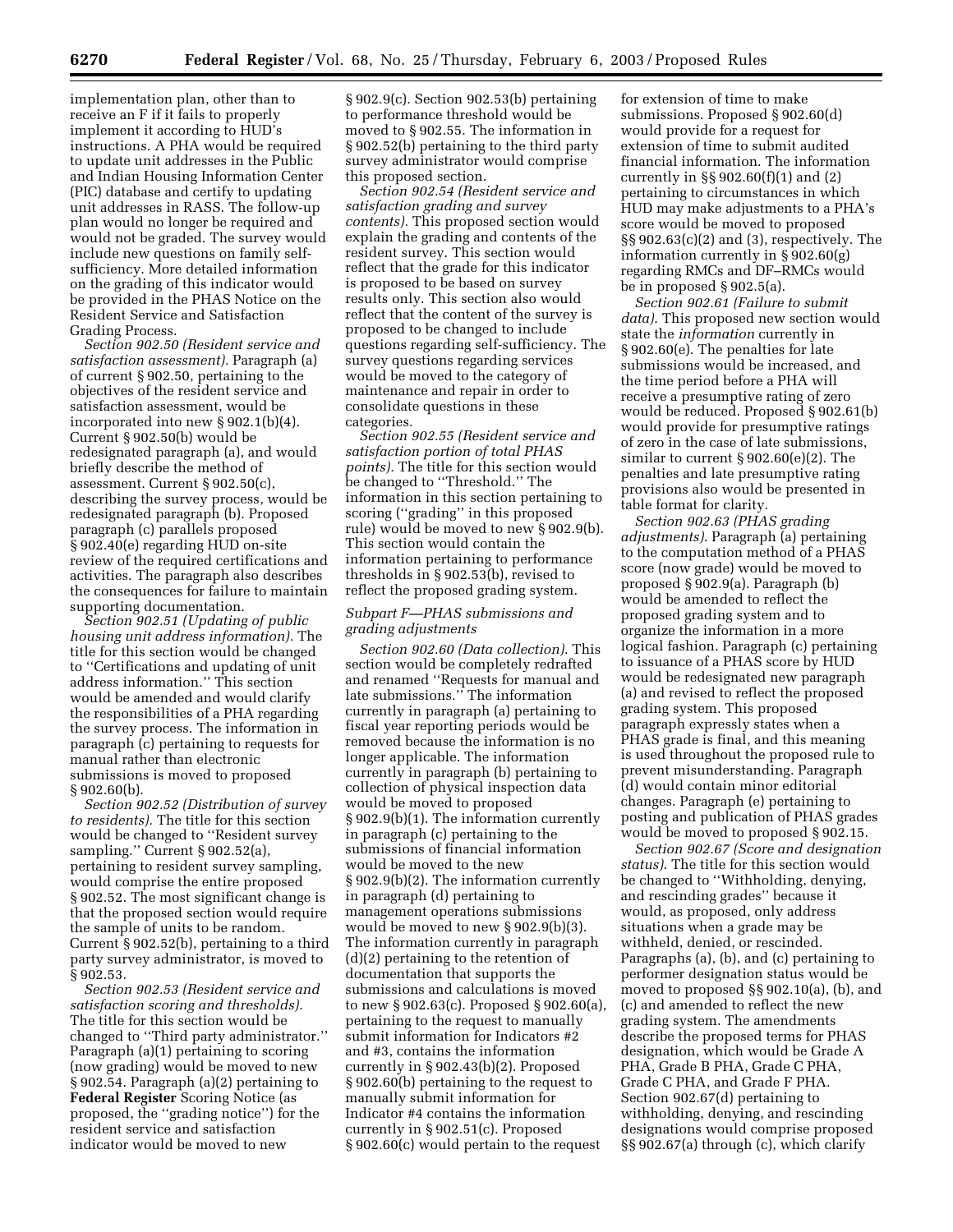when HUD may withhold or rescind a PHA's PHAS designation.

*Section 902.68 (Technical review of results of PHAS Indicators #1 or #4).* This section would be rewritten, in part, for the purposes of providing clarity. A new paragraph (d) would be added, providing that the Assistant Secretary reviews all technical reviews that are denied.

*Section 902.69 (PHA right of petition and appeal).* This section would be rewritten to provide more clarity and consistency in terminology. Throughout this section, reference is made to Grade A PHA, Grade B PHA, Grade C PHA, Grade D PHA, Grade F PHA, and Capital Fund Grade F PHA. Two situations in which a PHA has a right to appeal would be added. As proposed, a PHA may appeal its final overall PHAS grade if the change would result in a higher grade. In addition, a PHA that is under the jurisdiction of the HUD office with jurisdiction over Grade F PHAs would have the right to appeal after one year if granting the appeal would result in meeting the requirements to substantially improve its performance under PHAS pursuant to § 902.75(f).

# *Subpart G—PHAS Incentives and Remedies*

*Section 902.71 (Incentives for high performers).* The title for this section would be changed to ''Incentives for Grade A PHAs.'' This proposed section contains editorial changes and would be amended to reflect that the highest designation would be ''Grade A PHA.'' Although exempt from annual assessments, Grade A PHAs would be required to submit financial information annually.

*Section 902.73 (Referral to an area Hub/Program Center)*. The title for this section would be changed to ''Referral of Grade B, C, and D PHAs." This section is proposed to be rewritten to more clearly present the process and

content of the Improvement Plan. Information currently in this section regarding RMCs and DF–RMCs would be moved to § 902.5.

*Section 902.75 (Referral to a Troubled Agency Recovery Center (TARC))*. The title for this section would be changed to ''Referral of Grade F PHAs.'' All of the paragraphs in this section would be rewritten to streamline and clarify the information pertaining to the performance requirements of PHAs that have been referred to the HUD office with jurisdiction over Grade F PHAs. The information in paragraph (b) pertaining to MOAs would be reorganized for clarity into paragraphs (b) and (c). Paragraph (c), discussing a PHA's review of the MOA, would be deleted. Paragraph (d) addressing the statutorily prescribed maximum time a PHA may remain under the jurisdiction of the HUD office responsible for Grade F PHAs would be redesignated paragraph (f). Paragraph (f) regarding resident participation would be deleted. The involvement of resident leadership in the MOA would be described in paragraph (c)(7). Because the time periods that a Grade F PHA can remain under the jurisdiction of the remedial HUD office would be explained in subparagraphs  $(f)(1)$  and  $(f)(2)$ , the example that is in current paragraph (g)(3) is deleted. Paragraph (h) providing for HUD audit reviews of Grade F PHAs would be redesignated paragraph (g). Paragraph (i) providing for continuation of service to residents would be redesignated paragraph (h).

*Section 902.77 (Referral to the Departmental Enforcement Center (DEC))*. The name of this section would be changed to ''Actions and sanctions.'' All references to the DEC would be changed to reflect a reorganization within the Department. This section would be rewritten to streamline and clarify the information pertaining to

PHA nonperformance and the actions that HUD may take against a PHA.

*Section 902.79 (Substantial default).* Proposed § 902.79(a)(1), like the current section, describes the events or conditions that constitute a substantial default. Paragraph (a)(5) of this section would be redesignated paragraph (b) of this proposed section. Paragraph (b) of this section would be redesignated paragraph (c) of this proposed section. This section also proposes minor editorial changes.

*Section 902.83 (Interventions).* This section would be rewritten to clarify the information pertaining to interventions HUD may initiate if HUD determines that a PHA is in substantial default.

*Section 902.85 (Resident petitions for remedial action).* This section would be rewritten to more clearly present the information pertaining to the percentage of residents required to participate in a petition for remedial action.

# **V. Findings and Certifications**

# *Paperwork Reduction Act Statement*

The revised information collection requirements contained in this rule have been submitted to the Office of Management and Budget (OMB) for review under the Paperwork Reduction Act of 1995 (44 U.S.C. 3501–3520). Under this Act, an agency may not conduct or sponsor, and a person is not required to respond to, a collection of information unless the collection displays a valid control number.

The public reporting burden for this new collection of information is estimated to include the time for reviewing the instructions, searching existing data sources, gathering and maintaining the data needed, and completing and reviewing the collection of information. Information on the estimated public reporting burden is provided in the following table.

| Information collection | Under OMB<br>control No.            | Number of<br>respondents             | Total annual<br>responses            | Hours per<br>response        | Total hours                        |
|------------------------|-------------------------------------|--------------------------------------|--------------------------------------|------------------------------|------------------------------------|
|                        | 2535-0107<br>2535-0106<br>2507-0001 | 5.964<br>3.169<br>637.629            | 5.964<br>3.169<br>267.382            | $0.25 - Res.$<br>$4.8 - PHA$ | 29,850<br>6.274.5<br>78.104        |
|                        |                                     | 631.283<br>3.173<br>3.173<br>637.629 | 262.398<br>2.394<br>2.590<br>267.382 | .25<br>2.24<br>2.75          | 65,600<br>5.371<br>7,133<br>78.104 |

In accordance with 5 CFR 1320.8(d)(1), HUD is soliciting comments from members of the public and affected agencies concerning the proposed collection of information to:

(1) Evaluate whether the proposed collection of information is necessary for the proper performance of the functions of the agency, including whether the information will have practical utility;

(2) Evaluate the accuracy of the agency's estimate of the burden of the proposed collection of information;

(3) Enhance the quality, utility, and clarity of the information to be collected; and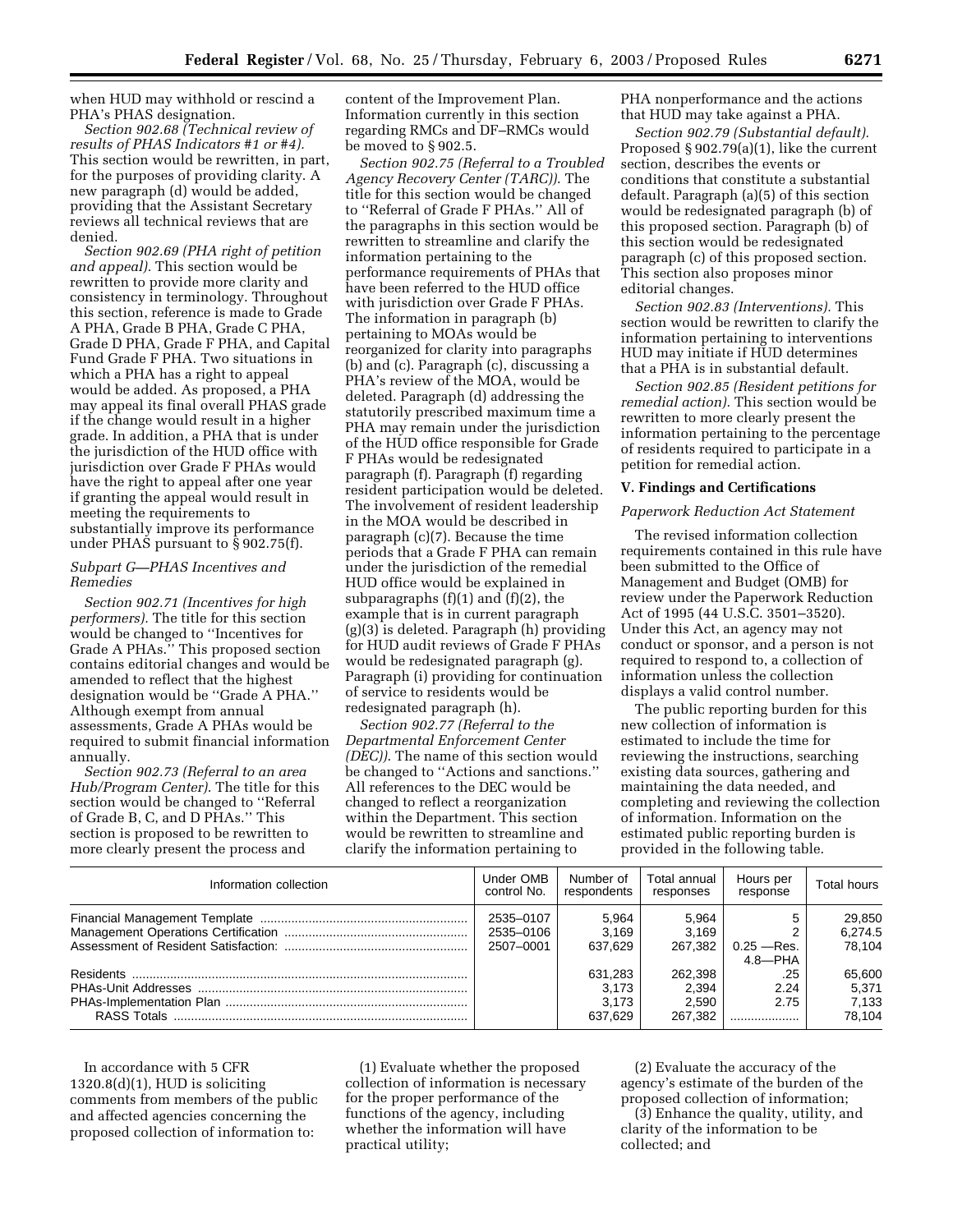(4) Minimize the burden of the collection of information on those who are to respond, including through the use of appropriate automated collection techniques or other forms of information technology, *e.g.*, permitting electronic submission of responses.

Interested persons are invited to submit comments regarding the information collection requirements in this proposal. Comments must be received by April 7, 2003. Comments must refer to the proposal by name and docket number (FR–4707–P–01) and must be sent to:

Lauren Wittenberg, OMB Desk Officer, Office of Management and Budget, Room 10235, New Executive Office Building, Washington, DC 20503, Fax number (202) 395–6947, E-mail *Lauren*\_*Wittenberg@omb.eop.gov.*

and

Rules Docket Clerk, Office of the General Counsel, Room 10276, U.S. Department of Housing and Urban Development, 451 Seventh Street, SW, Washington, DC 20410.

#### **Regulatory Planning and Review**

The Office of Management and Budget (OMB) reviewed this rule under Executive Order 12866, *Regulatory Planning and Review.* OMB determined that this rule is a ''significant regulatory action'' as defined in section 3(f) of the Order (although not an economically significant regulatory action under the Order). Any changes made to this rule as a result of that review are identified in the docket file, which is available for public inspection in the office of the Department's Rules Docket Clerk, Room 10276, 451 Seventh Street, SW, Washington, DC 20410–0500.

#### **Unfunded Mandates Reform Act**

Title II of the Unfunded Mandates Reform Act of 1995 establishes requirements for federal agencies to assess the effects of their regulatory actions on state, local, and tribal governments, and the private sector. This rule will not impose any federal mandates on any state, local, or tribal governments or the private sector within the meaning of the Unfunded Mandates Reform Act of 1995.

# **Environmental Review**

A Finding of No Significant Impact with respect to the environment was made in accordance with HUD regulations in 24 CFR part 50 that implement section 102(2)(C) of the National Environmental Policy Act of 1969 (42 U.S.C. 4332). The Finding remains available for public inspection during regular business hours in the

Office of the Rules Docket Clerk, Office of General Counsel, Department of Housing and Urban Development, Room 10276, 451 Seventh Street, SW., Washington, DC 20410.

#### **Impact on Small Entities**

The Secretary, in accordance with the Regulatory Flexibility Act (5 U.S.C. 605(b)), has reviewed and approved this rule, and in so doing certifies that this rule is not anticipated to have a significant economic impact on a substantial number of small entities. This rule revises HUD's existing regulations for the assessment of public housing at 24 CFR part 902, PHAS, to revise certain procedures to clarify the regulation and to simplify the PHAS process. The additional information and the revision of certain procedures impose no significant economic impact on a substantial number of small entities.

Notwithstanding HUD's determination that this rule will not have a significant effect on a substantial number of small entities, HUD specifically invites comments regarding any less burdensome alternatives to this rule that will meet HUD's objectives as described in this preamble.

# **Federalism**

The General Counsel, as the Designated Official under Executive Order 12612, Federalism, has determined that the policies contained in this rule will not have substantial direct effects on states or their political subdivisions, on the relationship between the federal government and the states, or on the distribution of power and responsibilities among the various levels of government. This rule is intended to promote good management practices by including, in HUD's relationship with PHAs, continuing review of PHAs' compliance with already existing requirements. This rule will not create any new significant requirements. As a result, the rule is not subject to review under the Order.

#### **Catalog of Federal Domestic Assistance**

The Catalog of Federal Domestic Assistance numbers for Public Housing is 14.850.

#### **List of Subjects in 24 CFR part 902**

Administrative practice and procedure, Public Housing, Reporting and recordkeeping requirements.

Accordingly, HUD proposes to revise 24 CFR part 902 to read as follows:

# **PART 902—PUBLIC HOUSING ASSESSMENT SYSTEM**

#### **Subpart A—General Provisions**

- Sec.
- 902.1 Purpose and general description.<br>902.3 Scope.
- Scope.
- 902.5 Applicability.
- 902.7 Definitions.<br>902.9 PHAS gradi
- PHAS grading.
- 902.10 PHAS designation.<br>902.13 Frequency of PHAS
- 902.13 Frequency of PHAS assessments.<br>902.15 Posting and publication of PHAS Posting and publication of PHAS
- grades and designations.

#### **Subpart B—PHAS Indicator #1: Physical Condition**

- 902.20 Physical condition assessment.
- 902.23 Inspectable areas.
- 902.24 Physical inspection of PHA properties.
- 902.25 Adjustments to physical condition property grade.
- 902.26 Database adjustments to physical condition assessments.
- 902.27 Physical inspection report.
- 902.28 Overall physical condition indicator grade.
- 902.29 Threshold.

# **Subpart C—PHAS Indicator #2: Financial Condition**

- 
- 902.30 Financial condition assessment.<br>902.33 Financial condition grading. Financial condition grading.
- 902.35 Financial condition components.
- 902.37 Threshold.

#### **Subpart D—PHAS Indicator #3: Management Operations**

- 902.40 Management operations assessment and performance standards.<br>902.41 Management operations
- Management operations subindicator #1—vacant unit turnaround time.
- 902.42 Management operations subindicator #2—Capital Fund.
- 902.43 Management operations subindicator #3—work orders.
- 902.44 Management operations subindicator #4—annual inspection of dwelling units and systems.
- 902.45 Management operations subindicator #5—security.
- 902.46 Management operations subindicator #6—self-sufficiency.
- 902.47 Management operations subindicator #7—income verification.
- 902.48 Management operations subindicator #8—rent calculation.
- 902.49 Threshold.

# **Subpart E—PHAS Indicator #4: Resident Service and Satisfaction**

- 902.50 Resident service and satisfaction assessment.
- 902.51 Certification and updating of unit address information.
- 902.52 Resident survey sampling.<br>902.53 Third party administrator.
- 902.53 Third party administrator.<br>902.54 Resident service and satisf
- Resident service and satisfaction grading and survey contents. 902.55 Threshold.
- 

#### **Subpart F—PHAS Submission Requests and Grade Adjustments**

902.60 Requests for manual and late submissions.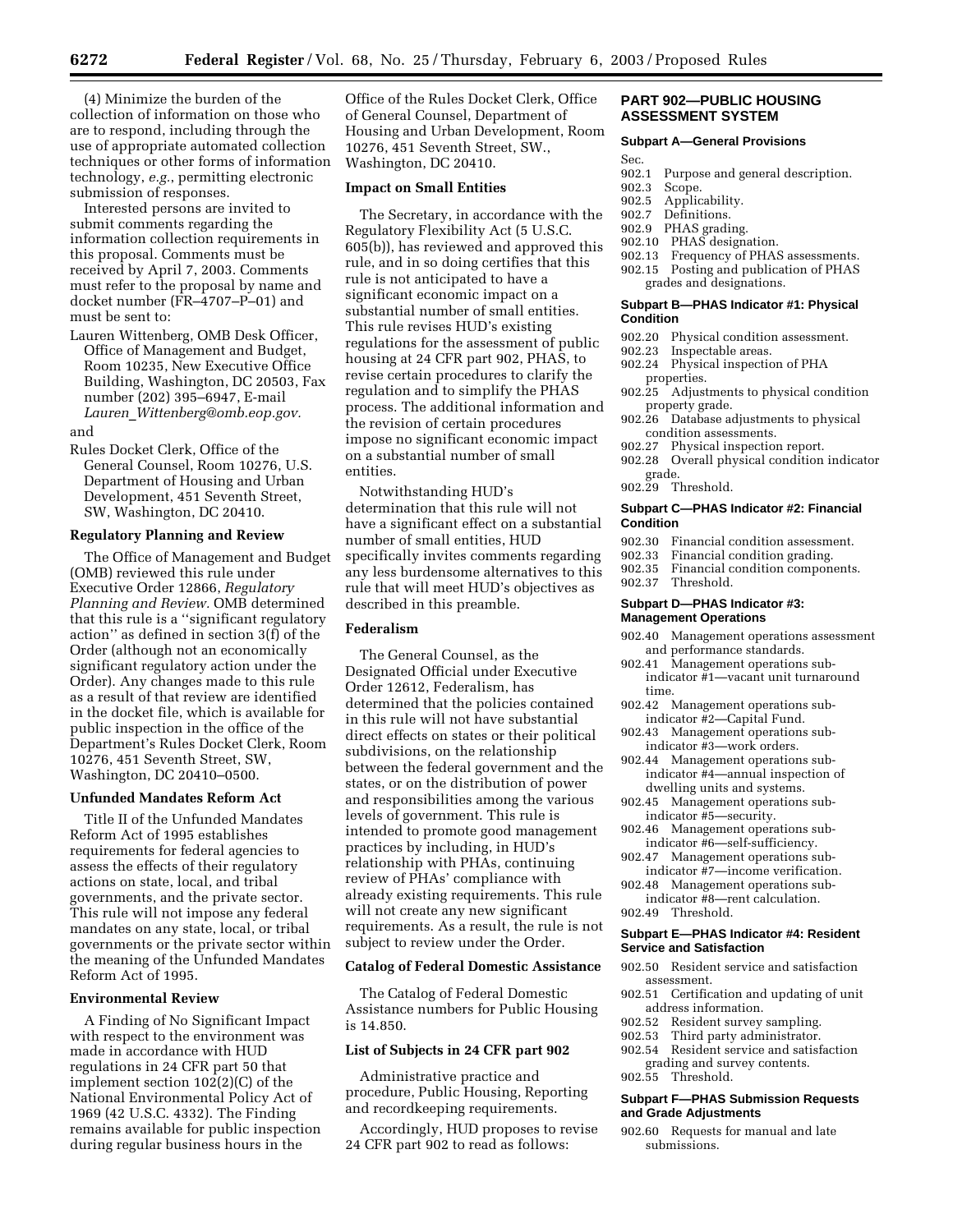- 902.61 Failure to submit data.
- 902.63 PHAS grade adjustments.
- 902.67 Withholding, denying, and rescinding grades.
- 902.68 Technical review of results of PHAS Indicators #1 or #4.
- 902.69 PHA right of petition and appeal.

#### **Subpart G—PHAS Incentives and Remedies**

- 902.71 Incentives for Grade A PHAs.
- 902.73 Referral of Grade B, C, and D PHAs.
- 902.75 Referral of Grade F PHAs.
- 902.77 Actions and sanctions.<br>902.79 Substantial default.
- Substantial default.
- 902.83 Interventions.
- 902.85 Resident petitions for remedial action.

**Authority:** 42 U.S.C. 1437d(j) and 3535(d).

#### **Subpart A—General Provisions**

#### **§ 902.1 Purpose and general description.**

(a) *Purpose.* The Public Housing Assessment System (PHAS) provides a management tool for effectively and fairly measuring the performance of a public housing agency (PHA) in essential housing operations, including rewards for strong performers and consequences for poor performers.

(b) *PHAS Indicators.* PHAS assesses and grades a PHA's performance based on four indicators.

(1) PHAS Indicator #1 assesses the physical condition of a PHA's properties (see subpart B of this part). The objective of the Physical Condition Indicator is to determine whether a PHA is meeting HUD's standard for acceptable basic housing conditions decent, safe, sanitary and in good repair (DSS/GR)—and the level to which the PHA is maintaining its public housing in accordance with this standard.

(2) PHAS Indicator #2 assesses the financial condition of a PHA (see subpart C of this part). The objective of the Financial Condition Indicator is to measure the financial condition of a PHA to evaluate whether it has sufficient financial resources and is capable of managing those financial resources effectively to provide housing that is DSS/GR.

(3) PHAS Indicator #3 assesses the management operations of a PHA (see subpart D of this part). The objective of the Management Operations Indicator is to measure certain key management operations and responsibilities of a PHA for the purpose of assessing the PHA's management operations performance.

(4) PHAS Indicator #4 assesses the resident service and satisfaction feedback on a PHA's operations (see subpart E of this part). The objective of the Resident Service and Satisfaction Indicator is to measure the level of resident satisfaction with living conditions at the PHA.

(c) *Assessment tools.* HUD shall use uniform and objective protocols for the physical inspection of properties and the financial assessment of the PHA, and shall gather relevant data from the PHA and the PHA's public housing residents to assess management operations and resident service and satisfaction, respectively. On the basis of this data, HUD shall assess and grade the results, advise PHAs of their grade and identify low graded PHAs so that these PHAs shall receive the appropriate guidance to improve performance and provision of services to residents.

# **§ 902.3 Scope.**

(a) The PHAS measures a PHA's essential housing operations. All PHAs remain responsible for complying with requirements such as fair housing and equal opportunity requirements, requirements under section 504 of the Rehabilitation Act of 1973 (29 U.S.C. 794), and requirements of programs under which the PHA is receiving assistance even though these other requirements are not specifically referenced in this part. A PHA's adherence to all requirements will be monitored in accordance with the applicable program regulations, HUD compliance and review policies, and the PHA's Annual Contributions Contract (ACC).

(b) All PHA certifications, year-end financial information, and supporting documentation are subject to HUD verification at any time, including an independent auditor review. Failure to maintain and provide supporting documentation for any indicator(s), subindicator(s) and/or component(s) shall result in a zero and grade of F for the indicator(s), sub-indicator(s) and/or component(s), and a lower overall PHAS grade. Appropriate sanctions for false certifications shall be imposed, including civil penalties, limited denial of participation, suspension or debarment of the signatories, the loss of Grade A PHA designation, pursuant to § 902.67, and a lower grade under the PHAS indicators. See § 902.63.

#### **§ 902.5 Applicability.**

(a) *PHAs, RMCs, DF–RMCs, and AMEs.* This part applies to PHAs (as described in §§ 902.1 and 902.3) and to Resident Management Corporations (RMCs), RMCs that receive direct funding from HUD in accordance with § 20 of the Act (DF–RMCs) (42 U.S.C. 1437r) and alternate management entities (AMEs). When management operations of a PHA's properties have been assumed by an RMC, the PHA's certification shall identify the property

and the management functions assumed by the RMC.

(b) *Assessments of RMCs, DF–RMCs and AMEs.* (1) RMCs and DF–RMCs will be assessed and issued grades under PHAS based on the public housing properties or portions of public housing properties that they manage and the responsibilities they assume that can be graded under PHAS. All RMCs and DF– RMCs are subject to the requirements of this part.

(2) AMEs are not issued PHAS grades. The performance of the AME contributes to the PHAS grade of the PHA or PHAs for which the AME assumed management responsibilities. The PHA shall obtain a certification from the AME of the management functions undertaken by the AME. The PHA shall include the information regarding the management functions undertaken by the AME as part of its own management operations certification under subpart D.

(3) For an RMC, the PHA shall obtain a certified questionnaire from the RMC as to the management functions undertaken by the RMC. Following verification of the RMC's certification, the PHA shall submit the RMC's certified questionnaire along with its own. The RMC's Executive Director, Chief Executive Officer, or other responsible party must approve its certification.

(4) A DF–RMC shall submit directly to HUD its certified statement concerning the management functions that it has undertaken. The DF–RMC's Executive Director, Chief Executive Officer, or other responsible party must approve the certification prior to submission to HUD.

(c) *PHA responsible entity under ACC, except where DF–RMC assumes management operations.* (1) Because the PHA and not the RMC or AME is responsible to HUD under the ACC, the PHAS grade of a PHA shall be based on all of the properties covered by the ACC, including those with management operations assumed by an RMC or AME (including a court ordered receivership agreement, if applicable).

(2) A PHA's overall PHAS grade will not be based on properties managed by a DF–RMC.

(d) *Implementation of PHAS.* The regulations in this part are applicable to PHAs with fiscal years ending on and after September 30, 2003.

#### **§ 902.7 Definitions.**

*As used in this part:*

*Act* means the U.S. Housing Act of 1937 (42 U.S.C. 1437 *et seq.*)

*Adjustment for physical condition and neighborhood environment* is one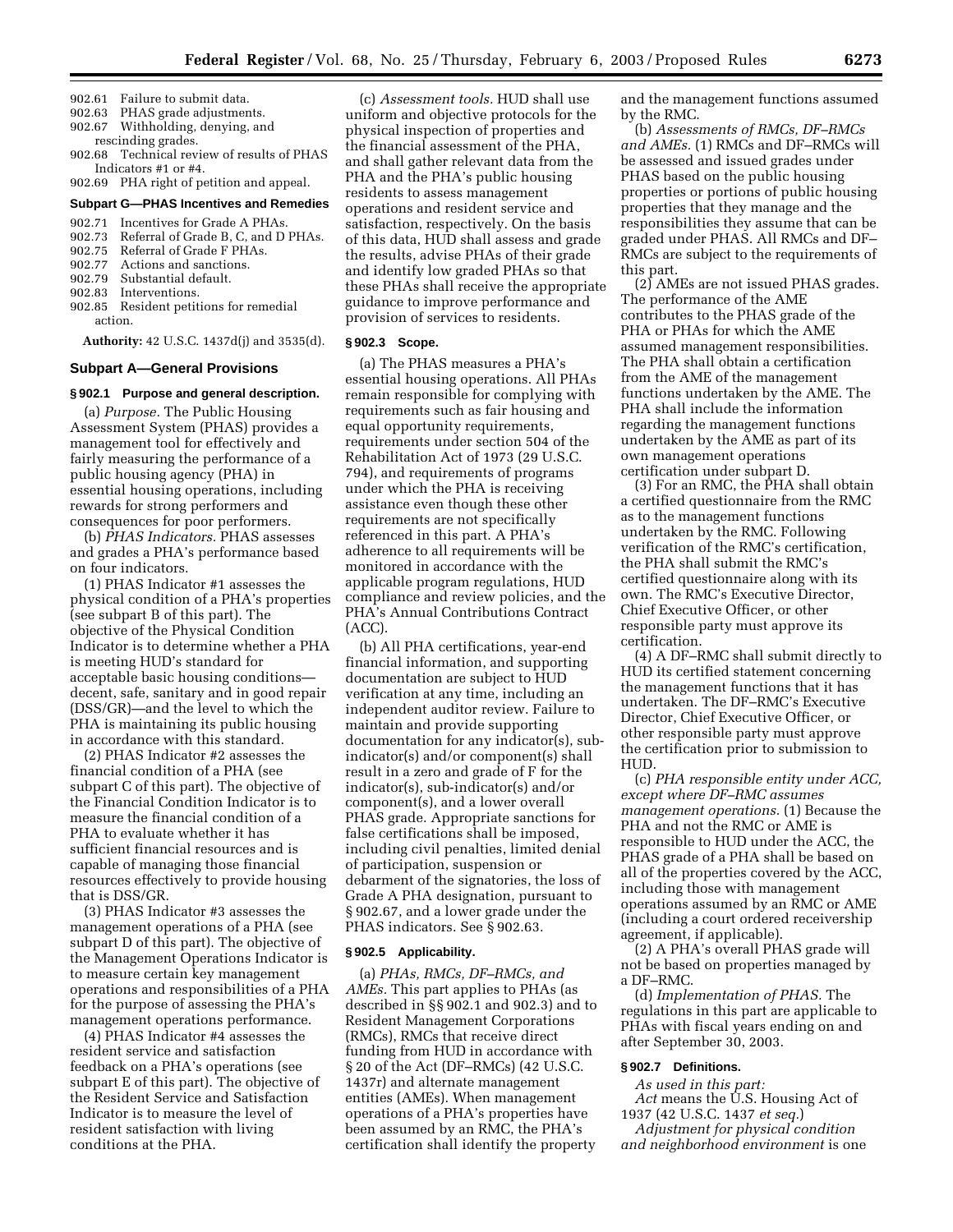letter grade increase in the property grade. The letter grade increase, however, shall not result in a property grade of more than an A.

*Alternative management entity (AME)* is a receiver, private contractor, private manager, or any other entity that is under contract with a PHA, under a Regulatory or Operating Agreement with a PHA, or that is otherwise duly appointed or contracted (for example, by court order or agency action) to manage all or part of a PHA's operations.

*Annual Contributions Contract (ACC)* means the written contract between HUD and a PHA under which HUD agrees to provide funding for a program under the Act and the PHA agrees to comply with HUD requirements for the program.

*Assessed fiscal year* is the PHA fiscal year that is being assessed under the PHAS.

*Assistant Secretary* means the Assistant Secretary for Public and Indian Housing.

*Average number of days nonemergency work orders were active* is calculated:

(1) By dividing the total of—

(i) The number of days in the assessed fiscal year it takes to close active nonemergency work orders that were carried over from the previous fiscal year;

(ii) The number of days it takes to complete non-emergency work orders issued and closed during the assessed fiscal year; and

(iii) The number of days all active non-emergency work orders were open in the assessed fiscal year, but not completed;

(2) By the total number of nonemergency work orders that were used in the calculation of paragraphs (1)(i), (ii) and (iii) of this definition.

Certification review means the HUD on-site property review of the exigent health and safety deficiencies observed in the property inspection against the PHA's certification that these deficiencies have been corrected.

*Days* means calendar days unless otherwise specified.

*Decent, safe, sanitary and in good repair (DSS/GR)* is HUD's standard for acceptable basic housing conditions and the level to which a PHA is to maintain its public housing.

*Deficiency* means any PHAS indicator, sub-indicator, or component for which the PHA has received a PHAS grade of F. In the context of PHAS Indicator #1, deficiency is an observed physical condition of an inspectable item that is recorded during a physical condition inspection. Examples of

deficiencies are a hole in the wall or a damaged refrigerator in the kitchen (see § 902.24).

*Entity-wide* means all programs and activities regardless of funding source (federal and non-federal) of a PHA. The determination of entity-wide shall be made in accordance with generally accepted accounting principles (GAAP) authoritative literature.

*Family self-sufficiency* (FSS) program means the program established by a PHA within its jurisdiction to promote self-sufficiency among participating families, including the provision of supportive services to these families, as authorized by section 23 of the Act.

*Improvement Plan* is a document developed by a PHA that sets forth the required actions to be taken, including timetables, to correct deficiencies in any of the PHAS indicators, sub-indicators and components identified during the PHAS assessment. An Improvement Plan may be required when a Memorandum of Agreement (MOA) is not required.

*Memorandum of Agreement* is a binding contractual agreement between a PHA and HUD that is required for each Grade F PHA as described in this subpart. The MOA sets forth target dates, strategies, and incentives for improving management performance, and provides sanctions if improved performance does not result.

*Memorandum of Understanding (MOU)* is a binding agreement by and among a PHA and other parties outlining activities, responsibilities, and timelines for social services and property management and maintenance services.

*PIH–REAC* means HUD's Office of Public and Indian Housing Real Estate Assessment Center.

*Property* is a project or development with a separate identifying project number.

*Reduced average number of days nonemergency work orders were active during the previous three years* is a comparison of the average time nonemergency work orders were active in the assessed fiscal year to the average number of days non-emergency work orders were active in the fiscal year two years prior to the assessed fiscal year. It is calculated by subtracting the average number of days non-emergency work orders were active in the assessed fiscal year from the average number of days non-emergency work orders were active in the earlier year. If a PHA elects to certify to the reduction of the average time non-emergency work orders were active during the previous three years, the PHA shall retain justifying documentation to support its

certification for HUD review as described in subpart F.

*Self-sufficiency* means that an FSS family is no longer receiving Section 8, public or Indian housing assistance, or any federal, state, or local rent or homeownership subsidies or welfare assistance. Achievement of selfsufficiency, although an FSS program objective, is not a condition for receipt of the FSS account funds.

*Unit months available* is the total number of units managed by a PHA multiplied by 12 (adjusted by new units entering a PHA's public housing stock during the assessed fiscal year) exclusive of units months vacant due to demolition, conversion, ongoing modernization, and units approved for non-dwelling purposes.

*Unit months leased* is the actual number of months each unit was rented during the fiscal year based on the PHA's tenant rent rolls or Housing Assistant Payment (HAP) records.

*Work order deferred to the Capital Fund Program* is any work order that is combined with similar work items under the PHA's Capital Fund Program or other PHA capital improvements program and is completed within the assessed fiscal year, or shall be completed in the following fiscal year when there are fewer than three months remaining before the end of the assessed fiscal year from the time the work order was generated.

# **§ 902.9 PHAS grading.**

(a) *Overall PHAS grade.* Each PHA will receive an overall PHAS grade of A, B, C, D, or F. Sub-indicators and components within each of the four PHAS indicators are graded individually, and the grades for the subindicators and components are used to determine a single grade for each of the four PHAS indicators. Then, the four indicator grades are combined to determine a PHA's final overall PHAS grade.

(b) *Indicator grades.* The overall PHAS grade is derived from a weighted average of grade values for the four indicators as follows:

(1) Physical Condition Indicator #1— Weighted 30 percent of the overall PHAS grade. The PHA's grade is based on the results of the physical inspections of PHA properties performed by contract inspectors using HUD's Uniform Physical Condition Standards (UPCS) inspection protocol. The results of the inspections are electronically submitted to HUD.

(2) Financial Condition Indicator #2— Weighted 30 percent of the overall PHAS grade. The PHA's grade is based on year-end financial information,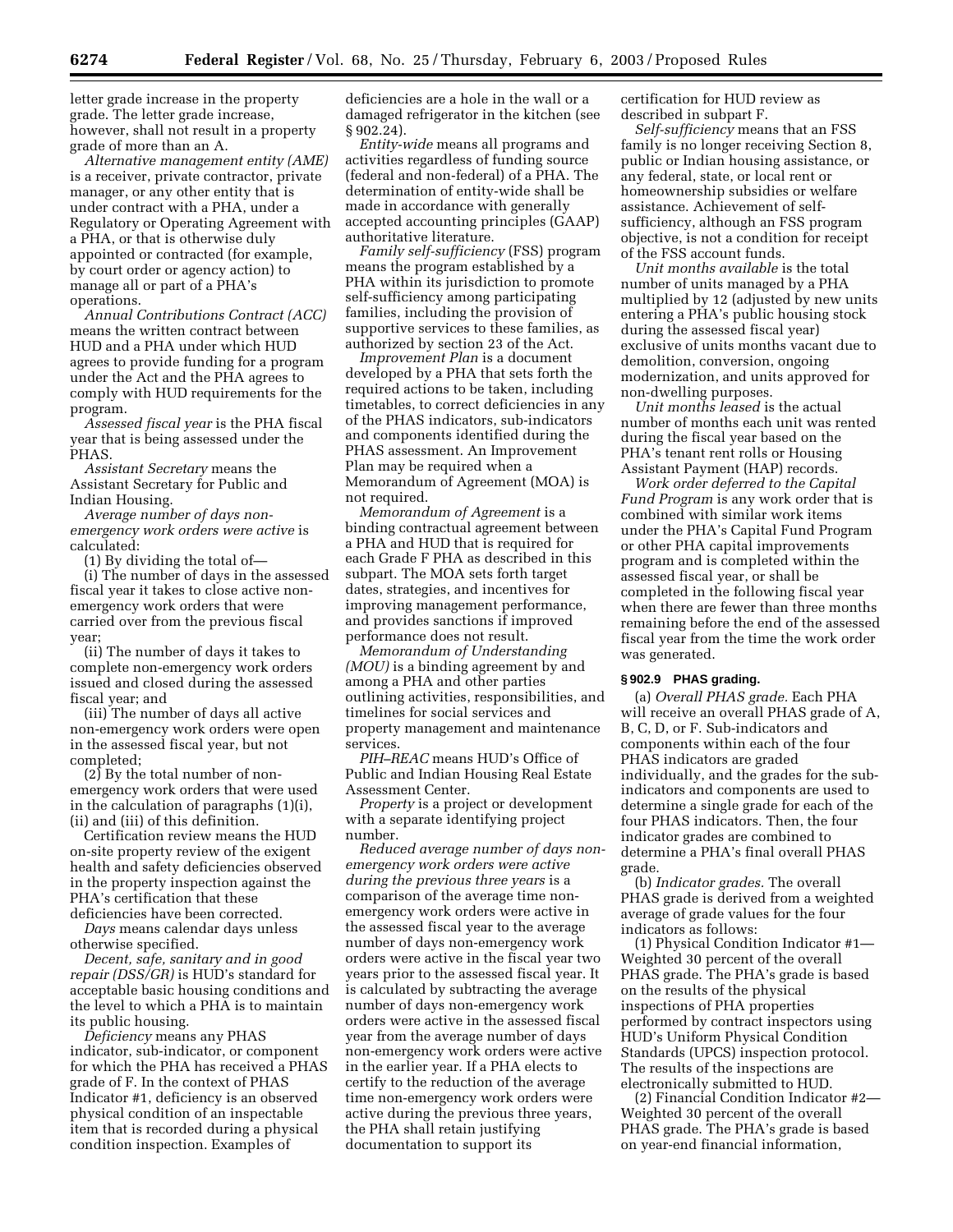prepared in accordance with GAAP, which is electronically submitted to HUD. All PHAs that meet the federal assistance threshold set forth in the Single Audit Act and the Office of Management and Budget (0MB) Circular A–133 (see 24 CFR 84.26) also submit year-end audited financial information. The audited information is transmitted to HUD electronically after the independent public accountant (IPA) or certified public accountant (CPA) certifies or attests to the accuracy of the financial information.

(3) Management Operations Indicator #3—Weighted 30 percent of the overall PHAS grade. The PHA's grade is based on the management certification that is electronically submitted to HUD. The certification is approved by PHA Board resolution and signed and attested to by the Executive Director. In accordance with § 902.63, appropriate sanctions for false certification shall be imposed, including civil penalties, limited denial of participation, suspension, or debarment of the signatories.

(4) Resident Service and Satisfaction Indicator #4—Weighted 10 percent of the overall PHAS grade. The PHA's grade is based on the responses to the resident survey that is conducted by a third party administrator.

(c) *Grading procedures.* (1) The grades for each PHAS indicator are calculated in accordance with the grading procedures described in the grading notices published separately in the **Federal Register**. The PHAS grading notices, with their respective appendices, are:

(i) Public Housing Assessment System (PHAS); Changes to the PHAS;

Introduction to PHAS Grading;

(ii) Physical Condition Grading Process;

(iii) Financial Condition Grading Process;

(iv) Management Operations Grading Process; and

(v) Resident Service and Satisfaction Grading Process.

(2) HUD will publish for comment any significant proposed amendments to the notices. After comments have been considered, HUD will publish a notice adopting a final notice or amendment. The PHAS grading notices currently in effect are posted on the PIH–REAC Internet site at *http://www.hud.gov/reac* or may be obtained from the PIH–REAC Technical Assistance Center at 888– 245–4860 (this is a toll-free number).

# **§ 902.10 PHAS designation.**

All PHAs shall receive a designation. The designation is based on the overall PHAS grade and the four indicator grades as set forth below.

(a) *Grade A PHA, Grade B PHA, and Grade C PHA.* A PHA's overall PHAS grade is its designation if none of its indicator grades are less than a grade of C.

(1) Grade A PHAs are eligible for incentives that include relief from reporting and other requirements, as described in §§ 902.13 and 902.71.

(2) Grade B PHAs are eligible for relief as described in § 902.13.

(3) Grade B and C PHAs shall be referred to the Hub Office/Program Center pursuant to § 902.73 and shall correct all deficiencies.

(b) *Grade D PHAs.* A PHA shall be designated a Grade D PHA if at least one of the four indicator grades is a grade of D and none of the indicator grades is a grade of F.

(1) Grade D PHAs shall be referred to the Hub Office/Program Center pursuant to § 902.73 and shall correct all deficiencies.

(2) A PHA that is designated a Grade D PHA is at risk of being designated a Grade F PHA.

(c) *Grade F PHAs.* A PHA shall be designated a Grade F PHA if at least one of the four indicator grades is a grade of F.

(d) *Capital Fund Grade F PHA.* A PHA that receives a grade of F for the Capital Fund sub-indicator under Management Operations Sub-Indicator #2 (see § 902.42) shall be a Capital Fund Grade F PHA. In accordance with section 6(j)(2) of the Act (42 U.S.C. 1437d(j)(2)), a Capital Fund Grade F PHA is subject to the sanctions in section  $6(j)(4)$  of the Act (42 U.S.C.  $1437(d)(j)(4)$ , as appropriate.

(e) *Referral of Grade F PHAs.* A Grade F PHA and Capital Fund Grade F PHAs shall be referred to the appropriate HUD office for remedial action pursuant to § 902.75.

#### **§ 902.13 Frequency of PHAS assessments.**

(a) *Frequency.* The PHA's PHAS designation determines the frequency of the PHAS assessments.

(1) When a PHA is designated a Grade A PHA, the PHA's next assessment shall be in three years.

(2) When a PHA is designated a Grade B PHA, the PHA's next assessment shall be in two years.

(3) When a PHA is designated a Grade C, D, or F PHA, the PHA's next assessment shall be the following year.

(b) *Baseline.* In the first calendar year after implementation of this regulation, all PHAs shall be assessed in accordance with the requirements of this part and graded in accordance with the most recent grading notices. For PHA's with fiscal years ending September 30, 2003, December 31, 2003, March 31, 2004, and June 30, 2004, this PHAS assessment shall be the baseline assessment. The baseline assessment will determine each PHA's next PHAS assessment. Thereafter, the PHA's most recent final overall PHAS grade will determine the intervals between PHAS assessments.

(c) *Financial submissions.* Notwithstanding the foregoing, a PHA shall electronically submit the unaudited and audited financial information to HUD every year pursuant to subpart C of this part. HUD shall not issue a grade for the unaudited and audited financial information in the years that a PHA is not being assessed under PHAS.

#### **§ 902.15 Posting and publication of PHAS grades and designations.**

Each PHA and DF–RMC shall post its overall PHAS grade, each of the four indicator grades and its designation in appropriate conspicuous and accessible locations in its offices within two weeks of receipt of the overall grade. In addition, HUD shall post every PHA's and DF–RMC's overall PHAS grade, indicator grades, and designation on the PIH–REAC Internet site.

#### **Subpart B—PHAS Indicator #1: Physical Condition**

#### **§ 902.20 Physical condition assessment.**

(a) *Method of assessment, generally.* The physical condition assessment is based on an independent physical inspection of a PHA's properties provided by HUD and conducted using HUD's UPCS inspection protocol. This assessment determines the extent of a PHA's compliance with the DSS/GR standards.

(b) *Method of transmission.* After the inspection is completed, the inspector transmits the results to HUD where the results are verified for accuracy and then graded in accordance with the procedures in this subpart. The PHA's property inspection reports for the assessed fiscal year are used to determine the PHA's physical condition grade under this subpart.

(c) *Frequency of inspections.* HUD will conduct a physical inspection of PHA properties only for the fiscal years for which the PHA is assessed under this part.

(d) *PHA physical inspection requirements.* The HUD-conducted physical inspections required by this part do not relieve the PHA of the responsibility to inspect public housing units as provided in section 6(f)(3) of the Act (42 U.S.C. 1437d(f)(3)) and § 902.44.

(e) *Compliance with State and local codes.* The physical condition standards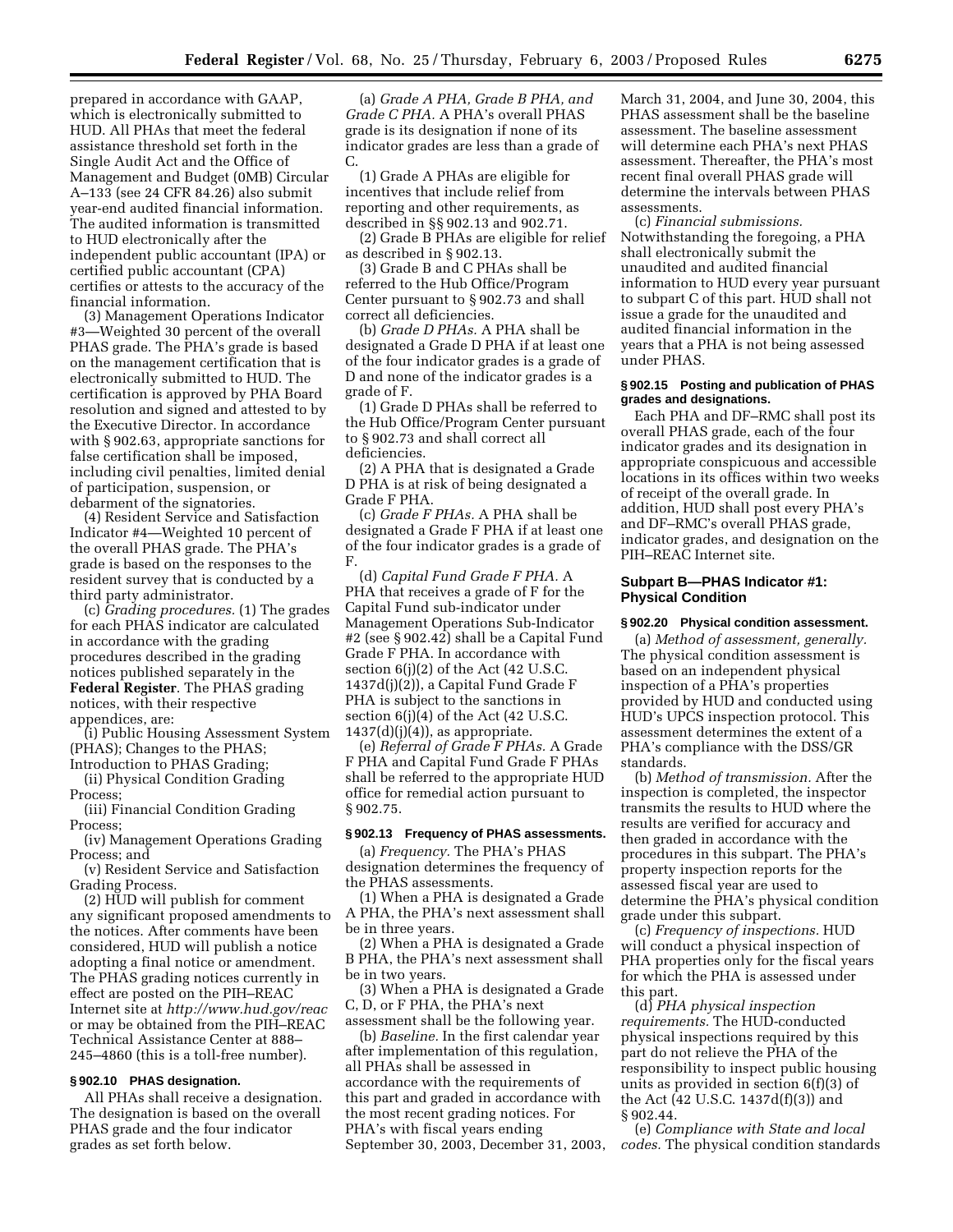in this subpart do not supersede or preempt state and local building and maintenance codes with which the PHA's public housing must comply. PHAs must continue to adhere to these codes.

(f) *HUD access to PHA properties.* All PHAs are required by the ACC to provide the Government with full and free access to all facilities in its property(ies). All PHAs are required to provide HUD or its representative with access to its property(ies), and all units and appurtenances in order to permit physical inspections, certification reviews, and quality assurance reviews under this part. Access to the units shall be provided whether or not the resident is home or has installed additional locks for which the PHA did not obtain keys. In the event that the PHA fails to provide access as required by HUD or its representative, the PHA shall be given a zero and grade of F for the property or properties involved which shall be reflected in the PHAS Indicator #1 grade and the overall PHAS grade.

#### **§ 902.23 Inspectable areas.**

(a) *General.* The physical inspections address five major physical areas of public housing: site, building exteriors, building systems, dwelling units, and common areas. The physical inspections also identify health and safety considerations (including exigent health and safety (EHS) considerations). The inspections focus on acceptable basic housing conditions, not the adornment, decor, or other cosmetic appearance of the properties.

(b) *Major inspectable areas.* The five major inspectable areas of public housing are the following:

(1) Site. The site includes components such as fencing and retaining walls, grounds, lighting, mailboxes, signs (such as those identifying the property or areas of the property), parking lots/ driveways, play areas and equipment, refuse disposal, roads, storm drainage, and walkways. The site must be free of health and safety hazards and be in good repair. The site must not be subject to material adverse conditions, such as abandoned vehicles, dangerous walks or steps, poor drainage, septic tank backups, sewer hazards, excess accumulations of trash, vermin or rodent infestation, or fire hazards.

(2) Building exterior. Each building on the site must be structurally sound, secure, habitable, and in good repair. The building's exterior components such as doors, fire escapes, foundations, lighting, roofs, walls and windows, where applicable, must be free of health and safety hazards, operable, and in good repair.

(3) Building systems. The building's systems include components such as domestic water, electrical system, elevators, emergency power, fire protection, HVAC, and sanitary system. Each building's systems must be free of health and safety hazards, functionally adequate, operable, and in good repair.

(4) Dwelling units. (i) Each dwelling unit within a building must be structurally sound, habitable, and in good repair. All areas and aspects of the dwelling unit (for example, the unit's bathroom, call-for-aid, ceiling, doors electrical systems, floors, hot water heater, HVAC (where individual units are provided), kitchen, lighting, outlets/ switches, patio/porch/balcony, smoke detectors, stairs, walls, and windows) must be free of health and safety hazards, functionally adequate, operable, and in good repair.

(ii) Where applicable, the dwelling unit must have hot and cold running water, including an adequate source of potable water.

(iii) If the dwelling unit includes its own sanitary facility, it must be in proper operating condition, usable in private, and adequate for personal hygiene and the disposal of human waste.

(iv) The dwelling unit must include at least one battery-operated or hard-wired smoke detector in proper working condition on each level of the unit.

(5) Common areas. The common areas must be structurally sound, secure, and functionally adequate for the purposes intended. The common areas include components such as basement/garage/ carport, restrooms, closets, utility, mechanical, community rooms, day care, halls/corridors, stairs, kitchens, laundry rooms, office, porch, patio, balcony, and trash collection areas, if applicable. The common areas must be free of health and safety hazards, operable, and in good repair. All common area ceilings, doors, floors, HVAC, lighting, outlets/switches, smoke detectors, stairs, walls, and windows, to the extent applicable, must be free of health and safety hazards, operable, and in good repair.

(c) *Health and safety concerns.* All areas and components of PHA properties must be free of health and safety hazards. Health and safety hazards include, but are not limited to, air quality, electrical hazards, elevators, emergency/fire exits, flammable materials, garbage and debris, handrail hazards, infestation, and lead-based paint. For example, the buildings must have fire exits that are not blocked, and have handrails that are undamaged and have no other observable deficiencies. PHA properties must have no evidence

of infestation by rats, mice, or other vermin, or of garbage and debris. PHA properties must have no evidence of electrical hazards, natural hazards, or fire hazards. The dwelling units and common areas must have proper ventilation and be free of mold, odor (*e.g.*, propane, natural gas, methane gas), or other observable deficiencies. The PHA must comply with all regulations and requirements related to the ownership of pets, and the evaluation and reduction of lead-based paint hazards, and must have all appropriate certifications available for review (see 24 CFR part 35).

#### **§ 902.24 Physical inspection of PHA properties.**

(a) *The inspection, generally.* During the physical inspection of a property, an inspector inspects a random sample of dwelling units and buildings in the PHA's public housing portfolio to determine the extent of compliance with HUD's DSS/GR standards. The dwelling units inspected in a property are a randomly selected sample of the units in the properties. The buildings inspected include all buildings with sampled units plus additional buildings, including all common (non-residential) buildings.

(1) Only occupied units shall be inspected as dwelling units. Units approved by HUD for non-dwelling purposes, such as daycare or meetings, are inspected as common areas. Certain categories of vacant units that are not under lease at the time of the physical inspection (*e.g.*, units undergoing rehabilitation or extensive repair, vacant units during the turnaround period prior to lease-up) shall not be inspected, but shall be assessed under the Financial Condition Indicator #2 (subpart C).

(2) The categories of vacant units that are not under lease that are not inspected are as follows:

(i) Units undergoing vacant unit turnaround—vacant units that are in the routine process of turnover; *i.e.*, the period between which one resident vacates a unit and a new lease takes effect;

(ii) Units undergoing rehabilitation vacant units that have substantial rehabilitation needs already identified, and for which there is an approved implementation plan to address the identified rehabilitation needs and the plan is fully funded; and

(iii) Off-line units—vacant units that have significant unanticipated repair requirements, such as fire damage, that prevent the units from being occupied after a normal period of time (considered to be between 5 and 7 days)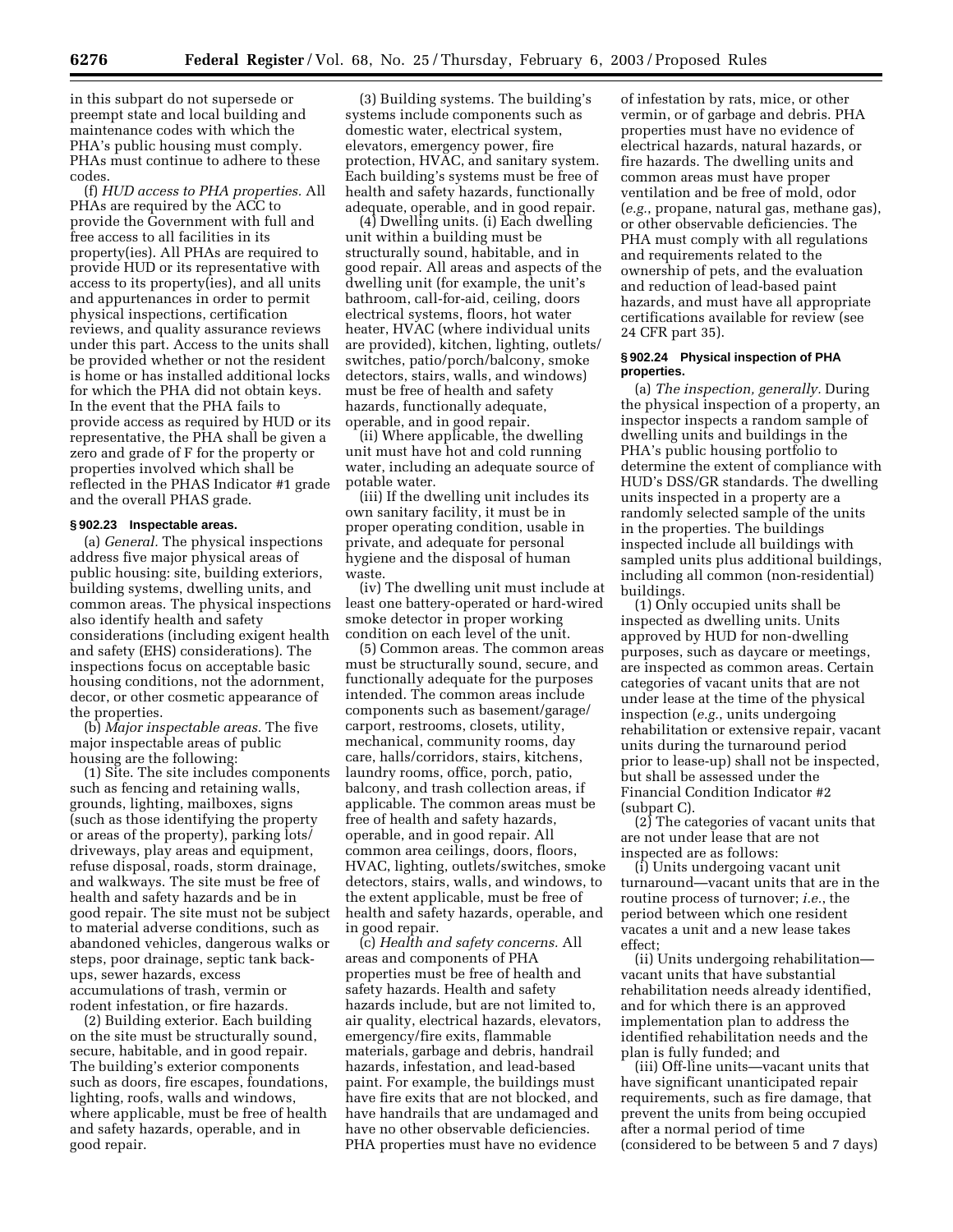and which are not included in an approved rehabilitation plan.

(b) *Observed deficiencies.* During the inspection of a property, the inspector looks for deficiencies in each inspectable item within the inspectable areas. For example, the inspector looks for holes (deficiencies) in the walls (item) of a dwelling unit (area).

(c) *Health and safety deficiencies and EHS deficiencies.*

(1) *Health and safety deficiencies.* The PHA is required to promptly correct all health and safety deficiencies.

(2) *EHS deficiencies.* Before leaving the site, the inspector gives the property representative the list of every observed EHS deficiency (*i.e.*, every lifethreatening health and safety deficiency). The property representative acknowledges receipt of the list of the observed deficiencies by signature. The PHA must immediately correct or remedy all EHS deficiencies cited in the deficiency report and the property inspection report within 24 hours. In addition, the PHA must certify, as directed by HUD, that all EHS deficiencies were corrected or remedied within 24 hours.

(d) *Definitions for grading.* The following definitions apply to the physical condition grading process in this subpart:

*Base grade* means the initial property grade derived from the number of livability deficiencies.

*Deficiencies* means the specific problems, such as a hole in a wall or a damaged refrigerator in the kitchen, that can be recorded for the inspectable items.

*Deficiency Classification Summary Document* refers to the Deficiency Classification Summary Document that is included as Appendix 2 to the PHAS notice on the Interim Physical Condition Scoring Process published in the **Federal Register** on November 26, 2001.

This document is also available from the Real Estate Assessment Center, 1280 Maryland Ave., SW., Suite 800, Washington, DC 20410. This document shows the grading class for each severity level of each deficiency listed in the Dictionary of Deficiency Definitions.

*Dictionary of Deficiency Definitions* (''Dictionary'') refers to the Dictionary of Deficiency Definitions document that is included as Appendix 2 to the PHAS Notice on the Physical Condition Grading Process. The Dictionary lists each deficiency that may be observed, defines each deficiency, and sets forth the severity levels for each deficiency under this subpart.

*Grading class* is a group of deficiencies that are treated alike. Each

deficiency within a grading class has the same type of impact on a property grade. There are three grading classes:

(1) *Livability:* deficiencies that have a major impact on livability for residents (*e.g.*, toilet not working);

(2) *EHS:* deficiencies that are lifethreatening and require immediate attention or remedy. This category includes all of the deficiencies for which the PHA receives a notice at the end of the physical inspection (*e.g.*, exposed wires); and

(3) *Other:* deficiencies that have little or no impact on livability for residents (*e.g.*, small hole in an interior door) but are a valuable management tool because they provide information on the condition of the property.

*Inspectable areas* (or area) means any of the five major components of the property that are inspected. They are: site; building exteriors; building systems; dwelling units; and common areas.

*Inspectable item* means the individual parts, such as walls, kitchens, bathrooms, and other things, to be inspected in an inspectable area. The number of inspectable items varies for each inspectable area.

*Livability* is the concept of grading the physical condition of PHA properties that focuses on the impact of the deficiencies on the residents. The severity levels of each deficiency in the Dictionary have been classified into one of three grading classes: livability, EHS or other.

*PHAS Indicator #1 grade* is a letter grade (A, B, C, D, or F) that corresponds to the weighted average of all of the property grades, reflecting the physical condition of all of a PHA's properties.

*Property grade* is a letter (A, B, C, D, or F), based on counts of deficiencies in grading classes, that reflects the physical condition of a property.

*Property livability points mean* a value derived from the number of deficiencies in the livability grading class that is used to assign a base grade to a PHA property.

*Reported grade* means the grade reported to a PHA, including any change in the base grade due to observed EHS deficiencies. Deficiencies in grading class ''other'' are recorded, but do not affect the base grade or the reported grade.

*Severity* means one of three levels (*i.e.*, level 1, level 2, and level 3) that reflects the extent of the damage or problem associated with each deficiency. The severity levels for each deficiency are set forth in the Dictionary. The Dictionary also sets forth the specific definitions for each severity level.

(e) *Dictionary and Deficiency Classification.* HUD shall publish for comment any significant proposed amendments to the Dictionary and the Deficiency Classification Summary Document. After comments have been considered, HUD shall publish a notice adopting the final Dictionary and Document or the amendments. The Dictionary and the Deficiency Classification Summary Document that are currently in effect can be found at HUD's Internet site at *http:// www.hud.gov/reac* or obtained from the PIH–REAC Technical Assistance Center at 888–245–4860 (this is a toll free number).

(f) *Compliance with civil rights/ nondiscrimination requirements.* HUD reviews certain elements during the physical inspection to determine possible indications of noncompliance with the Fair Housing Act (42 U.S.C. 3601–19) and section 504 of the Rehabilitation Act of 1973 (29 U.S.C. 794). All Fair Housing Act and Rehabilitation Act observations recorded by an inspector are classified as ''other'' deficiencies under livability and are not included in the property grade. All information is provided to HUD's Office of Fair Housing and Equal Opportunity for further review.

#### **§ 902.25 Adjustments to physical condition property grade.**

(a) *Adjustment for physical condition and neighborhood environment.* In accordance with section 6(j)(1)(I)(2) of the Act (42 U.S.C. 1437d(j)(1)(I)(2)), the overall physical condition grade for a property shall be adjusted upward to the extent that negative conditions are caused by situations outside the control of the PHA. The intent of this adjustment is to avoid penalizing the PHA through appropriate application of the adjustment.

(b) *One-letter grade adjustment.* A PHA shall receive a one-letter grade adjustment (*i.e.*, increase) in the property grade if the property satisfies the criteria for either physical condition or neighborhood environment or for both. To be eligible for this adjustment, the PHA must certify that the property meets the definitions of physical condition and/or neighborhood environment. An adjustment made under this section will be an adjustment to an individual property grade determined by HUD on a case by case basis.

(c) *Definitions.* Definitions and application of physical condition and neighborhood environment factors are:

(1) Physical condition applies to documented structural or design defects in a property that a PHA cannot correct.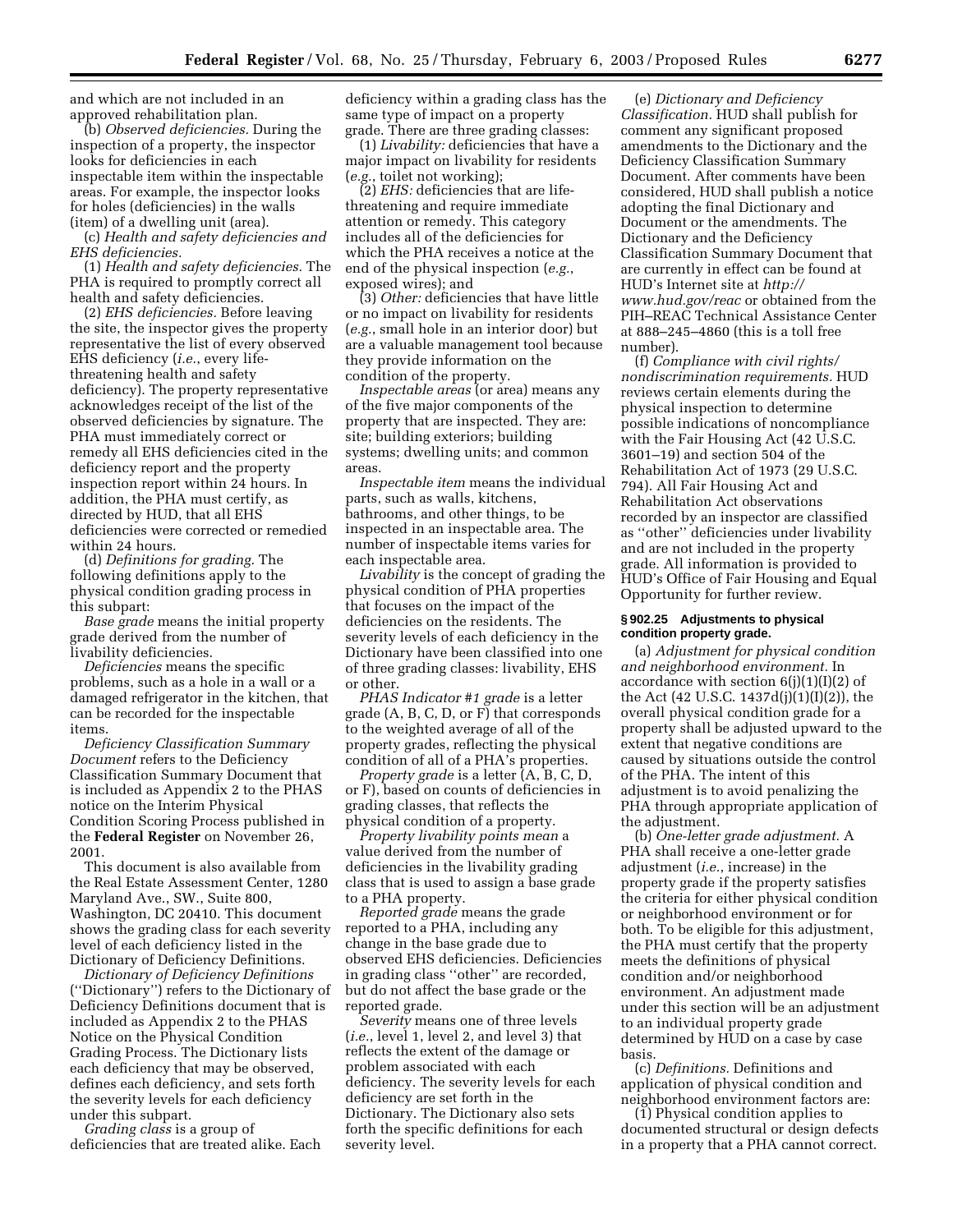(2) Neighborhood environment applies to documented conditions within the immediate surrounding neighborhood that adversely impact a property's physical condition such as:

(A) A landfill;

(B) Flood plain; or

(C) Other environmentally hazardous areas.

(d) *Certification to an adjustment for physical condition and/or neighborhood environment.* The PHA certifies to the adjustment for physical condition and/ or neighborhood environment as part of its management operations submission.

(e) *Maintenance of supporting documentation.* A PHA shall maintain supporting documentation (pursuant to § 902.63(c)) to show how it determined that the property's grade is subject to adjustment under this section.

(1) If the basis for adjustment was neighborhood environment, the PHA shall have on file the appropriate documentation supporting the adjustment. Properties that fall into this category but which have already been removed from consideration for other reasons (permitted exemptions and modifications and/or exclusions) shall not be counted in this calculation.

(2) For the physical condition adjustment, a PHA must maintain documentation showing the structural or design defects. A PHA shall also maintain documentation showing that any property exempted for other reasons was not included in the calculation.

# **§ 902.26 Database adjustments to physical condition assessments.**

(a) *Generally.* HUD may review the results of a PHA's physical inspection and make adjustments to the property grade based on certain circumstances such as:

(1) Factors not reflected or inappropriately reflected in the physical property grade;

(2) Adverse conditions beyond the PHA's control; and

(3) Modernization work in progress.

(b) *Adjustments for factors not reflected or inappropriately reflected in the property grade.* (1) Factors not reflected or inappropriately reflected in the property grade include inconsistencies between local code requirements and the HUD UPCS physical inspection protocol (24 CFR part 5, subpart G); conditions which are permitted by local variance or license or which are preexisting physical features that do not conform to, or are inconsistent with, HUD's UPCS physical inspection protocol; or the inspector grading the PHA for elements (*e.g.*, roads, sidewalks, mail boxes, residentowned appliances, etc.) that the PHA

does not own and is not responsible for maintaining, and for which it has notified the proper authorities regarding the deficient structure.

(2) The PHA may request an adjustment due to these circumstances through the applicable Hub Office/ Program Center. The request shall be in writing and include appropriate proof of the reasons for the unusual or incorrect result. A PHA may submit the request for this adjustment either prior to or after the physical inspection has been concluded. If the request is made after the conclusion of the physical inspection, the request shall be made within 15 days of issuance of the Physical Inspection Report and grade for the property. Based on the recommendation of the applicable HUD Hub Office/Program Center following its review of the PHA's documentation, HUD may determine that a reinspection and/or re-grading of the PHA's property is necessary.

(c) *Adjustments for adverse conditions beyond the PHA's control.* Under certain circumstances, HUD may determine that certain deficiencies that adversely and significantly affect the property grades of the PHA were caused by circumstances beyond the control of the PHA. The correction of these conditions, however, remains the responsibility of the PHA.

(1) Adverse conditions beyond the PHA's control may include, but are not limited to, damage caused by third parties (such as a private entity or public entity undertaking work near a public housing property that results in damage to the property) or natural disasters.

(2) A PHA may request an adjustment due to these circumstances through the applicable HUD Hub Office/Program Center. The request shall be submitted within 15 days of the issuance of the Physical Inspection Report and grade for the property to the PHA and shall be accompanied by a certification that all deficiencies identified in the original report have been corrected. Based on the recommendation of the applicable HUD Hub Office/Program Center after its review of the PHA's evidence or documentation, HUD may determine that a reinspection and/or re-grading of the PHA's property is necessary.

(d) *Adjustments for modernization work in progress.* HUD may determine that an occupied dwelling unit or other areas of a PHA property, subject to physical inspection under this subpart, which are undergoing modernization work in progress require an adjustment to the physical condition grade.

(1) Occupied dwelling units or other areas of a PHA property undergoing

modernization are not exempt from physical inspection. All elements of the dwelling units or of the other areas of the PHA property that are subject to inspection and are not undergoing modernization at the time of the inspection (even if modernization is planned) shall be subject to HUD's physical inspection protocol without adjustment. For those elements of the dwelling units or of the property that are undergoing modernization, deficiencies shall be noted in accordance with HUD's physical inspection protocol, but the PHA may request adjustment of the physical condition grade as a result of modernization work in progress.

(2) The PHA may request an adjustment due to modernization work in progress through the applicable HUD Hub Office/Program Center. The request shall be in writing and include supporting documentation of the modernization work underway at the time of the physical inspection. A PHA may submit the request for this adjustment either prior to or after the physical inspection has been concluded. If the request is made after the conclusion of the physical inspection, the request shall be made within 15 days of issuance of the Physical Inspection Report and grade for the property. Based on the recommendation of the applicable HUD Hub Office/ Program Center, HUD may determine that a reinspection and/or re-grading of the PHA's property is necessary.

# **§ 902.27 Physical inspection report.**

(a) *Report generally.* Following the physical inspection of each property and the determination of the property grade under this subpart, the PHA shall receive an Inspection Summary Report. The Inspection Summary Report allows the PHA to see all observed deficiencies by inspectable area, and the impact of livability and EHS deficiencies on the property grade.

(b) *Report contents.* The Inspection Summary Report includes the following items:

(1) A list of the livability, EHS, and other deficiencies observed;

(2) The health and safety deficiencies for each of the five inspectable areas; a listing of all observed smoke detector deficiencies; and a projection of the total number of health and safety deficiencies that the inspector potentially would see in an inspection of all buildings and all units;

(3) The overall property grade;

(4) The values of the livability points; and

(5) The reported property grade.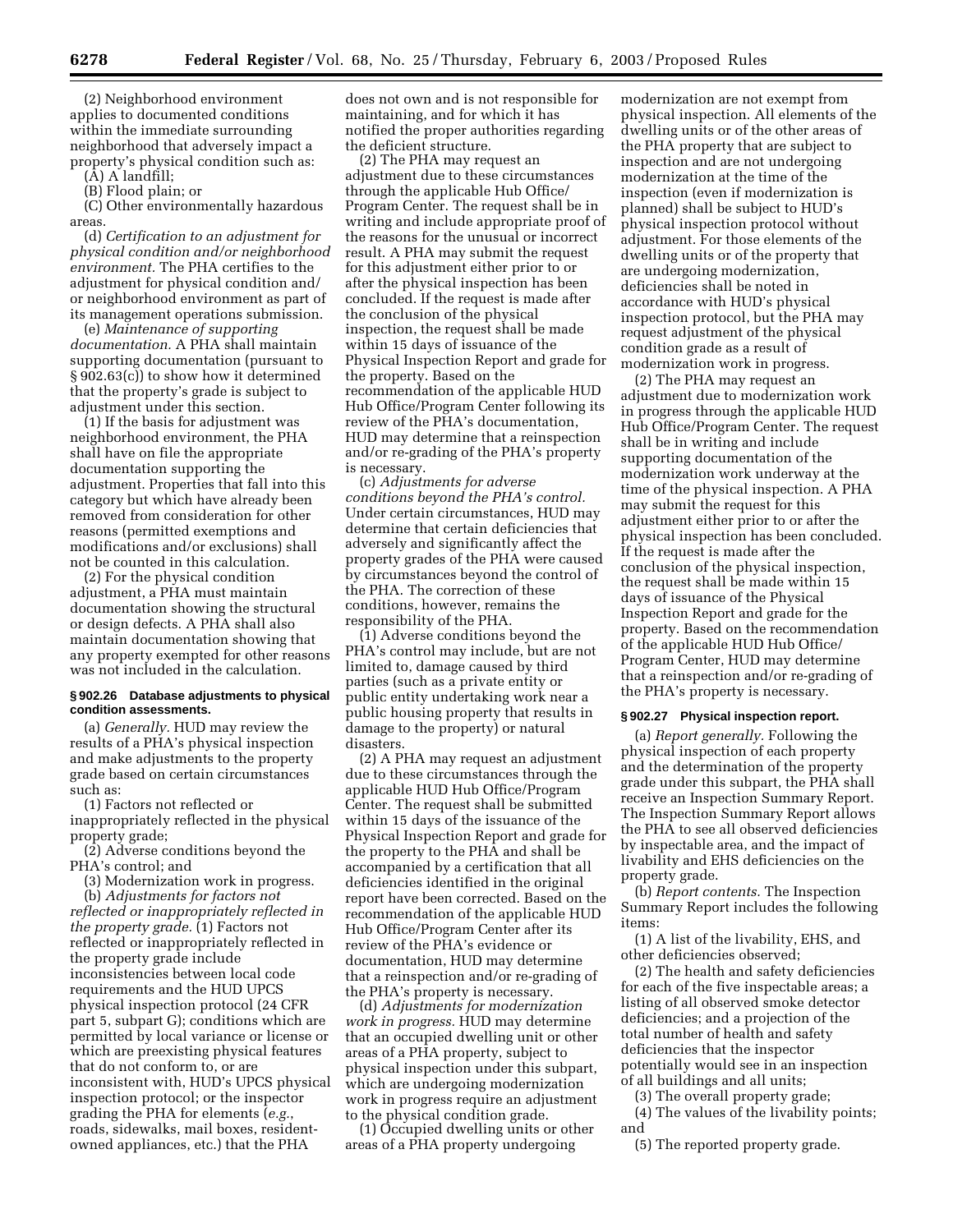#### **§ 902.28 Overall physical condition indicator grade.**

(a) *Property grade.* To determine a property's base grade, all livability deficiencies reported for dwelling units, buildings (which combines the inspectable areas of building exterior, building systems and common areas), and site are counted. To quantify the impact of the cited deficiencies on the inspectable areas, values called ''livability points'' are calculated separately for dwelling units, buildings (adjusted for the number of units in each building and to account for any sampling of the buildings), and site. The livability points are then combined into overall livability points for the property, with dwelling units, buildings, and site each contributing 60 percent, 30 percent, and 10 percent, respectively. Property livability points are translated into the base grade as specified in the Physical Condition Grading Process notice. When there are no EHS deficiencies cited, the base grade is the property's reported grade.

(b) *Impact of EHS deficiencies on a property grade.* If at least one EHS deficiency is cited, other than for smoke detectors, then the reported grade will be one grade lower than the base grade (*i.e.*, A becomes B, B becomes C, C becomes D, D becomes F, and F remains as F).

(c) *Correction of EHS deficiencies.* When a PHA corrects all of the EHS deficiencies on a property inspection report and certifies to HUD that they have been corrected pursuant to section § 902.24 (c), the property grade will revert to the base grade. If an EHS certification review later shows that all of the EHS deficiencies to which the PHA certified were not corrected, then the PHA's property grade will be reduced one-letter grade below the reported property grade and the PHA's overall physical inspection grade also may be reduced, with F being the lowest possible grade.

(d) *PHAS Indicator #1 grade.* The PHAS Indicator #1 grade for a PHA is based on the grades for all the properties in a PHA's portfolio. To determine the PHAS Indicator #1 grade, each property grade is assigned a numerical value. Then a weighted average of property grade values is calculated with weights equal to the number of units in the property divided by the total number of units in the PHA. This PHAS Indicator #1 grade is the letter grade corresponding to the weighted average of property grade values.

# **§ 902.29 Threshold.**

When a PHA receives a grade of F under this indicator, the PHA shall be designated a Grade F PHA. When a PHA receives a grade of D under this indicator, the PHA shall be designated a Grade D PHA.

# **Subpart C—PHAS Indicator #2: Financial Condition**

#### **§ 902.30 Financial condition assessment.**

(a) *Annual financial filing dates.* Under this indicator, PHAs shall submit unaudited and audited financial information to HUD on an annual basis.

(1) Unaudited financial information filing date. The unaudited financial information shall be submitted to HUD annually, no later than two months after the end of the PHA's fiscal year in accordance with Uniform Financial Reporting Standards (see 24 CFR part 5, subpart H).

(2) Audited financial information filing date. The audited financial information shall be submitted no later than nine months after the end of the PHA's fiscal year, in accordance with the Single Audit Act and OMB Circular A–133 (see 24 CFR 84.26). A PHA that has an audit conducted, but is not subject to the Single Audit Act, shall also submit audited information no later than nine months after the end of the PHA's fiscal year.

(b) *Certification or attestation.* Prior to the electronic submission of the PHA's audited statement, the PHA's IPA or CPA shall certify or attest that the financial information being submitted electronically accurately reflects the audited ''hard copy'' financial information.

(c) *Annual financial information.* The financial information shall be:

(1) Submitted on an entity-wide basis; (2) Prepared in accordance with GAAP; and

(3) Submitted electronically in the format prescribed by HUD.

(d) *Components of Financial Condition Indicator.* A PHA's financial condition shall be assessed on the basis of six components described in § 902.35. The six components are:

(1) Current Ratio;

(2) Number of Months Expendable Fund Balance;

(3) Tenant Receivables Outstanding;

(4) Occupancy Loss; (5) Expense Management/Utility Consumption; and

(6) Net Income or Loss Divided by the Expendable Fund Balance.

(e) *Annual submission requirement.* A PHA shall electronically submit its unaudited and audited financial information to HUD every year. In accordance with § 902.13, HUD will not grade the unaudited and audited financial information in the years that a PHA is not being assessed under PHAS.

# **§ 902.33 Financial condition grading.**

(a) Under PHAS Indicator #2, HUD will determine a grade based on the calculated values of the six financial condition components, and the results of the audit.

(b) Each financial condition component value will be converted to a grade. The grade from each financial condition component will then be combined to create the overall financial condition assessment grade. A PHA's grade for a financial condition component depends upon both the calculated value of the financial condition components and the PHA's peer group. A PHA's peer group will be determined based on a PHA's size and regional location. HUD will use a region as part of the peer group only if a peer group based solely on size would not allow an equitable assessment. A PHA's size will be based on the number of public housing, Section 8, and other units the PHA operates.

(c) HUD may adjust a PHA's Financial Conditioner Indicator grade after receipt of the PHA's audited submission for the assessed fiscal year. Any adjustment to the Financial Conditioner Indicator grade (*i.e.*, increase or decrease) shall result in a corresponding adjustment to the PHA's final overall PHAS grade. In addition, if there is a significant difference between the unaudited and audited submissions, a PHA's financial condition grade and final overall PHAS grade shall be adjusted (*i.e.*, a letter grade reduction) as described in the PHAS notice on the Financial Condition Grading Process. Findings, qualifications, or other conditions reported as the result of an audit may also reduce the Financial Condition grade by one or more letter grades. The letter grade reductions are based on the severity of the finding, qualifications, or reported condition, as described in the PHAS notice on the Financial Condition Grading Process.

#### **§ 902.35 Financial condition components.**

The six Financial Condition Indicator components are:

(a) *Current Ratio.* This component is calculated by dividing the current assets by current liabilities. This component measures a PHA's liquidity position. This component is calculated on an entity-wide basis.

(b) *Number of Months Expendable Fund Balance.* This component is calculated by dividing the expendable fund balance by the monthly operating expenses. This component measures the adequacy of the PHA's reserves. This component is calculated on an entitywide basis.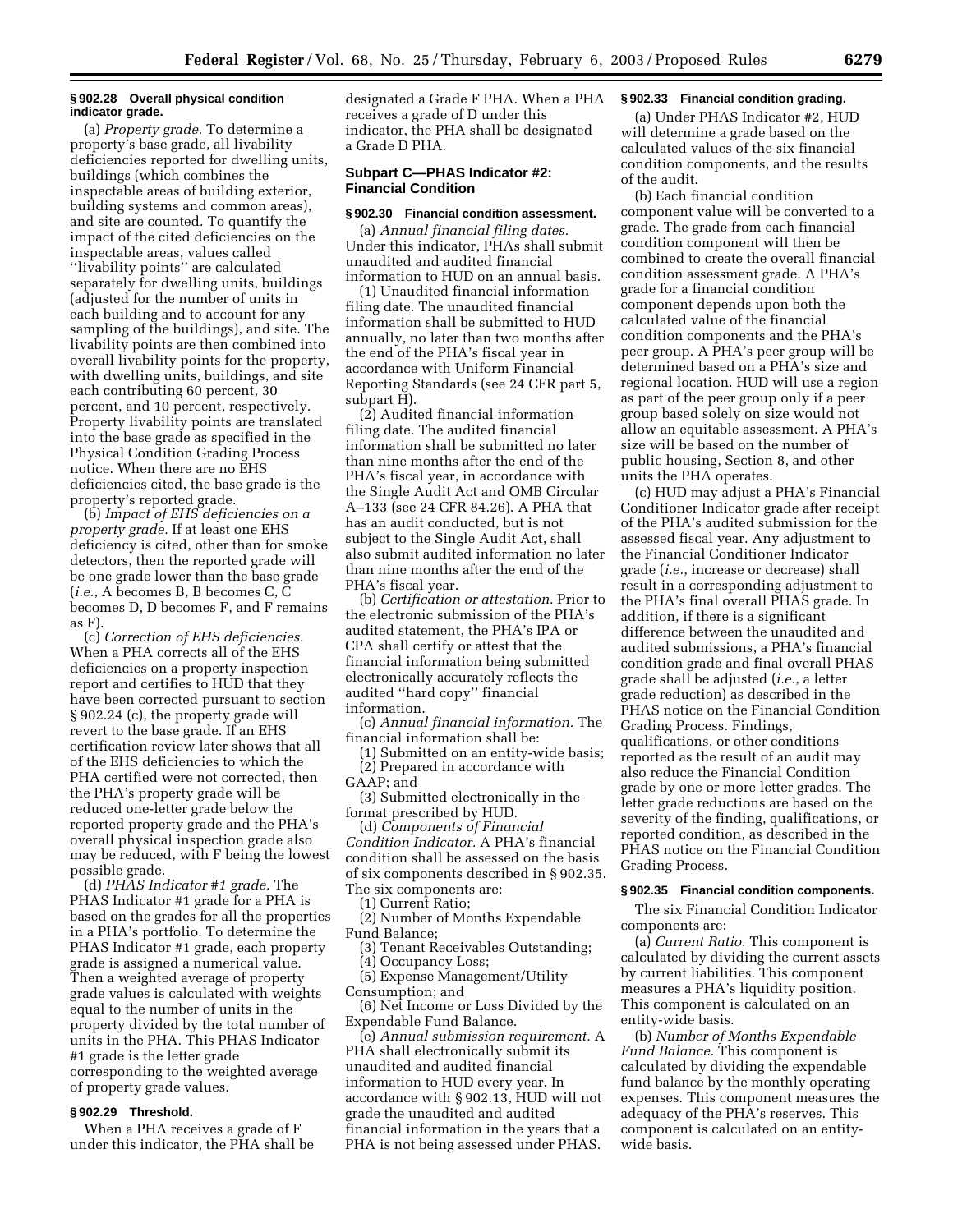(c) *Tenant Receivables Outstanding.* This component is calculated by dividing the gross tenant receivables by the amount of tenant rents collected during the assessed fiscal year. This component measures a PHA's ability to collect rent. This component is calculated on an entity-wide basis.

(d) *Occupancy Loss.* This component is calculated by dividing the unit months leased by the unit months available, and then subtracting that number from one. This component measures the ability of a PHA to maximize rental income. This component is calculated on all programs, excluding any units associated with the Section 8 Housing Choice Vouchers, Section 8 Rental Vouchers and Section 8 Certificates programs.

(e) *Expense Management/Utility Consumption.* This component is calculated by dividing key expenses, including the expense for utility consumption, by months leased. This component measures the ability of a PHA to maintain utility expenses at a reasonable level relative to its peers. This component is calculated only on the low rent program.

(f) *Net Income or loss divided by the Expendable Fund Balance.* This component is calculated by dividing net income or loss by the expendable fund balance. This component measures how the results of the PHA's operations for the assessed fiscal year affect the PHA's viability. This component is calculated on an entity-wide basis.

#### **§ 902.37 Threshold.**

When a PHA receives a grade of F under this indicator, the PHA shall be designated a Grade F PHA. When a PHA receives a grade of D under this indicator, the PHA shall be designated a Grade D PHA.

# **Subpart D—PHAS Indicator #3: Management Operations**

# **§ 902.40 Management operations assessment and performance standards.**

(a) *Management certification filing date.* Under this indicator, a PHA shall electronically submit to HUD its annual management operations information no later than two months after the end of the assessed fiscal year.

(b) *Board resolution and attestation.* The management operations certification shall be approved by a resolution of the PHA Board and signed and attested to by the Executive Director. In accordance with § 902.63, appropriate sanctions for false certification shall be imposed, including civil penalties, limited denial of

participation, suspension, or debarment of the signatories.

(c) *Sub-indicators of Management Operations Indicator.* The PHA's management operations shall be assessed on the basis of eight subindicators described in the sections below. Five sub-indicators have two or more components. Two sub-indicators have specific exemptions. The eight sub-indicators are:

(1) Vacant unit turnaround time. This sub-indicator has a single component and has specific exemptions.

(2) Capital Fund. This sub-indicator has two components.

(3) Work orders. This sub-indicator has two components.

(4) Annual inspection of dwelling units and systems. This sub-indicator has two components and has specific exemptions.

(5) Security. This sub-indicator has three components.

(6) Self-sufficiency. This sub-indicator has four components.

(7) Income verification. This subindicator has a single component. (8) Rent calculation. This sub-

indicator has a single component. (d) *Assessed period.* The Management Operations certification shall include

only information for the assessed fiscal year. No information is required for and no certification is required during the years a PHA is not assessed under this part in accordance with § 902.13(a).

(e) *Audit and HUD review.* A PHA's management operations submission is subject to the annual IPA or CPA audit required by the Single Audit Act and OMB Circular A–133. A PHA's management operations submission also is subject to HUD on-site review at any time in accordance with § 902.63. A PHA that is unable to provide supporting documentation for the information under any of the subindicators or components to which it certified will receive a zero and a grade of F for the sub-indicator or component, and its management operations grade and final overall PHAS grade will be lowered.

#### **§ 902.41 Management operations subindicator #1—vacant unit turnaround time.**

This sub-indicator measures a PHA's efforts during the assessed fiscal year to reduce unit turnaround time, and assesses the adequacy of a PHA's system to track unit downtime, make ready time, and lease up time.

(a) *Units Exempted.* The following two categories of units that are not considered available for occupancy are exempted from the computation of vacant unit turnaround time.

(1) Units approved for non-dwelling use. Units approved for non-dwelling

use that are exempt during the assessed fiscal year are HUD-approved units used to promote self-sufficiency and antidrug activities or for non-dwelling purposes, such as police substations, day care centers, public safety activities, or resident job training.

(2) Vacant units approved for deprogramming. Vacant units approved for deprogramming that are exempt during the assessed fiscal year are HUDapproved units for demolition and/or disposition, or units that have been combined.

(b) *Vacancy days exempted.* The vacancy days for units in the following two categories shall be exempted from the calculation of vacant unit turnaround time in the assessed fiscal year. The two categories are:

(1) Vacancy days associated with vacant units receiving section 9(d) Capital Funds during the assessed fiscal year. Vacancy days associated with a vacant unit prior to the time the unit meets the conditions of being a unit receiving section 9(d) Capital Funds, and vacancy days associated with a vacant unit after construction work has been completed or after the time period for placing the vacant unit under construction has expired, shall not be exempted.

(2) Vacancy days associated with units vacant during the assessed fiscal year due to circumstances and actions beyond a PHA's control. Circumstances and actions beyond a PHA's control may include:

(i) A legally enforceable court order or settlement agreement resulting from litigation during the assessed fiscal year;

(ii) Federal law or state law, not preempted by federal law, or the implementing regulations;

(iii) Natural disasters during the assessed fiscal year; or

(iv) Vacant units during the assessed fiscal year that have sustained casualty damage and are pending resolution of insurance claims or settlements, but only until the insurance claims are settled.

(c) *Supporting documents for section 9(d) Capital Fund units.* A PHA shall maintain information to support its determination of vacancy days associated with a vacant unit that meets the conditions of being a unit receiving section 9(d) Capital Funds under paragraph (b)(1) of this section. The PHA shall maintain:

(1) The date on which the unit met the conditions of being a vacant unit receiving section 9(d) Capital Funds; and

(2) The date on which construction work was completed or the time period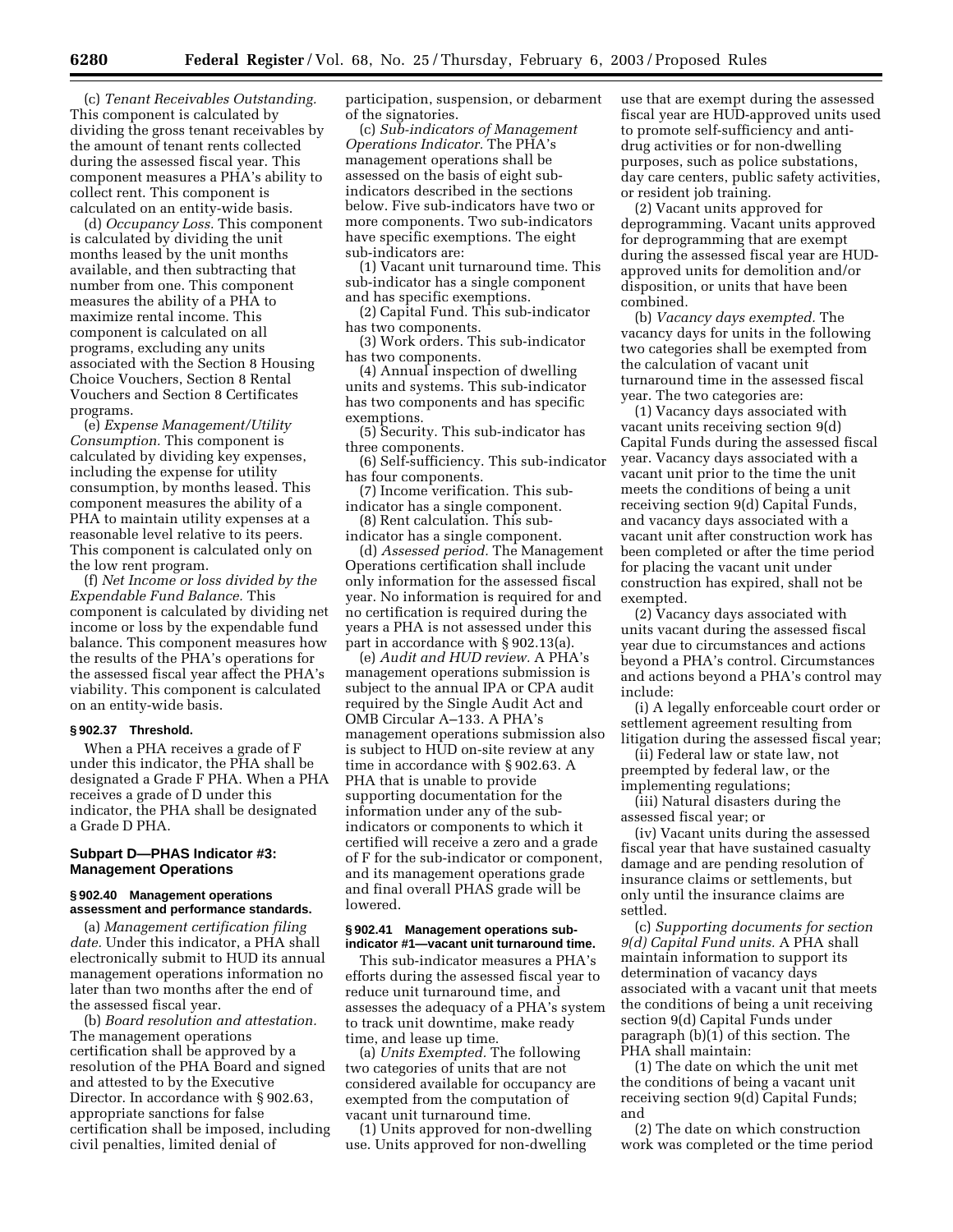for placing the vacant unit under construction expired.

(d) *Supporting documents for vacancies beyond PHA's control.* A PHA shall maintain information to support its determination of vacancy days associated with units vacant due to circumstances and actions beyond the PHA's control under paragraph (b)(2) of this section. This supporting information is subject to review and may be requested for verification purposes at any time by HUD. The PHA shall, at a minimum, maintain:

(1) The date on which the unit met the conditions of being a unit vacant due to circumstances and actions beyond a PHA's control;

(2) Documentation identifying the specific conditions that distinguish the unit as a unit vacant due to circumstances and actions beyond a PHA's control;

(3) A description or list of the actions taken by a PHA to eliminate or mitigate these conditions; and

(4) The date on which the unit ceased to meet such conditions and became an available unit.

(e) *Ratings for vacant unit turnaround time.*

(1) Grade A: When the average number of days during the assessed fiscal year between the time a unit is vacated and a new lease takes effect for units reoccupied is less than or equal to 5 days.

(2) Grade B: When the average number of days during the assessed fiscal year between the time a unit is vacated and a new lease takes effect for units reoccupied is greater than 5 days and less than or equal to 10 days.

(3) Grade C: When the average number of days during the assessed fiscal year between the time a unit is vacated and a new lease takes effect for units reoccupied is greater than 10 days and less than or equal to 20 days.

(4) Grade D: When the average number of days during the assessed fiscal year between the time a unit is vacated and a new lease takes effect for units reoccupied is greater than 20 days and less than or equal to 30 days.

(5) Grade F: When the average number of days during the assessed fiscal year between the time a unit is vacated and a new lease takes effect for units reoccupied is greater than 30 days.

#### **§ 902.42 Management operations subindicator #2—Capital Fund.**

This sub-indicator grades the funds provided to a PHA from the Capital Fund under section 9(d) of the Act (42 U.S.C.  $1437g(9)(d)$  that during the assessed fiscal year remain unobligated by a PHA after two years beyond the

date on which the funds became available to a PHA for obligation in the case of modernization, or the date on which the agency accumulates adequate funds to undertake modernization, substantial rehabilitation, or new construction of units, and/or remain unexpended by a PHA after four years beyond the date on which the funds became available to a PHA for obligation. Funds from the Capital Fund under section 9(d) of the Act (42 U.S.C. 1437g(d)(2)) do not include HOPE VI program funds and Vacancy Reduction program funds.

(a) *Applicability.* This sub-indicator is not applicable for PHAs that choose not to receive Capital Funds under section 9(d) of the Act.

(b) *Components of Capital Fund subindicator.* The two components of the Capital Fund sub-indicator are:

(1) Unexpended funds over four years old; and

(2) Timeliness of fund obligation. (c) *Grades for Capital Fund subindicator.*

(1) Component #1. Unexpended funds over four years old.

(i) Grade A: When a PHA has no unexpended funds during the assessed fiscal year that are over four years old beyond the date on which the funds became available to a PHA for expenditure, or when the Secretary has approved a time extension because of litigation, obtaining approvals of the federal, state, or local government, complying with environmental assessment or abatement requirements, relocating residents, or any other reason established by the Secretary by notice published in the **Federal Register**.

(ii) Grade F: When a PHA has unexpended funds during the assessed fiscal year over four years old beyond the date on which the funds became available to a PHA for expenditure and is unable to demonstrate any of the above conditions.

(2) Component #2. Timeliness of fund obligation.

(i) Grade A: When a PHA has no unobligated funds during the assessed fiscal year over two years old beyond the date on which the funds became available to a PHA for obligation, or the Secretary has approved a time extension because of litigation, obtaining approvals of the federal, state, or local government, complying with environmental assessment or abatement requirements, relocating residents or any other reason established by the Secretary by notice published in the **Federal Register**.

(ii) Grade F: When a PHA has unobligated funds during the assessed fiscal year over two years old beyond

the fiscal year in which funds were obligated by HUD to the PHA and is unable to demonstrate any of the above conditions.

#### **§ 902.43 Management operations subindicator #3—work orders.**

This sub-indicator examines the time it takes to complete or abate emergency work orders; the average number of days non-emergency work orders were active during the assessed fiscal year; and any progress a PHA has made during the preceding three fiscal years to reduce the period of time non-emergency work orders were active.

(a) *Adequacy of work order system.* It is implicit in this sub-indicator that the PHA have an adequate work order system in terms of how a PHA accounts for and controls its work orders, and its timeliness in preparing/issuing work orders.

(b) *Grades for work orders.*

(1) Component #1. Emergency work orders.

(i) Grade A: When at least 99 percent of emergency work orders during a PHA's assessed fiscal year were completed or the emergency was abated within 24 hours or less.

(ii) Grade B: When at least 98 percent of emergency work orders during a PHA's assessed fiscal year were completed or the emergency was abated within 24 hours or less.

(iii) Grade C: When at least 97 percent of emergency work orders during a PHA's assessed fiscal year were completed or the emergency was abated within 24 hours or less.

(iv) Grade D: When at least 96 percent of emergency work orders during a PHA's assessed fiscal year were completed or the emergency was abated within 24 hours or less.

(v) Grade F: When less than 96 percent of emergency work orders during a PHA's assessed fiscal year were completed or the emergency was abated within 24 hours or less.

(2) Component #2. Non-emergency work orders. The PHA shall track all non-emergency work orders that were active during the assessed fiscal year (including preventive maintenance work orders). A PHA is not required to track non-emergency work orders from the date they are deferred for the Capital Fund Program, issued to prepare a vacant unit for re-rental, or issued for the performance of cyclical maintenance.

(i) Grade A: When the average number of days non-emergency work orders were active during the assessed fiscal year is 7 days or less.

(ii) Grade B: When the average number of days non-emergency work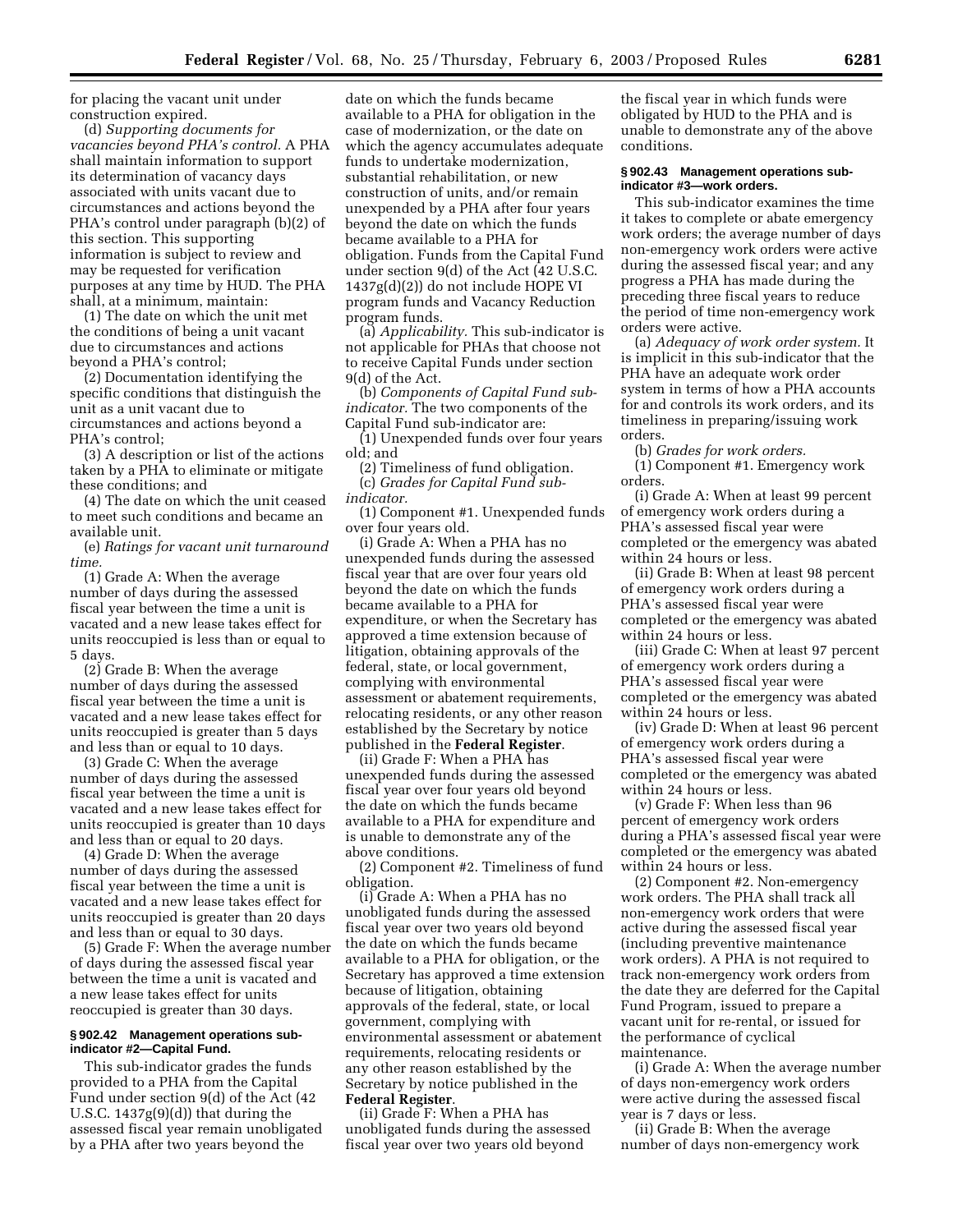orders were active during the assessed fiscal year is more than 7 days and less than or equal to 15 days.

(iii) Grade C: When a PHA is in one of the following categories:

(A) The average number of days nonemergency work orders were active during the assessed fiscal year is more than 15 days and less than or equal to 22 days; or

(B) The PHA has reduced the average number of days non-emergency work orders were active during the assessed fiscal year by at least 15 days during the past three fiscal years.

(iv) Grade D: When a PHA is in one of the following categories:

(A) The average number of days nonemergency work orders were active during the assessed fiscal year is more than 22 days and less than or equal to 30 days; or

(B) The PHA has reduced the average number of days non-emergency work orders were active during the assessed fiscal year by at least 10 days during the past three fiscal years.

(v) Grade F: When the average number of days non-emergency work orders were active during the assessed fiscal year is more than 30 days.

#### **§ 902.44 Management operations subindicator #4—annual inspection of dwelling units and systems.**

This sub-indicator examines the percentage of dwelling units and systems that a PHA inspects on an annual basis in order to determine short-term maintenance needs and longterm modernization needs. The PHA is required to conduct dwelling unit and systems inspections using the HUD Uniform Physical Condition Standards (UPCS) set forth in 24 CFR part 5, subpart G.

(a) *Adequacy of inspection program.* It is implicit in this sub-indicator that the PHA have an adequate inspection program in terms of tracking inspections, ensuring the thoroughness/ quality of the PHA's inspections, and tracking needed repairs.

(b) *Units to be inspected.* All occupied units and/or units available for occupancy are required to be inspected. This includes units used for nondwelling purposes, those occupied by an employee, and those used for resident services.

(c) *Units exempted.* Units in the following categories are exempted and not included in the calculation of the total number of units, and the number and percentage of units inspected for the assessed fiscal year.

(1) Occupied units for which a PHA has documented two attempts to inspect the unit during the assessed fiscal year,

but only if the PHA can document that it has initiated eviction proceedings, and is in the process of evicting the legal or illegal occupant(s) as provided under the lease to ensure that the unit can be subsequently inspected.

(2) Units vacant during the assessed fiscal year for the following reasons:

(i) Vacant units that are receiving section 9(d) Capital Funds; or

(ii) Vacant units that are documented to be uninhabitable for reasons beyond a PHA's control due to:

(A) High/unsafe levels of hazardous/ toxic materials;

(B) An order of the local health department or state agency or a directive of the Environmental Protection Agency;

(C) Natural disasters; or

(D) Units that are kept vacant because they are structurally unsound and documented action has been initiated to rehabilitate or demolish the units.

(d) *Systems exempted.* Systems that are a part of individual dwelling units that are exempted, or a part of a building where all of the dwelling units in the building are exempted, are also exempted from the calculation of this sub-indicator.

(e) *Grades for annual inspection of dwelling units and systems.*

(1) Component #1. Annual inspection of dwelling units.

(i) Grade A: When a PHA inspected 100 percent of its units during the assessed fiscal year and, if repairs were necessary for compliance with 24 CFR part 5, subpart G:

(A) Completed the repairs during the inspection;

(B) Issued work orders for the repairs; or

(C) Referred similar work items to the current year's section 9(d) Capital Fund program, or to next year's section 9(d) Capital Fund program if there are fewer than three months remaining before the end of a PHA's assessed fiscal year from the time the inspection was completed.

(ii) Grade B: When a PHA inspected less than 100 percent but at least 98 percent of the units during the assessed fiscal year and, if repairs were necessary for compliance with 24 CFR part 5, subpart G:

(A) Completed the repairs during the inspection;

(B) Issued work orders for the repairs; or

(C) Referred similar work items to the current year's section 9(d) Capital Fund program, or to next year's section 9(d) Capital Fund program if there are fewer than three months remaining before the end of a PHA's assessed fiscal year from the time the inspection was completed.

(iii) Grade C: When a PHA inspected less than 98 percent but at least 97

percent of its units during the assessed fiscal year and, if repairs were necessary for compliance with 24 CFR part 5, subpart G:

(A) Completed the repairs during the inspection;

(B) Issued work orders for the repairs; or

(C) Referred similar work items to the current year's section 9(d) Capital Fund program, or to next year's section 9(d) Capital Fund program if there are fewer than three months remaining before the end of a PHA's assessed fiscal year from the time the inspection was completed.

(iv) Grade D: When a PHA inspected less than 97 percent but at least 96 percent of its units during the assessed fiscal year and, if repairs were necessary for compliance with 24 CFR part 5, subpart G:

(A) Completed the repairs during the inspection;

(B) Issued work orders for the repairs; or

(C) Referred similar work items to the current year's section 9(d) Capital Fund program, or to next year's section 9(d) Capital Fund program if there are fewer than three months remaining before the end of a PHA's assessed fiscal year from the time the inspection was completed.

(v) Grade F: When a PHA has failed to:

(A) Inspect at least 96 percent of its units during the assessed fiscal year for compliance with 24 CFR part 5, subpart G;

(B) Correct deficiencies during the inspection or issue work orders for the repairs; or

(C) Refer similar work items to the current year's section 9(d) Capital Fund program, or to next year's section 9(d) Capital Fund program if there are fewer than three months remaining before the end of a PHA's assessed fiscal year from the time the inspection was completed.

(2) Component #2. Annual inspection of systems (including common areas and non-dwelling space).

(i) Grade A: When a PHA inspected all major systems during the assessed fiscal year at 100 percent of its buildings and sites, according to its maintenance plan. The inspection must include:

(A) Performing the required maintenance on structures and systems in accordance with 24 CFR part 5, subpart G, and manufacturers' specifications;

(B) Issuing work orders for maintenance/repairs; or

(C) Including identified deficiencies in the current year's section 9(d) Capital Fund program, or in next year's section 9(d) Capital Fund program if there are fewer than three months remaining before the end of the PHA's assessed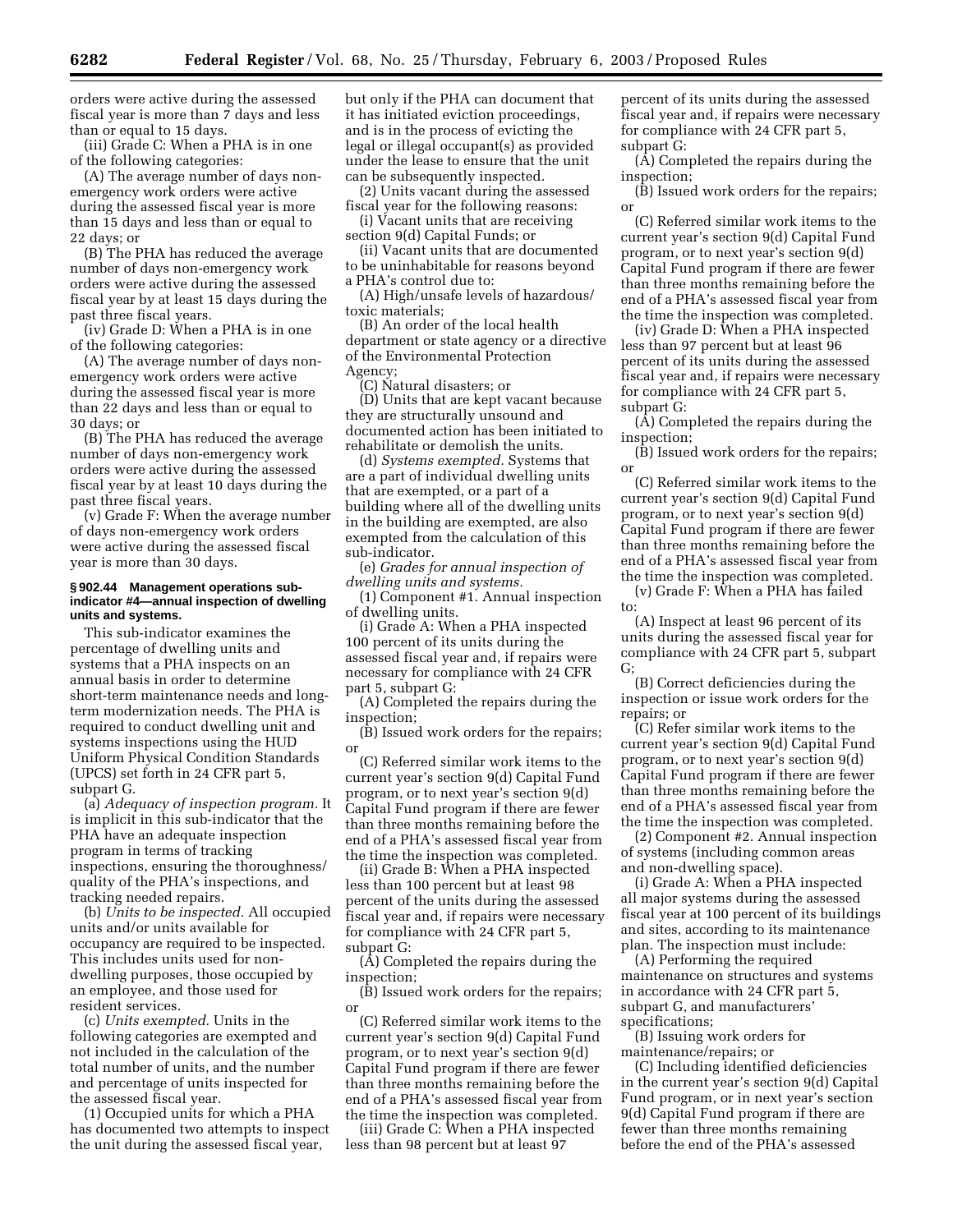fiscal year at the time the inspection was performed.

(ii) Grade B: When a PHA inspected all major systems for less than 100 percent but at least 95 percent of its buildings and sites during the assessed fiscal year, according to its maintenance plan. The inspection must include:

(A) Performing the required maintenance on structures and systems in accordance with 24 CFR part 5, subpart G, and manufacturers' specifications;

(B) Issuing work orders for maintenance/repairs; or

(C) Including identified deficiencies in the current year's section 9(d) Capital Fund program, or in next year's section 9(d) Capital Fund program if there are fewer than three months remaining before the end of the PHA's assessed fiscal year at the time the inspection was performed.

(iii) Grade C: When a PHA inspected all major systems for less than 95 percent but at least 90 percent of its buildings and sites during the assessed fiscal year, according to its maintenance plan. The inspection must include:

(A) Performing the required maintenance on structures and systems in accordance with 24 CFR part 5, subpart G, and manufacturers' specifications;

(B) Issuing work orders for maintenance/repairs; or

(C) Including identified deficiencies in the current year's section 9(d) Capital Fund program, or in next year's section 9(d) Capital Fund program if there are fewer than three months remaining before the end of the PHA's assessed fiscal year at the time the inspection was performed.

(iv) Grade D: When a PHA inspected all major systems for less than 90 percent but at least 85 percent of its buildings and sites during the assessed fiscal year, according to its maintenance plan. The inspection must include:

(A) Performing the required maintenance on structures and systems in accordance with 24 CFR part 5, subpart G, and manufacturers' specifications;

(B) Issuing work orders for maintenance/repairs; or

(C) Including identified deficiencies in the current year's section 9(d) Capital Fund program, or in next year's section 9(d) Capital Fund program if there are fewer than three months remaining before the end of the PHA's assessed fiscal year at the time the inspection was performed.

(v) Grade F: When a PHA failed to:

(A) Inspect all major systems for at least 85 percent of its buildings and sites during the assessed fiscal year and perform the required maintenance on these systems in accordance with 24 CFR part 5, subpart G, and manufacturers' specifications;

(B) Issue work orders for maintenance/repairs; or

(C) Include identified deficiencies in the current year's section 9(d) Capital Fund program, or in next year's section 9(d) Capital Fund program if there are fewer than three months remaining before the end of the PHA's assessed fiscal year at the time the inspection was performed.

# **§ 902.45 Management operations subindicator #5—security.**

This sub-indicator evaluates a PHA's performance in tracking all types of crime-related problems by category of crime and date, time and place of incident in its properties; reporting incidents of crime to local law enforcement agencies; adopting and implementing applicant screening and resident eviction policies and procedures, and other anticrime strategies; coordinating with local government officials and residents in the properties on the implementation of such strategies. There are three components.

(a) *Policies.* The applicant screening and resident eviction policies and procedures adopted by the Board and implemented by the PHA should be consistent with section  $6(j)(1)(I)$  of the 1937 Act (42 U.S.C. 1437d(j)(1)(I)).

(b) *Grades for the components of resident and applicant information.*

(1) Component #1. Tracking and reporting crime-related problems.

(i) Grade A: When a PHA's Board, by resolution, adopted policies and a PHA implemented procedures and can document that it:

(A) Tracked all types of crime and crime-related problems by category, date, time, and place in at least 95 percent of its property during the assessed fiscal year, and the action taken, as appropriate;

(B) Had a cooperative system for tracking and reporting incidents of crime during the assessed fiscal year to local police authorities to improve law enforcement and crime prevention; and

(C) Coordinated with local government officials and its residents during the assessed fiscal year on the implementation of anticrime strategies.

(ii) Grade B: When a PHA's Board, by resolution, adopted policies and a PHA implemented procedures and can document that it:

(A) Tracked all types of crime and crime-related problems by category, date, time, and place in at least 85 percent of its property during the

assessed fiscal year, and the action taken, as appropriate; and

(B) Reported incidents of crime during the assessed fiscal year to local police authorities to improve law enforcement and crime prevention.

(iii) Grade C: When a PHA's Board, by resolution, adopted policies and a PHA implemented procedures and can document that it:

(A) Tracked all types of crime and crime-related problems by category, date, time, and place in at least 75 percent of its property during the assessed fiscal year, and the action taken, as appropriate; and

(B) Reported incidents of crime during the assessed fiscal year to local police authorities to improve law enforcement and crime prevention.

(iv) Grade D: When a PHA's Board, by resolution, adopted policies and a PHA implemented procedures and can document that it:

(A) Tracked all types of crime and crime-related problems by category, date, time, and place in at least 65 percent of its property during the assessed fiscal year, and the action taken, as appropriate; and

(B) Reported incidents of crime during the assessed fiscal year to local police authorities to improve law enforcement and crime prevention.

(v) Grade F: When a PHA's Board, by resolution, did not adopt policies or a PHA did not implement procedures, did not track any crime, or cannot document that it:

(A) Tracked all types of crime and crime-related problems by category, date, time, and place in at least 65 percent of its property during the assessed fiscal year, and the action taken, as appropriate; or

(B) Reported incidents of crime during the assessed fiscal year to local police authorities to improve law enforcement and crime prevention.

(2) Component #2. Screening of Applicants.

(i) Grade A: When a PHA's Board, by resolution, adopted policies and a PHA implemented procedures and can document that it successfully screened out and denied admission to public housing applicants during the assessed fiscal year who:

(A) Had a recent history of criminal activity involving crimes to persons or property and/or other criminal acts that would adversely affect the health, safety or welfare of other residents or PHA personnel;

(B) Were evicted, because of drugrelated criminal activity, from housing assisted under the Act, for a minimum of a three year period beginning on the date of such eviction, unless the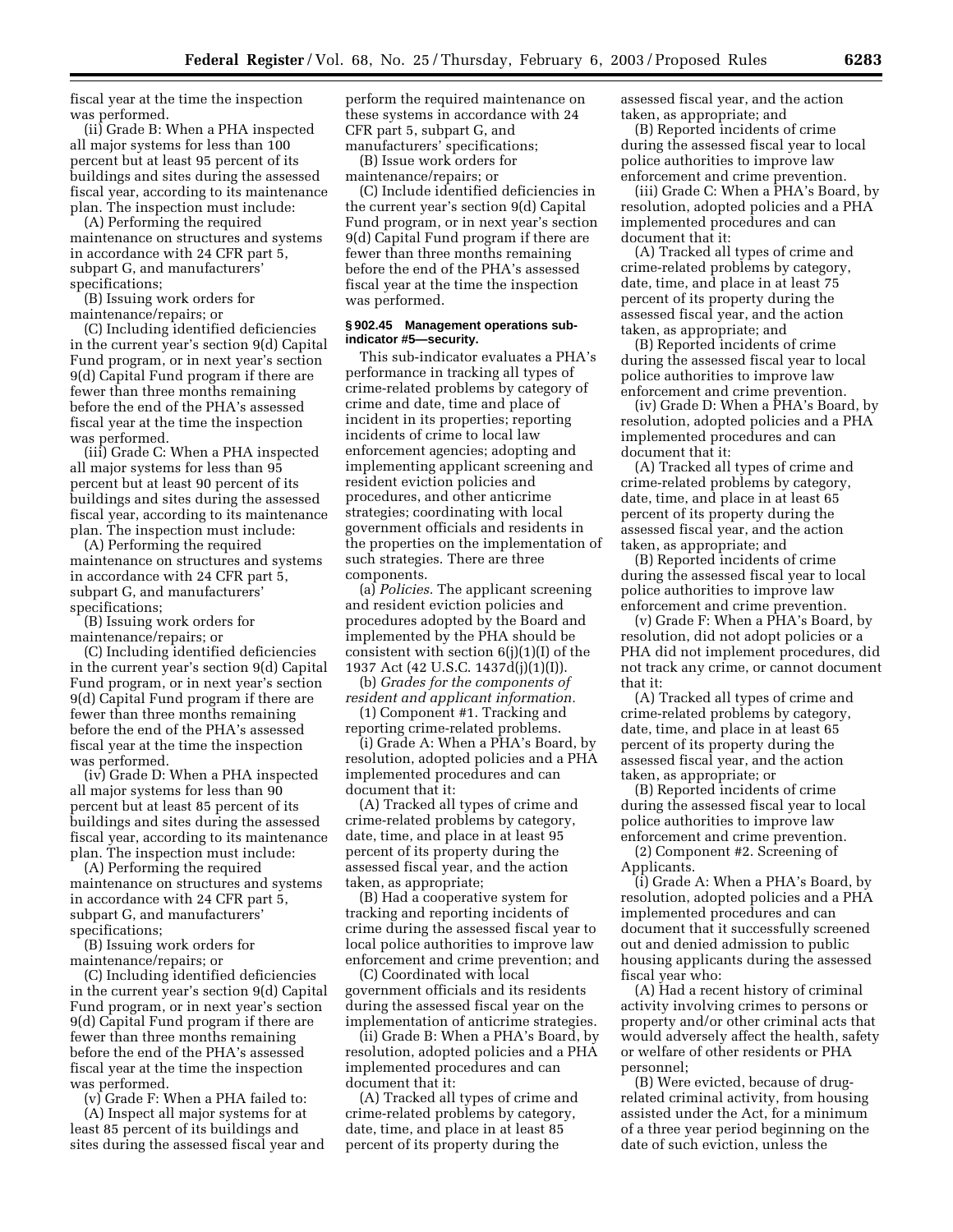applicant successfully completed, since the eviction, a rehabilitation program approved by a PHA;

(C) A PHA had reasonable cause to believe are illegally using a controlled substance; or

(D) A PHA had reasonable cause to believe abuses alcohol in a way that causes behavior that may interfere with the health, safety, or right to peaceful enjoyment of the premises by other residents or PHA personnel.

(ii) Grade F: When a PHA's Board has not adopted policies or has not implemented procedures that result in screening out and denying admission during the assessed fiscal year to a public housing applicant who meets the criteria as described in paragraph (b)(2)(i) of this section, or the screening procedures do not result in the denial of admission to a public housing applicant who meets the criteria as described in paragraph (b)(2)(i) of this section.

(3) Component #3. Lease enforcement.

(i) Grade A: When a PHA's Board, by resolution, adopted policies and a PHA implemented procedures and can document that it appropriately evicted during the assessed fiscal year any public housing resident who:

(A) A PHA had reasonable cause to believe engages in any criminal activity that threatens the health, safety, or right to peaceful enjoyment of the premises by other residents or PHA personnel;

(B) A PHA had reasonable cause to believe engages in any drug-related criminal activity (as defined at section 3(b) of the Act (42 U.S.C. 1437a(b)(9)) on or off a PHA's property; or

(C) A PHA had reasonable cause to believe abuses alcohol in such a way that causes behavior that may interfere with the health, safety, or right to peaceful enjoyment of the premises by other residents or PHA personnel.

(ii) Grade F: When a PHA's Board has not adopted policies or has not implemented procedures that document results in the eviction during the assessed fiscal year of any public housing resident who meets the criteria as described in paragraph (b)(3)(i) of this section, or the eviction procedures do not result in the eviction of public housing residents who meet the criteria as described in paragraph (b)(3)(i) of this section.

#### **§ 902.46 Management operations subindicator #6—self-sufficiency.**

This sub-indicator measures a PHA's efforts to coordinate, promote or provide effective programs and activities to promote the self-sufficiency of residents and resident participation in the administration of public housing.

(a) *General applicability.* A PHA that does not have a mandatory FSS program shall not be assessed under the applicable component of this subindicator. The weight for that component shall be redistributed among the remaining components of this subindicator.

(b) *Grades for self-sufficiency.* (1) Component #1. Economic selfsufficiency. A PHA shall use its best efforts to enter into cooperative agreements with state, local and other agencies providing welfare or public assistance that may provide information to facilitate a PHA in targeting assistance and services supporting economic self-sufficiency.

(i) Grade A: When a PHA entered into an agreement with a public assistance provider and can document that information is being provided to facilitate assistance to the PHA in targeting assistance and services supporting economic self-sufficiency.

(ii) Grade C: When a PHA entered into an agreement with a public assistance provider, but cannot document that information is being provided to facilitate assistance to the PHA in targeting assistance and services supporting economic self-sufficiency.

(iii) Grade F: When a PHA has not entered into an agreement with a public assistance provider and has not documented that information is being provided to facilitate assistance to the PHA in targeting assistance and services supporting economic self-sufficiency.

(2) Component #2. FSS. After assessing the needs of families and the training and employment resources in the community, a PHA and other local partners, such as public assistance providers, work together to develop a comprehensive program that can provide each family with appropriate education, job training and other services to enable them to obtain employment.

(i) Grade A: When a PHA documents that it has a mandatory FSS program and documents that it:

(A) Met or exceeded at least 80 percent of the total proposed participation; and

(B) At least 30 percent of the FSS families have escrow accounts greater than zero.

(ii) Grade C: When a PHA documents that it has a mandatory FSS program and documents that it:

(A) Met at least 60 percent of the total proposed participation; and

(B) At least 30 percent of the FSS families have escrow accounts greater than zero.

(iii) Grade F: When a PHA documents that it has a mandatory FSS program

and cannot document its performance or documents that it:

(A) Met less than 60 percent of the total proposed participation; or

(B) Less than 30 percent of the FSS families have escrow accounts greater than zero.

(3) Component #3. Resident job training and employment. A PHA has executed a Memorandum of Understanding for partnering locally with a social service, labor, Temporary Assistance for Needy Families (TANF) or similar type agency or non-profit to supply employment and/or job training and placement for residents. A PHA has hired residents under in-house apprenticeship programs or through force account employment to perform maintenance and repairs, or Section 3 compliance requirements incorporated into agency procurement and contracting solicitations and awards. A PHA has provided space and/or transportation for residents to access literacy, job training, and supportive services in connection with residents obtaining and maintaining employment.

(i) Grade A: When a PHA executed a Memorandum of Understanding for partnering locally with a social service, labor, TANF, or similar type agency or non-profit to supply employment and/or job training and placement for residents and can document that it has hired residents under in-house apprenticeship programs or through force account employment to perform maintenance and repairs, or under Section 3 compliance requirements. The PHA documents that it has incorporated Section 3 requirements in the agency's procurements and contracting solicitation and awards and provides space and/or transportation for residents to access literacy, job training, and supportive services in connection with residents obtaining and maintaining employment.

(ii) Grade C: When a PHA executed a Memorandum of Understanding for partnering locally with a social service, labor, TANF, or similar type agency or non-profit to supply employment and/or job training and placement for residents, but cannot document that it has hired residents under in-house apprenticeship programs, or through force account employment to perform maintenance and repairs and Section 3 compliance requirements. The PHA cannot document that it has incorporated Section 3 requirements in the agency's procurements and contracting solicitation and awards and does not provide space and/or transportation for residents to access literacy, job training, and supportive services in connection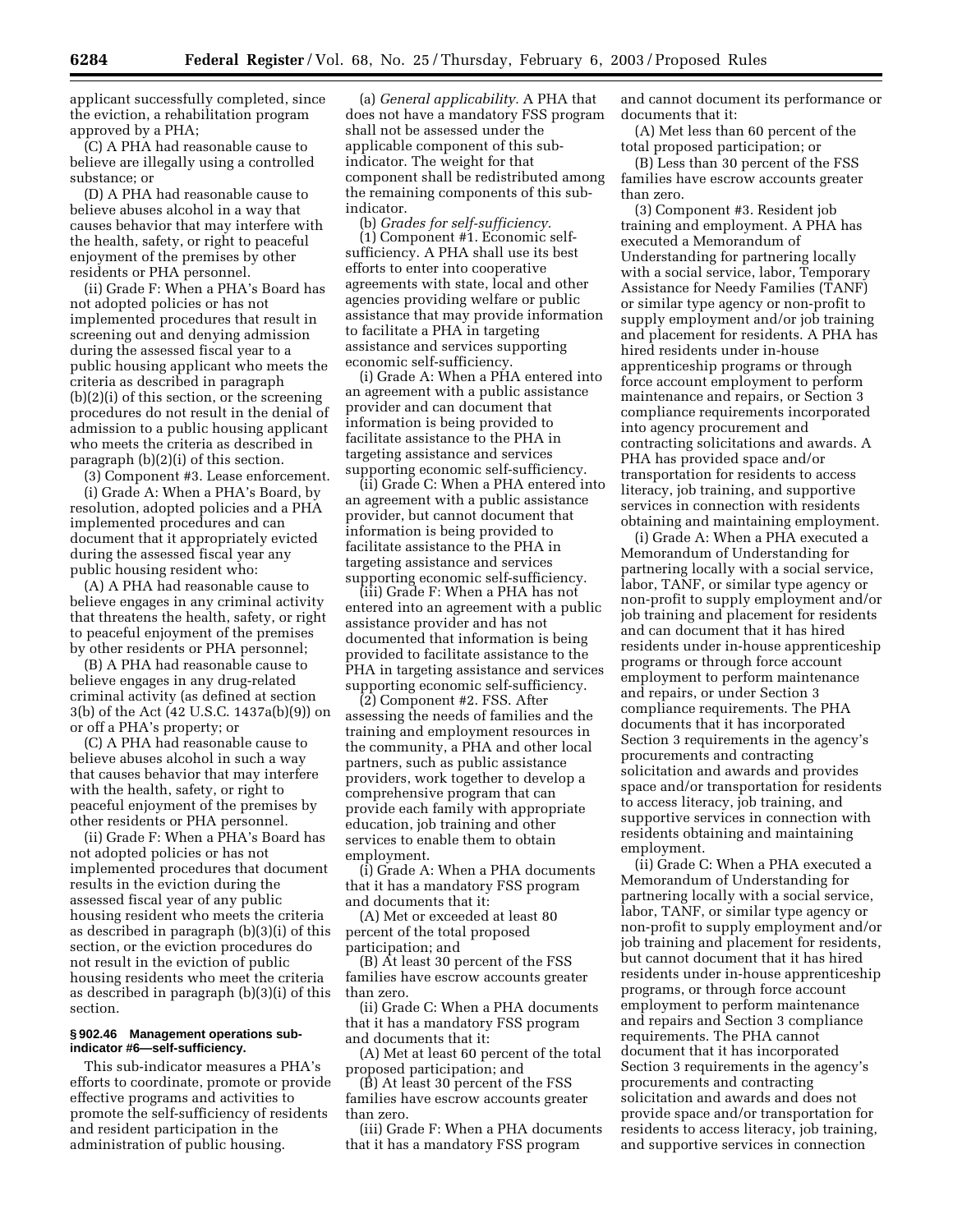with residents obtaining and maintaining employment.

(iii) Grade F: When a PHA has not executed a Memorandum of Understanding for partnering locally with a social service, labor, TANF, or similar type agency or non-profit to supply employment and/or job training and placement for residents, and has not hired residents under in-house apprenticeship programs, through force account employment to perform maintenance and repairs and or Section 3 compliance requirements. The PHA has not incorporated Section 3 requirements in the agency's procurements and contracting solicitation and awards and does not provide space and/or transportation for residents to access literacy, job training, and supportive services in connection with residents obtaining and maintaining employment.

(4) Component #4. Resident participation in management, business property, and public housing administration. A PHA has executed a Memorandum of Understanding that provides for at least quarterly meetings with a Resident Advisory Board and/or duly elected resident organizations to assure quality service in the delivery of property management and maintenance services. For public housing administration, a PHA has entered into written agreements with RMCs and/or resident-owned businesses to provide full or partial property management and maintenance services, or supportive services to residents.

(i) Grade A: When a PHA executed a Memorandum of Understanding with a Resident Advisory Board and/or duly elected resident organizations and documents that quarterly meetings were held to assure quality service in the deliverance of property management and maintenance services. The PHA entered into written agreements with RMCs and/or resident-owned businesses and can document that it provided full or partial property management and maintenance services.

(ii) Grade C: When a PHA executed a Memorandum of Understanding with a Resident Advisory Board and/or duly elected resident organizations, but cannot document that quarterly meetings were held to assure quality service in the deliverance of property management and maintenance services. The PHA has entered into written agreements with RMCs and/or residentowned businesses, but cannot document that it provided full or partial property management and maintenance services.

(iii) Grade F: When a PHA has not executed a Memorandum of Understanding with a Resident

Advisory Board and/or duly elected resident organizations, and cannot document that quarterly meetings were held to assure quality service in the deliverance of property management and maintenance services. The PHA has not entered into written agreements with RMCs and/or resident-owned businesses, and cannot document that it provided full or partial property management and maintenance services.

#### **§ 902.47 Management operations subindicator # 7—income verification.**

This sub-indicator evaluates a PHA's performance in and ability to properly verify applicant/resident income.

(a) *Grade A:* When a PHA, at the time of admission and annual reexamination, correctly verifies and determines adjusted annual income for 100 percent of assisted families.

(b) *Grade F:* When a PHA, at the time of admission and annual reexamination, does not correctly verify and determine adjusted annual income for 100 percent of assisted families.

#### **§ 902.48 Management operations subindicator #8—rent calculation.**

This sub-indicator evaluates a PHAs performance in and ability to correctly calculate resident rents.

(a) *Grade A:* When a PHA correctly calculates the rent of 100 percent of its residents by applying the appropriate deductions, exclusions and allowances; and when the family is responsible for utilities under the lease, the PHA uses the appropriate utility allowance for the unit leased in determining gross rent.

(b) *Grade F:* When a PHA does not correctly calculate the rent of 100 percent of its residents by applying the appropriate deductions, exclusions and allowances; or when the family is responsible for utilities under the lease, the PHA did not use the appropriate utility allowance for the unit leased in determining gross rent.

#### **§ 902.49 Threshold.**

When a PHA receives a grade of F under this indicator, the PHA shall be designated a Grade F PHA. When a PHA receives a grade of D under this indicator, the PHA shall be designated a Grade D PHA.

# **Subpart E—PHAS Indicator #4: Resident Service and Satisfaction**

#### **§ 902.50 Resident service and satisfaction assessment.**

(a) *Method of assessment, generally.* The resident service and satisfaction assessment, which measures the level of resident satisfaction with living conditions, is performed through a survey. A third party organization

administers the survey to the PHA residents.

(b) *Survey process.* The PHA shall manage the survey process in accordance with a methodology prescribed by HUD. In addition, PHAs must address any issues identified in the survey. As part of the survey process, the PHA is responsible for:

(1) Updating the unit addresses;

(2) Certifying to the update of the unit addresses; and

(3) Completing implementation plan activities and certifying to their completion.

(c) *HUD review.* The completion of the required actions and the corresponding certifications are subject to HUD on-site review at any time. A PHA that is unable to provide supporting documentation to HUD will receive a zero and a grade of F for this indicator and its final overall PHAS grade will be lowered.

(d) *Frequency of assessment.* In accordance with § 902.13(a), HUD will conduct a resident service and satisfaction survey for an assessed fiscal year only. For fiscal years when a PHA is not assessed under this part, the PHA may undertake a resident service and satisfaction survey on its own.

#### **§ 902.51 Certifications and updating of unit address information.**

(a) *Electronic unit address update and verification.* At the beginning of the annual survey process the PHA is required to ensure that its public housing unit addresses are accurate.

(1) All PHAs are required to electronically update unit address information in the Public and Indian Housing Information Center (PIC) database. All PHAs are required to make any additions, deletions and corrections to their respective unit addresses in PIC.

(2) After updating the unit address information electronically, the PHA will certify electronically in the resident assessment sub-system (RASS) database that the list of unit addresses for their property residents is correct.

(3) A PHA is required to both update and certify its unit address information to ensure that HUD has complete and accurate information, and to ensure that the surveys reach the residents. If a random sample of residents cannot be selected to participate in the survey because the unit addresses are incorrect or obsolete, HUD is not able to conduct the survey at that PHA. In that case, the PHA shall receive a zero and a grade of F for the Resident Service and Satisfaction Indicator.

(b) *Implementation plan certification.* All PHAs are required to certify to their implementation plans electronically in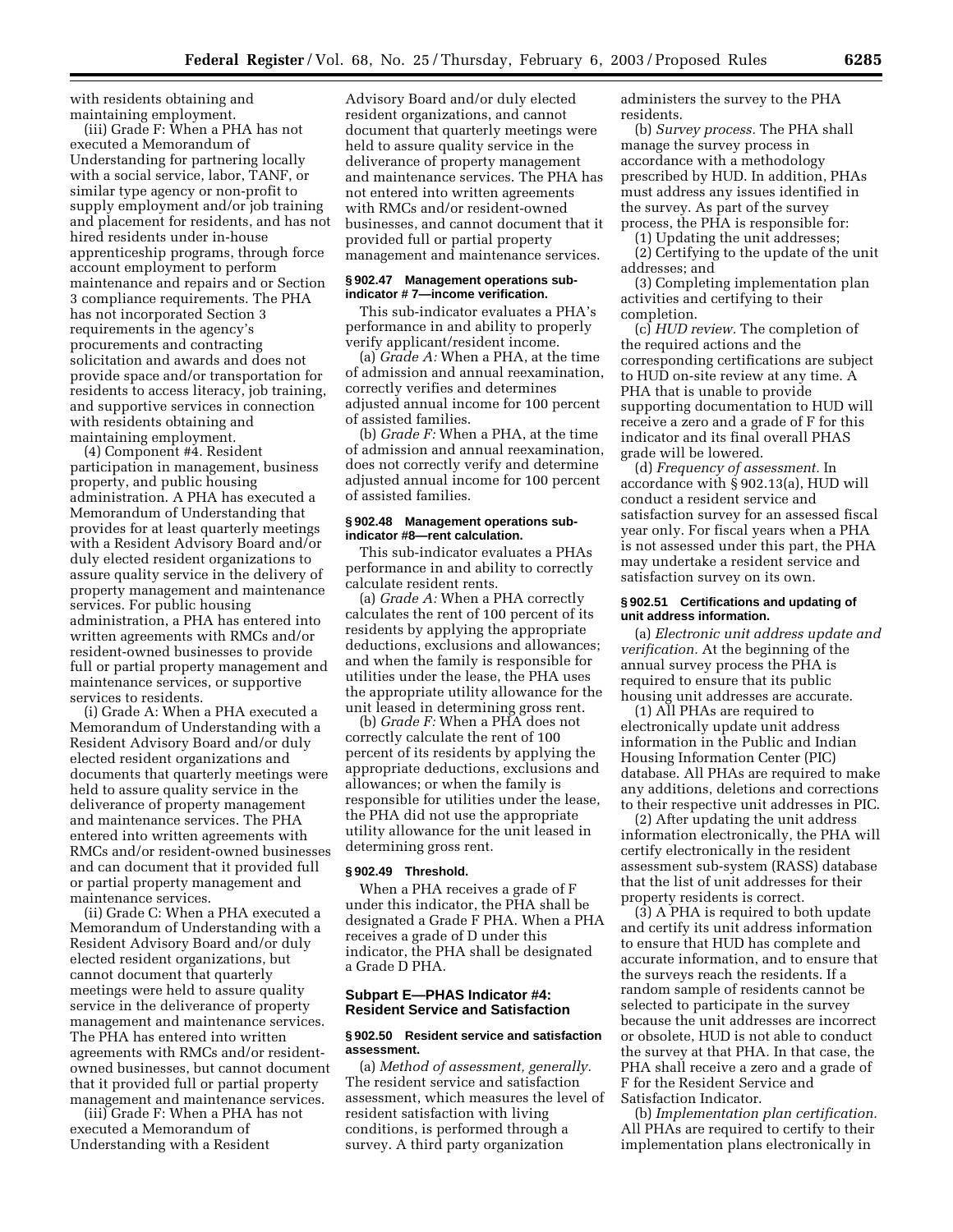the RASS database in accordance with HUD guidance.

# **§ 902.52 Resident survey sampling.**

A random sample of units shall be chosen to receive the Customer Service and Satisfaction Survey at each PHA. The units shall be randomly selected based on the total number of occupied and vacant units at the PHA. The unit sampling for each PHA is based on the unit representation of each property in relation to the size of the entire PHA.

# **§ 902.53 Third party administrator.**

The third party administrator designated by HUD is responsible for performing the following functions as part of the survey process.

(a) Distributing the survey to a randomly selected sample of units at each PHA;

(b) Receiving the completed surveys;

(c) Collecting, scanning, and aggregating results of the survey;

(d) Transmitting the survey results to HUD for analysis and grading; and

(e) Maintaining the individual surveys and ensuring that the responses to the surveys are kept confidential.

# **§ 902.54 Resident service and satisfaction grading and survey contents.**

(a) *Grading.* A PHA shall be graded A, B, C, D or F on the Resident Service and Satisfaction Indicator survey results. The overall resident service and satisfaction grade for a PHA is based on the numeric value for each property within the PHA. It is a weighted average of the numeric value of each propertylevel grade. The final grades are based on the percentage of points out of the total number of possible points that the PHA receives on the survey, converted to a 0.0 to 4.0 scale. The methods for obtaining the weighted average and the final resident service and satisfaction grades are more fully explained in the resident service and satisfaction grading process notice.

(b) *Survey contents.* The survey content focuses on resident evaluation of the overall living conditions. Residents are asked questions about:

(1) Maintenance, repair, and services (*e.g.*, work order response);

(2) Communications (*e.g.*, perceived effectiveness);

(3) Safety (*e.g.*, perception of personal security);

(4) Property appearance; and

(5) Self-Sufficiency.

# **§ 902.55 Threshold.**

A PHA shall receive a zero and a grade of F under this indicator if the survey process is not managed as directed by HUD, it is determined that the survey results have been altered, or it is determined that the surveys were completed by someone other than the designated residents. When a PHA receives a grade of F under this indicator, the PHA shall be designated a Grade F PHA. When a PHA receives a grade of D under this indicator, the PHA shall be designated a Grade D PHA.

# **Subpart F—PHAS Submission Requests and Grade Adjustments**

# **§ 902.60 Requests for manual and late submissions.**

(a) *Request to manually submit PHAS Indicators #2 and #3.* If the electronic submission requirement poses an administrative or cost burden, a PHA may request approval to submit the unaudited year-end financial information and management operations certification manually. The request must include the reasons why the PHA is unable to submit the data electronically. The PIH–REAC must receive the request for manual submission 60 days prior to the submission due date for each PHAS indicator. A PHA shall forward its request for manual submission in writing to the Director of PIH–REAC, 1280 Maryland Avenue, SW., Suite 800, Washington, DC 20024–2135 or submit its request to *phas@hud.gov* by e-mail. HUD shall respond to the PHA's request and forward its determination in writing or by e-mail to the PHA. Approvals are for the PHA's assessed fiscal year only.

(b) *Request to manually submit PHAS Indicator #4.* If the electronic updating and certification requirements pose an administrative or cost burden, a PHA may request approval to manually update resident unit addresses, certify to updated addresses and certify to the survey implementation plan. The request must include the reason why the PHA is unable to update and certify electronically. The PIH–REAC must receive the request 30 days prior to the due dates for the resident unit address update and certification and for the certification to the survey implementation plan. A PHA shall forward its request in writing to the Director of PIH–REAC, 1280 Maryland Avenue, SW., Washington, DC 20024– 2135 or submit its request to *phas@hud.gov* by e-mail. HUD shall respond to the PHA's request and forward its determination in writing to the PHA. Approvals shall be only for the PHA's current survey cycle.

(c) *Request for extension of time to make submissions.* In the event of extenuating circumstances, a PHA may request an extension of time to submit its unaudited financial information, management operations certification, and resident service and satisfaction certifications. To receive an extension, a PHA must ensure that the PIH–REAC receives the PHA's extension request (electronic or written) 15 days before the submission due date. The PHA's extension request (electronic or written) must include a justification as to why the PHA cannot submit the information by the submission due date. A PHA shall submit its request for an extension of time to the Director of PIH–REAC, 1280 Maryland Avenue, SW., Suite 800, Washington, DC 20024–2135, or submit its request to *phas@hud.gov* by email. HUD shall forward its determination (electronic or written) to the PHA.

(d) *Request for extension of time to submit audited financial information.* In accordance with OMB Circular A–133, HUD, for good cause, may grant PHAs an extension of time to submit audited financial information. HUD shall consider PHA requests for extensions of the report submission due date (established by OMB as no later than nine months after the end of the fiscal year). The PHA's extension request (electronic or written) must include a justification as to why the PHA cannot submit the information by the submission due date. The OMB requires that the request be submitted prior to the submission due date. A PHA shall submit its request for an extension of time to the Director of PIH–REAC, 1280 Maryland Avenue, SW., Suite 800, Washington, DC 20024–2135, or submit its request to *phas@hud.gov* by email. HUD shall forward its determination (electronic or written) to the PHA.

#### **§ 902.61 Failure to submit data.**

(a) *Failure to submit data by due date.* (1) HUD shall impose letter grade deductions if a PHA, without a finding of good cause by HUD, submits its yearend unaudited financial information or management operations certification, required by this part, past the due dates. The letter grade deductions will be imposed on each indicator beginning on the eighth day after the submission due date.

(2) A PHA shall receive a presumption rating of zero and a grade of F for each PHAS indicator for which the certification or year-end unaudited financial information is not received within 49 days after the due date.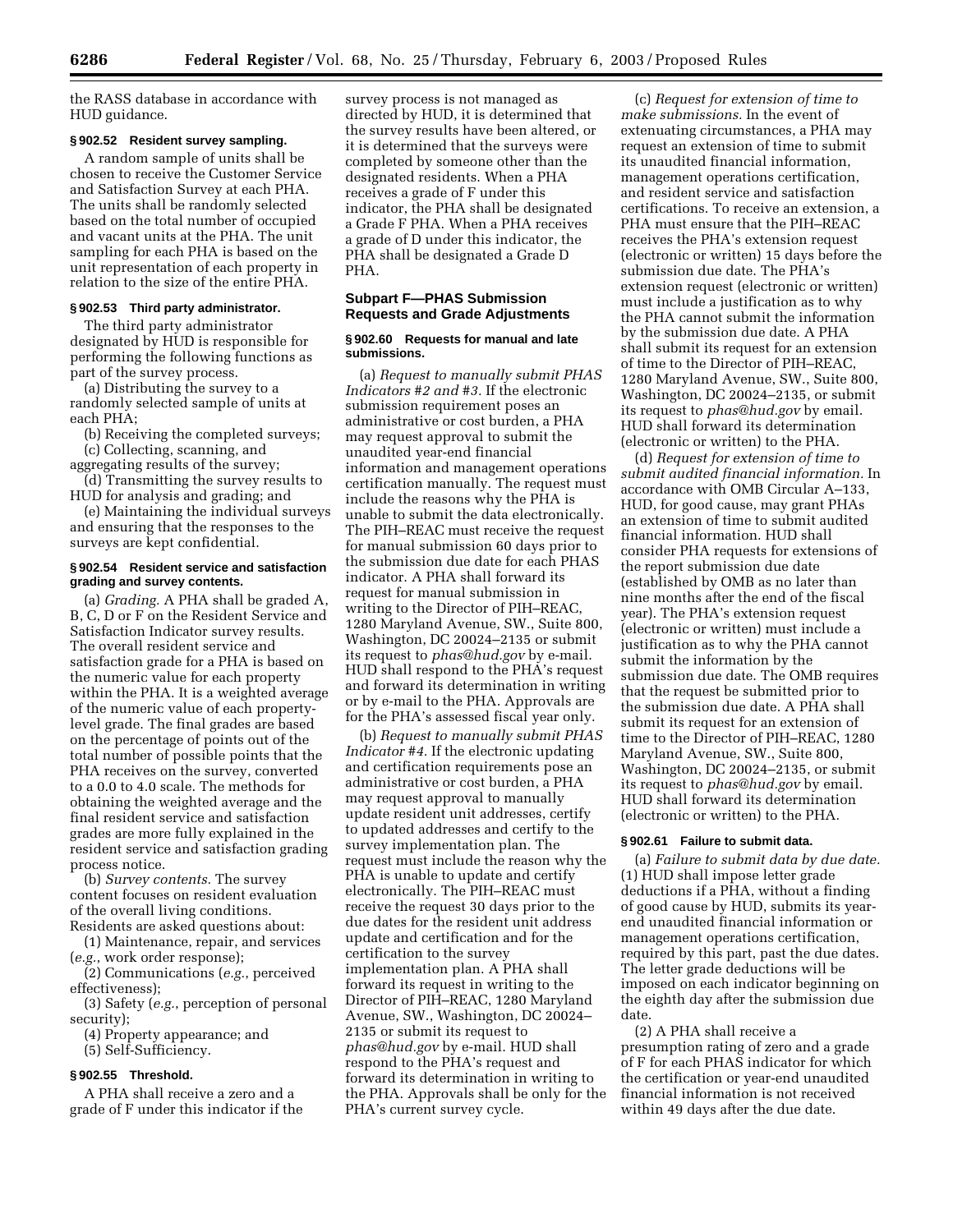# (I) TABLE 1.—LATE SUBMISSION FOR EITHER UNAUDITED FINANCIAL INFORMATION OR MANAGEMENT OPERATIONS **CERTIFICATION**

| If a PHA submits either its unaudited financial information or manage-<br>ment operations certification * * * | Then $* * *$                                                                                                           |
|---------------------------------------------------------------------------------------------------------------|------------------------------------------------------------------------------------------------------------------------|
| (A) more than 7 days, but no more than 21 days after the submission                                           | the PHA's grade will be lowered one letter grade for the indicator sub-                                                |
| due date.                                                                                                     | mitted late.                                                                                                           |
| (B) more than 21 days, but no more than 35 days, after the submission                                         | the PHA's grade will be lowered two letter grades for the indicator sub-                                               |
| due date.                                                                                                     | mitted late.                                                                                                           |
| (C) more than 35 days, but no more than 49 days, after the submission                                         | the PHA's grade will be lowered three letter grades for the indicator                                                  |
| due date.                                                                                                     | submitted late.                                                                                                        |
| (D) more than 49 days after the submission due date                                                           | the PHA will receive a late presumptive rating of zero and its grade for<br>the indicator submitted late will be an F. |

# (II) TABLE 2.—LATE SUBMISSION FOR BOTH UNAUDITED FINANCIAL INFORMATION AND MANAGEMENT OPERATIONS **CERTIFICATION**

| If a PHA submits both its unaudited financial information and manage-<br>ment operations certification * * *                                                                                                                                                                                                       | Then $* * *$                                                                                                                                                                                                                                                                                                                                                                                                 |
|--------------------------------------------------------------------------------------------------------------------------------------------------------------------------------------------------------------------------------------------------------------------------------------------------------------------|--------------------------------------------------------------------------------------------------------------------------------------------------------------------------------------------------------------------------------------------------------------------------------------------------------------------------------------------------------------------------------------------------------------|
| (A) more than 7 days, but no more than 21 days after the submission<br>due date.<br>(B) more than 21 days, but no more than 35 days after the submission<br>due date.<br>(C) more than 35 days, but no more than 49 days, after the submission<br>due date.<br>(D) more than 49 days after the submission due date | one letter grade will be deducted from each indicator submitted during<br>this time period.<br>two letter grades will be deducted from each indicator submitted during<br>this time period.<br>three letter grades will be deducted from each indicator submitted dur-<br>ing this time period.<br>the PHA will receive a late presumptive rating of zero and its grade for<br>both indicators will be an F. |

(3) The PHA shall receive a presumptive rating of zero and a grade of F for the Financial Condition Indicator, if a PHA, without a finding of good cause, submits its audited financial information after the due date.

(I) TABLE 3.—LATE SUBMISSION FOR AUDITED FINANCIAL INFORMATION

| If a PHA submits its audited financial information * * * | Then $* * * *$                                                           |  |
|----------------------------------------------------------|--------------------------------------------------------------------------|--|
| (A) more than 9 months after the PHA's fiscal year end   | the PHA will receive a late presumptive rating of zero and its financial |  |
| (B) [Reserved].                                          | condition indicator grade will be an F.                                  |  |

(b) *Presumptive rating of zero and grade of F.* If the PHA receives a presumptive rating of zero and grade of F for any PHAS indicator due to failure to submit a certification, year-end financial information, or audited financial information by the due date, including any applicable extension of the due date, the PHA shall be designated a Grade F PHA or Capital Fund Grade F PHA pursuant to § 902.10.

(c) *Rejected submissions.* When HUD rejects a PHA's year-end unaudited financial information or management operations certifications after the due date, a PHA shall have 15 days from the date of the rejection to resubmit the information without a penalty being applied.

#### **§ 902.63 PHAS grade adjustments.**

(a) *Issuance of grade by HUD.* HUD will issue an overall PHAS grade for each PHA after the later of one month after the submission due date for financial information and the other required certifications, or one month after submission by the PHA of its

financial information and the other required information certifications. The overall PHAS grade becomes the PHA's final grade upon issuance by HUD.

(b) *Adjustments to the PHAS grade.* Adjustments may be made to a PHA's final overall PHAS grade as a result of:

(1) The IPA or CPA audit, as provided in subpart C;

(2) Property reinspections;

(3) The appeal process provided in § 902.69;

(4) Determinations as a result of HUD's Office of Inspector General (OIG) investigation and/or audit;

(5) Investigations by HUD's Office of Fair Housing and Equal Opportunity;

(6) A HUD conducted compliance review or quality assurance review;

(7) A HUD conducted certification review;

(8) A Field Office on-site review; and/ or

(9) An investigation by any appropriate legal authority.

(c) *Record retention and verification of information submitted.* (1) A PHA shall maintain documentation for three years verifying information on all

indicators, sub-indicators, and components for HUD on-site review.

(2) A PHA's certifications, year-end financial information, and all supporting documentation are subject to verification by HUD at any time, including review by an independent auditor as authorized by section 6(j)(6) of the Act (42 U.S.C. 1437d(j)(6)). Appropriate sanctions for false certification shall be imposed, including civil penalties, limited denial of participation, suspension, or debarment of the signatories, the loss of Grade A PHA designation pursuant to § 902.67, and a lower grade under the PHAS indicators that shall result in a lower overall PHAS grade.

(3) A PHA that cannot provide supporting documentation to HUD, or to the PHA's IPA or CPA for the assessment under any indicator(s), subindicator(s), and/or component(s) shall receive a zero and a grade of F for that indicator(s), sub-indicator(s), and/or component(s), and its overall PHAS grade shall be lowered.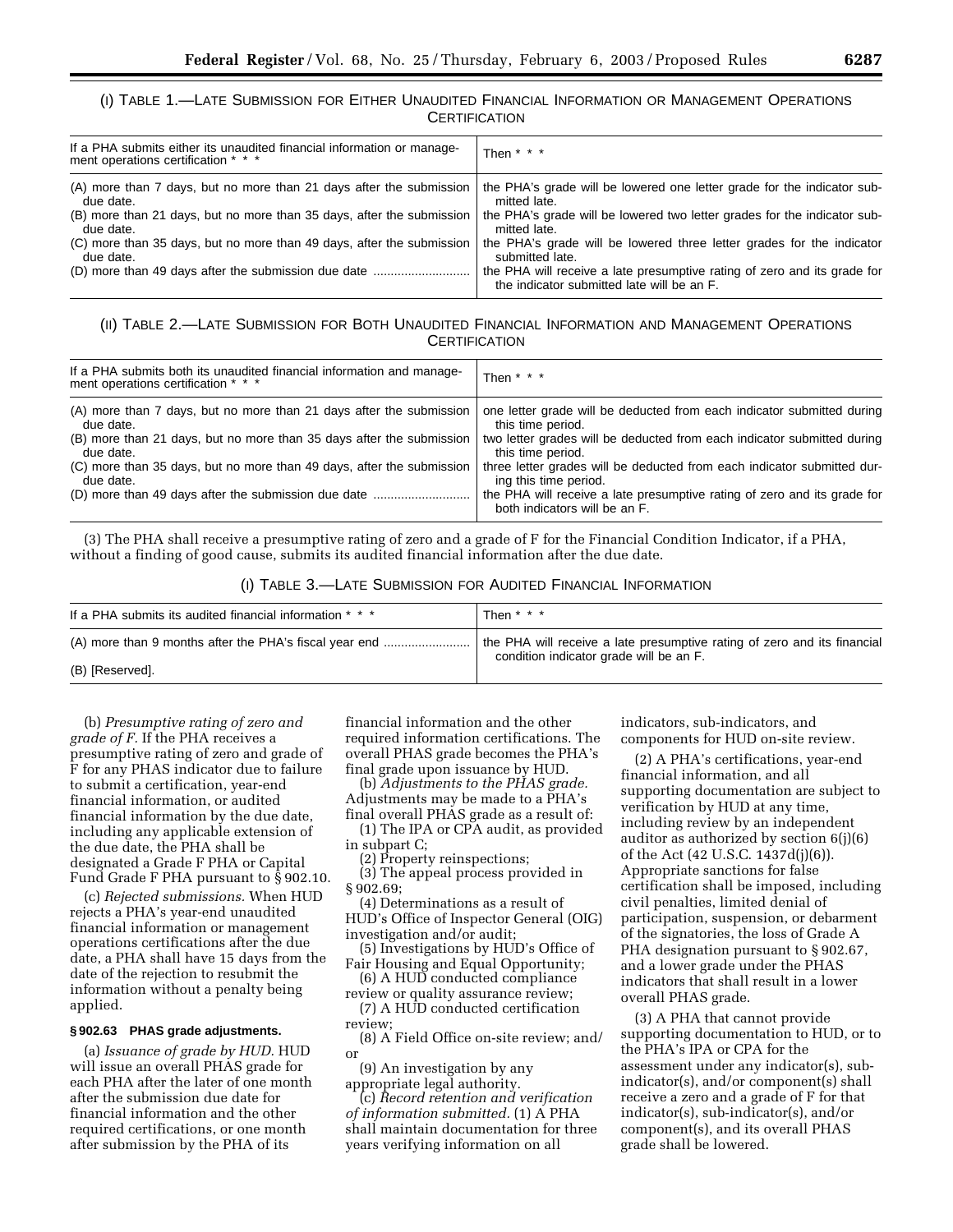(d) *Review of a PHA's audited financial information.* As part of HUD's ongoing quality assurance process, HUD may conduct a quality assurance review of a PHA's IPA or CPA statement and work papers. If a PHA's audit is determined to be deficient as a result of a quality assurance review, HUD may, at its discretion, select the audit firm that will perform a new audit of the PHA and may serve as the audit committee for the audit in question. This quality assurance review is important to determine the accuracy of the grading under Financial Condition Indicator #2.

# **§ 902.67 Withholding, denying, and rescinding grades.**

(a) *Withholding, denying, and rescinding grade/designation.* (1) In exceptional circumstances, HUD may conduct any review as it may determine necessary, and may deny or rescind incentives for Grade A, B, C, or D PHA designations even though a PHA has satisfied all of the PHAS indicators for Grade A, B, C, or D PHA designation. HUD may do so only in the case of a PHA that:

(i) Is operating under a special agreement with HUD;

(ii) Is involved in litigation that bears directly upon the physical, financial, or management performance of a PHA;

(iii) Is operating under a court order;

(iv) Demonstrates substantial evidence of fraud or misconduct, including evidence that the PHA's certifications submitted under this part, are not supported by the facts as evidenced by sources such as a HUD monitoring and/or compliance review, routine reports, a HUD (OIG) investigation and/or audit, an IPA's or CPA's audit, or an investigation by any appropriate legal authority; or

(v) Demonstrates substantial noncompliance in one or more areas of a PHA's required compliance with applicable laws and regulations, including areas not assessed under the PHAS. Areas of substantial noncompliance include, but are not limited to, noncompliance with civil rights, procurements, nondiscrimination and fair housing laws and regulations, or the ACC. Substantial noncompliance casts doubt on the capacity of a PHA to preserve and protect its public housing properties and operate them consistent with Federal laws and regulations.

(2) If a Grade A, B, C, or D PHA designation is denied or rescinded, the PHA shall be a Grade F PHA.

(b) *Effect of denial or rescission.* The denial or rescission of a designation of a Grade A, B, C, or D PHA will result in an overall final PHAS grade of zero.

(c) *Procedures for request for reinstatement of grade/designation.* A PHA that disagrees with the denial or rescission of its grade/designation may request reinstatement of the grade/ designation. The request, which must be in writing and include reasons for the reinstatement, must be directed to the Assistant Secretary. Requests must be sent to: Assistant Secretary for Public and Indian Housing, Department of Housing and Urban Development, 451 Seventh Street SW., Room 4100, Washington, DC 20410.

#### **§ 902.68 Technical review of results of PHAS Indicators #1 or #4.**

(a) *Request for technical reviews.* A PHA may request a technical review of physical inspection results and resident survey results.

(1) For all technical reviews, the burden of proof is on the PHA to show that an error occurred.

(2) A PHA's request for technical review must be submitted in writing to the Director of PIH–REAC, 1280 Maryland Avenue, SW., Suite 800, Washington, DC 20024–2135. PIH– REAC must receive the written request no later than 15 days following the issuance of the physical inspection results or the resident survey results to the PHA. The request must include the PHA's reasonable evidence that an error occurred.

(b) *Technical review of physical inspection results.* (1) If after review of the results of the physical inspection and grade for a property, the PHA believes that an objectively verifiable and material error (or errors) occurred in the inspection of that property, the PHA may request a technical review of the inspection results for that property.

(2) The PHA's request must include the PHA's evidence that an objectively verifiable and material error occurred. A PHA must submit documentation such as photographic evidence, written material from an objective source such as a local fire marshal or building code official, or other similar evidence. The evidence must have a factual basis other than a disagreement with the inspector's observations or the inspector's finding regarding the severity of the deficiency.

(3) A technical review of a property's physical inspection will not be conducted based on conditions, other than EHS deficiencies, that were corrected subsequent to the inspection, or based on a challenge to the grading class.

(4) After receipt of a PHA's request for technical review of a property's inspection results, PIH–REAC shall review the PHA's file and any objectively verifiable evidence

submitted by the PHA. If PIH–REAC's review determines that an objectively verifiable and material error (or errors) has been documented, then PIH–REAC may take one or a combination of the following actions:

(i) Undertake a new inspection; (ii) Correct the physical inspection report;

(iii) Issue a corrected physical condition grade; or

(iv) Issue a corrected PHAS grade. (5) In determining whether a new inspection of the property is warranted, PIH–REAC shall review the PHA's file and evidence submitted. PIH–REAC shall then determine whether the evidence supports that there may have been a significant contractor error in the inspection which, if a new inspection were conducted, would result in a significant change from the property's original physical condition grade, overall PHAS grade, and corresponding PHAS designation (*i.e.*, Grade A PHA, Grade B PHA, Grade C PHA, and Grade D PHA). If the new inspection results in a significant change in the PHA's original physical condition grade, PHAS grade and corresponding designation, PIH–REAC shall issue a new PHAS grade and corresponding designation to the PHA.

(6) Material errors are the only grounds for technical review of physical inspection results. There are three types of material errors.

(i) Building data error. A building data error occurs if the inspection includes the wrong building, a building that was not owned by the PHA, or a common area or site areas that are not a part of the property. Incorrect building data that does not affect the grade, such as the address, the building name, the year built, etc., are not considered material. However, HUD requests notification of these errors so they may be corrected in the database.

(ii) Unit count error. A unit count error occurs if the total number of public housing units used in the grading is incorrect. Because the grading uses total public housing units, PIH–REAC shall review instances when the participant can provide evidence that the total units used is incorrect.

(iii) Non-existent deficiency error. A non-existent deficiency error occurs if the inspection cites a deficiency that does not exist.

(c) *Technical review of resident survey results.* If after review of the results of the resident service and satisfaction survey, the PHA believes that the contracted third party administrator can be shown to be in error, the PHA may request a technical review of a PHA's resident survey results.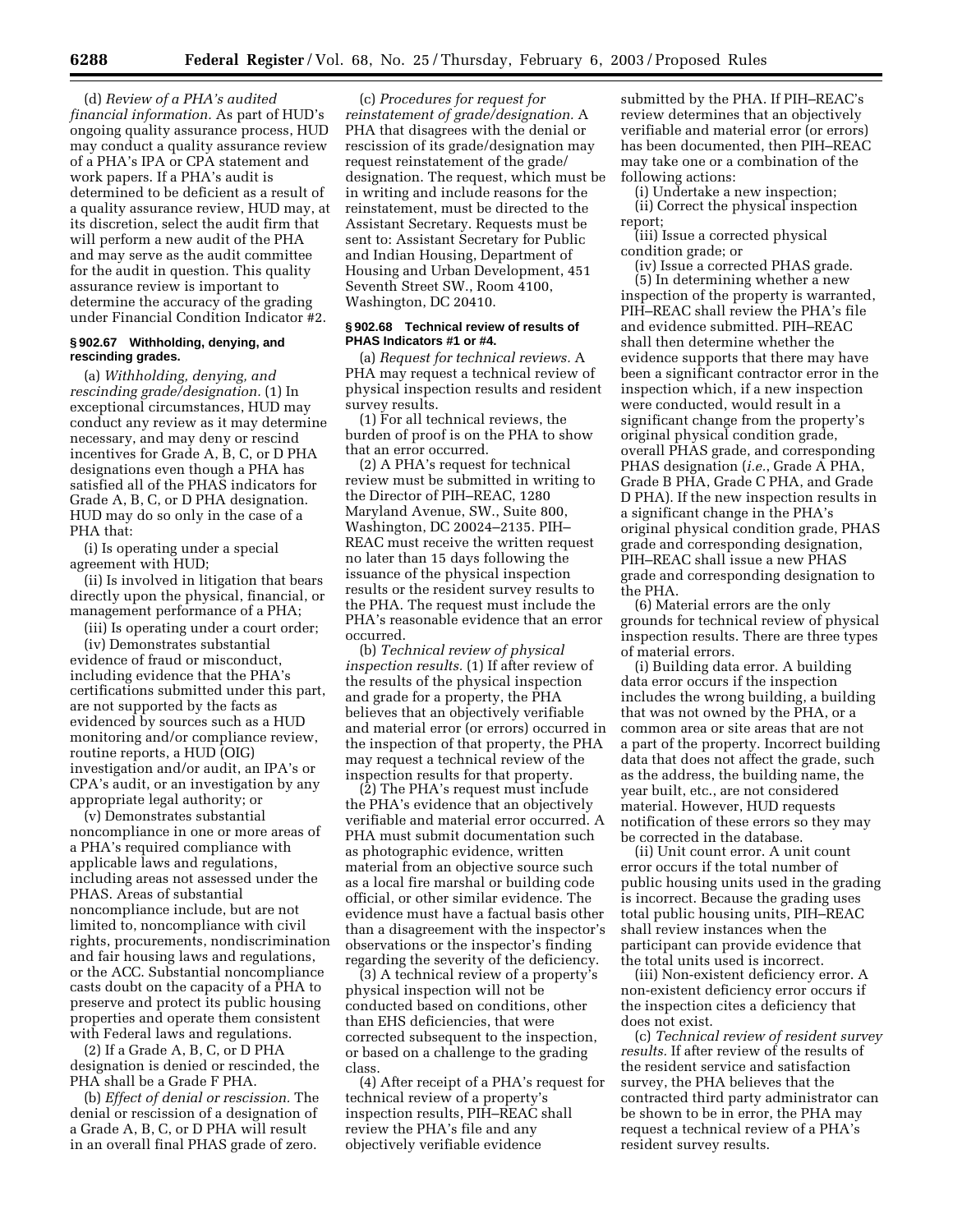(1) The PHA's request must include objectively verifiable evidence that a technical error occurred. Examples of technical errors include, but are not limited to, incorrect material being mailed to residents, or incorrect PHA unit addresses due to the third party administrator's error, such as unit numbers being omitted from the addresses. A PHA that does not update its unit address list pursuant to § 902.51 may not request a technical review based on incorrect addresses.

(2) After receipt of a PHA's request for technical review of resident survey results, PIH–REAC shall review the PHA's file and any evidence submitted by the PHA. If PIH–REAC's review determines that an error has been documented, then PIH–REAC may take one or a combination of the following actions:

(i) Undertake a new survey;

(ii) Correct the resident survey results report;

(iii) Issue a corrected resident services and satisfaction grade; or

(iv) Issue a corrected PHAS grade.

(d) *Review of technical review decisions.* The Assistant Secretary will review all technical reviews that are denied by PIH–REAC.

#### **§ 902.69 PHA right of petition and appeal.**

(a) *Appeals and petitions.* A PHA may:

(1) Appeal its Grade F PHA designation (including Grade F PHA and Capital Fund Grade F PHA as provided in § 902.10(c));

(2) Appeal its final overall PHAS grade;

(3) Petition for removal of Grade F PHA designation; and

(4) Appeal any refusal of a petition to remove its Grade F PHA designation.

(b) *Appeal of final overall PHAS grade.* (1) If a PHA believes that an objectively verifiable and material error (or errors) exists in any of its final PHAS indicator grades, which, if corrected, will result in a significant change in the PHA's final overall PHAS grade and its designation, the PHA may appeal its final overall PHAS grade in accordance with the procedures of this section. A significant change in a final overall PHAS grade is a change that would cause the PHA's final overall PHAS grade to increase, resulting in a higher PHAS designation for the PHA (*i.e.*, from Grade F PHA to Grade D PHA, Grade D PHA to Grade C PHA, Grade C PHA to Grade B PHA, Grade B PHA to Grade A PHA).

(2) A PHA that is under the jurisdiction of the appropriate HUD office having jurisdiction over Grade F PHAs may appeal its overall final PHAS grade after one year even if granting the appeal does not change its grade of F. This right to appeal provides the PHA with the opportunity to meet the requirements to substantially improve its performance under PHAS pursuant to § 902.75(f).

(c) *Appeal and petition procedures.* (1) To appeal its Grade F PHA designation or its final overall PHAS grade, a PHA shall submit a request in writing to the Director of PIH–REAC at 1280 Maryland Avenue, SW., Suite 800, Washington, DC 20024. PIH–REAC must receive the written request no later than 30 days following the issuance of the designation and the final overall PHAS grade to the PHA.

(2) To petition removal of Grade F PHA designation, a PHA shall submit its request in writing to the Director of PIH–REAC at 1280 Maryland Avenue, SW., Suite 800, Washington, DC 20024.

(3) An appeal of a Grade F designation or petition for removal of Grade F designation must include the PHA's supporting documentation and reasons for the appeal. An appeal of a final overall PHAS grade must include the PHA's reasonable evidence that an objectively verifiable and material error occurred. Any appeal or petition submitted to PIH–REAC without appropriate documentation shall not be considered and shall be returned to the PHA.

(d) *Consideration of petitions and appeals.* (1) *Consideration of appeal of final overall PHAS grade.* After receipt of an appeal of a final overall PHAS grade from a PHA, PIH–REAC shall review the PHA's file and the evidence submitted by the PHA supporting that an objectively verifiable and material error occurred. If PIH–REAC determines that the PHA has documented an objectively verifiable and material error, PIH–REAC shall convene a Board of Review (the Board), in accordance with the procedures of this section, to evaluate the appeal and its merits. If the Board determines that an objectively verifiable and material error existed for any of the PHAS indicators based on the evidence, the Board may determine either that a reassessment of the PHA is warranted or that the PHA's PHAS indicator grade(s) and final overall PHAS grade are changed, resulting in a change of designation. If the Board determines that a reassessment of the PHA is warranted, PIH–REAC shall schedule a reinspection or undertake a new assessment of the financial condition, management operations, or resident service and satisfaction, or any combination thereof. If the Board determines that a grade should be

changed, that change shall be made by PIH–REAC.

(2) *Consideration of appeal of Grade F PHA designation or petition to remove Grade F PHA designation.* After receipt of an appeal of a Grade F PHA designation or petition to remove a Grade F PHA designation, PIH–REAC shall convene a Board to evaluate the appeal or petition and its merits. The Board may determine that a reassessment is necessary or may determine that other actions such as changing the PHA's designation, or removing the PHA's Grade F PHA designation are appropriate. If the Board determines that a reassessment is warranted, PIH–REAC shall schedule a reinspection or undertake a new assessment of the financial condition, management operations or resident service and satisfaction, or any combination thereof. If the Board determines that the designation should be changed, that change shall be made by PIH–REAC.

(3) *Board Membership.* The Board membership shall be comprised of a representative from PIH–REAC, from the Office of Public and Indian Housing, and from such other office or other representatives as the Secretary may designate.

(e) *Appeal and petition decisions.* HUD shall make final decisions of appeals and petitions under this section, within 30 days of receipt of the appeal or petition, and may extend this period for an additional 30 days if necessary. A PHA's failure to submit supporting documentation with its request for appeal or petition, or within any additional period granted by HUD is grounds for denial of the appeal or petition. The Assistant Secretary shall report all final appeal decisions to PHAs.

# **Subpart G—PHAS Incentives and Remedies**

#### **§ 902.71 Incentives for Grade A PHAs.**

(a) *Incentives for Grade A PHAs.* A PHA that is a Grade A PHA shall be eligible for the following incentives, and any other incentives that HUD may determine appropriate and permissible under program statutes or regulations.

(1) Relief from specific HUD requirements. (i) A Grade A PHA shall be relieved of specific HUD requirements (for example, fewer reviews and less monitoring), effective upon notification of Grade A PHA designation.

(ii) As provided in §§ 902.13 and 902.30, a PHA that is a Grade A PHA shall be next assessed under PHAS in three years. Notwithstanding the PHA's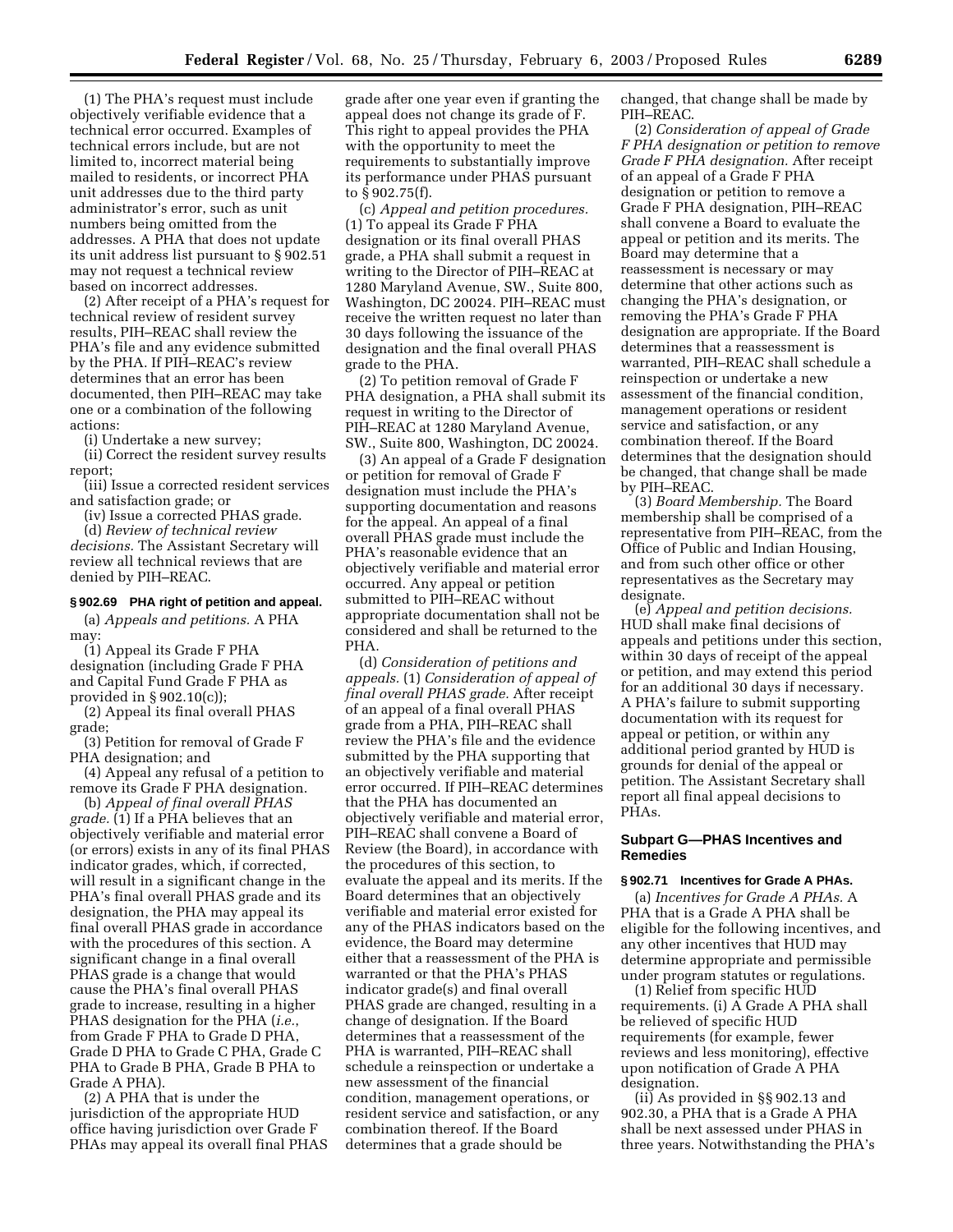PHAS assessment schedule, a Grade A PHA is required to submit annual unaudited and audited financial information. However, HUD shall not issue a grade for the unaudited and audited financial information in the years that a PHA is not being assessed under PHAS.

(2) Public recognition. Grade A PHAs will receive a Certificate of Commendation from HUD. These PHAs also will receive special public recognition from the Hub Office/ Program Centers.

(3) Bonus points in funding competitions. A Grade A PHA shall be eligible for bonus points in HUD's funding competitions, and formulabased programs when bonus points are not restricted by statute or regulation governing the funding program. Eligibility for Grade A PHAs to receive these bonus points will be stated in HUD's notices of funding availability or other funding documents.

(b) *Compliance with applicable Federal laws and regulations.* Relief from any standard procedural requirement provided under this section does not relieve a PHA from the requirements of the provisions of other federal and state laws and regulations or other HUD handbook requirements. For example, although a Grade A PHA or a Grade B, C or D PHA may be relieved of requirements for prior HUD approval for certain types of contracts for services, the PHA must still comply with all other Federal and State requirements that remain in effect, such as those for competitive bidding or competitive negotiation (see 24 CFR 85.36).

(c) *Audits and reviews not relieved by designation.* A Grade A PHA or a Grade B, C or D PHA remains subject to:

(1) Regular IPA or CPA audits.

(2) OIG audits or investigations, which shall continue to be conducted as circumstances may warrant.

#### **§ 902.73 Referral of Grade B, C, and D PHAs.**

(a) *General.* (1) Referral. Grade B, C, and D PHAs shall be referred to the Hub Office/Program Center for appropriate action.

(2) Improvement Plan. (i) A PHA that is designated a Grade D PHA shall be required to submit an Improvement Plan to address deficiencies in the PHA's performance.

(ii) A PHA that is designated a Grade B or C PHA may be required, at the discretion of the appropriate area Hub Office/Program Center, to submit an Improvement Plan to address specific deficiencies.

(b) *Submission of an Improvement Plan.* A PHA is required to submit its Improvement Plan to the Hub Office/ Program Center for approval within 30 days after the PHA's final overall PHAS grade is issued. All Improvement Plans must meet the requirements of paragraphs (d), (e) and (f) of this section.

(c) *Correction of deficiencies.* (1) Time period for correction. After a PHA receives its overall PHAS grade and designation of Grade B, C, or D PHA, the PHA must correct any deficiency indicated in the assessment within 90 days, or, if an Improvement Plan is required, within such period as provided in the Improvement Plan.

(2) Notification and report to Hub Office/Program Center. A PHA shall notify the Hub Office/Program Center of its action to correct each deficiency.

(d) *Improvement Plan.* An Improvement Plan shall:

(1) List each PHAS indicator, subindicator and/or component, together with the grade, that was identified as a deficiency and identify other baseline data, including all relevant raw data;

(2) Describe any other problems with performance and/or compliance that were identified during an on-site review of the PHA's operations;

(3) Describe the procedures that shall be followed to correct each deficiency;

(4) Provide a timetable for the

correction of each deficiency; and (5) Provide for or facilitate technical assistance to the PHA.

(e) *Determination of acceptability of Improvement Plan* (1) The Hub Office/ Program Center shall approve or deny an Improvement Plan and notify the PHA of its decision.

(2) An Improvement Plan that is not approved shall be returned to the PHA with recommendations from the Hub Office/Program Center for revising the Improvement Plan to obtain approval.

(f) *Submission of revised Improvement Plan.* The PHA shall submit a revised Improvement Plan within 30 days of its receipt of the Hub Office/Program Center recommendations.

(g) *Failure to submit acceptable Improvement Plan or correct deficiencies.* (1) The Hub Office/ Program Center shall notify a PHA if a PHA fails to submit an acceptable Improvement Plan or fails to correct deficiencies within the time specified in an Improvement Plan or such extensions that may be granted by HUD.

(2) The PHA shall respond to the Hub Office/Program Center's notification within 30 days and provide the Hub Office/Program Center with the reasons for its lack of progress in submitting or carrying out the Improvement Plan.

(3) The Hub Office/Program Center shall advise the PHA whether its reasons for lack of progress are acceptable. If the Hub Office/Program Center determines that the PHA's reasons for lack of progress are unacceptable, HUD shall notify the PHA that it shall be referred to the HUD office with jurisdiction over Grade B, C, or D PHAs for remedial actions, or such actions as that office may determine appropriate in accordance with the provisions of the ACC, this part and other HUD regulations, including the remedies available for substantial default.

(4) If the HUD office with jurisdiction over Grade B, C, or D PHAs determines that a PHA failed to correct deficiencies within the time specified in an Improvement Plan or such extensions as may be granted by HUD, HUD may take further action to sanction the PHA, but only after the PHA has had one year since the PHA was notified it was a Grade B, C, or D PHA to correct its deficiencies.

# **§ 902.75 Referral of Grade F PHAs.**

(a) *General.* After a PHA has received notification it is a Grade F PHA (*i.e.*, Grade F PHA or Capital Fund Grade F PHA), in accordance with the requirements of section  $6(j)(2)(B)$  of the Act (42 U.S.C. 1437d(j)(2)(B)) and in accordance with this part, HUD shall refer the PHA to the appropriate HUD office for remedial action. The remedial actions taken by HUD and the PHA will include actions statutorily required, and such other actions that HUD determines to be appropriate.

(b) *Memorandum of Agreement (MOA).* HUD shall initiate the development of an MOA, within 30 days of notifying a PHA that it is a Grade F PHA. The PHA must execute the MOA as drafted by HUD within 10 days after issuance. The final MOA is a binding contractual agreement between HUD and a PHA.

(c) *Scope of the MOA.* The scope of the MOA may vary depending upon the extent of the deficiencies identified in the PHAS assessment. All MOAs will include:

(1) Each PHAS indicator, subindicator or component, together with the grade, that was identified as a deficiency and other baseline data, including all relevant raw data;

(2) Performance targets for the periods specified by HUD;

(3) Strategies for the PHA to use to achieve the performance targets within the time period of the MOA;

(4) Technical assistance that will be provided to the PHA or facilitated by HUD;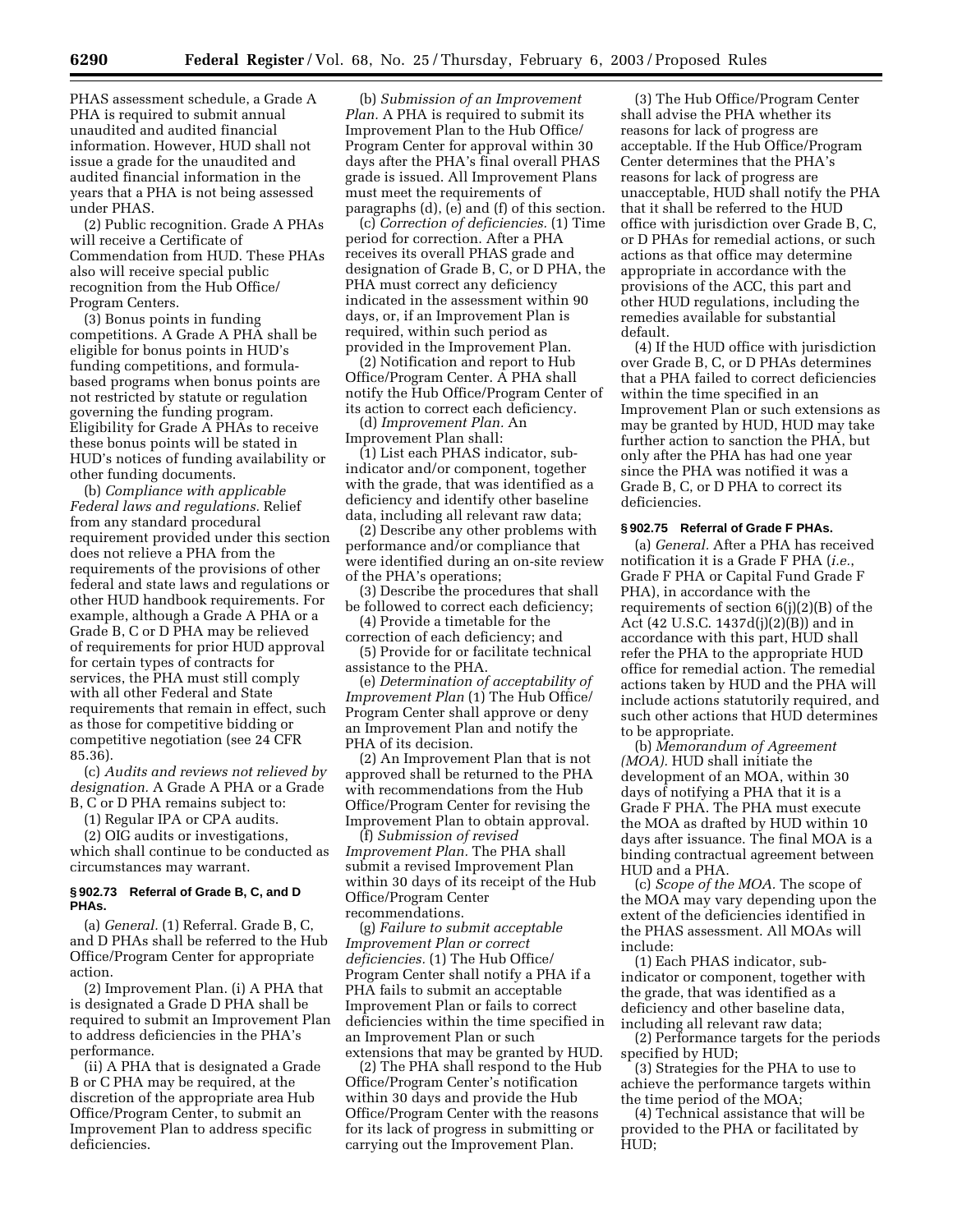(5) Incentives for meeting the targets, such as the removal of Grade F PHA designation;

(6) The consequences for failing to meet the targets including, but not limited to, the sanctions that may be imposed. Sanctions include the imposition of budget and management controls by HUD, declaration of substantial default, and subsequent actions. Subsequent actions include judicial appointment of a receiver, limited denial of participation, suspension, debarment, or other actions HUD deems appropriate; and

(7) A description of the involvement of local public and private entities, including PHA resident leaders, in carrying out the MOA and rectifying the PHA's deficiencies.

(d) *Parties to the MOA.* An MOA will be executed by:

(1) The PHA Board Chairperson (supported by a Board resolution) or a receiver (pursuant to a court ordered receivership agreement, if applicable);

(2) The PHA Executive Director, or a designated receiver (pursuant to a court ordered receivership agreement, if applicable) or other designated Chief Executive Officer;

(3) The Director of the HUD office with jurisdiction over the PHA while the PHA is a Grade F PHA; and

(4) The appointing authorities of the Board of Commissioners, unless exempted by the HUD office with jurisdiction over the PHA while the PHA is a Grade F PHA.

(e) *Failure to execute MOA or improve performance under MOA.* HUD will take further action if the PHA fails or refuses to execute an MOA within the period provided in paragraph (b) of this section, or the PHA operating under an executed MOA does not improve its performance as provided in paragraph (f) of this section. HUD shall take the actions required by § 902.77(a).

(f) *Recovery.* (1) Two year maximum recovery period. After referral to the appropriate HUD office for remedial action, the PHA has two years to improve its performance as measured by the PHAS indicators. The PHA must improve its performance in each year of the two-year period as required by the Act or HUD will take further action as set forth in § 902.77.

(2) Benchmarks. (i) By the end of the first year, the PHA must make the following improvements. For a Grade F PHA, for each indicator with a grade of F, the PHA must improve that indicator's grade value by at least 50 percent of the difference between its value and the minimum grade value for a grade of D. For a Capital Fund Grade F PHA, the PHA must obligate 50

percent of the unobligated funds and/or expend 50 percent of the unexpended funds.

(ii) By the end of the second year, the PHA must make the following improvements. For a Grade F PHA, the PHA must achieve an overall PHAS grade of D and a grade of D for each of the four indicators. For a Capital Fund Grade F PHA, the PHA must obligate 100 percent of the unobligated funds and/or expend 100 percent of the unexpended funds.

(iii) The end of the first year is one year from the date the PHA receives the initial notice of its final overall PHAS grade and Grade F PHA designation. The end of the second year is two years from the date the PHA receives the initial notice of its final overall PHAS grade and Grade F PHA designation.

(g) *Audit review.* HUD shall perform an audit review and may, at its discretion, select the audit firm to perform the audit of the PHA that is a Grade F PHA. Further, HUD may, at its discretion, serve as the audit committee for the audit in question.

(h) *Continuation of services to residents.* To the extent feasible, all services to residents will continue uninterrupted during the time a PHA is a Grade F PHA and under jurisdiction of the appropriate HUD office.

#### **§ 902.77 Actions and sanctions.**

(a) *Actions against Grade F PHAs.* (1) Failure to execute or meet the MOA *requirements*. The failure of a Grade F PHA to execute or meet the requirements of an MOA in accordance with § 902.75 constitutes a substantial default under § 902.79. The HUD office with jurisdiction over the PHA while the PHA is a Grade F PHA will recommend to the Assistant Secretary that the PHA be declared in substantial default. In accordance with § 902.79, the Assistant Secretary shall notify the PHA of the default and allow the PHA an opportunity to cure the default. If the PHA fails to cure the default within a period not to exceed 30 days unless the Assistant Secretary determines that a longer period is appropriate, HUD shall take further action.

(2) Actions. (i) For PHAs with fewer than 1250 units, HUD shall initiate either the judicial appointment of a receiver or an administrative receivership.

(ii) For PHAs with 1250 or more units, HUD shall initiate the judicial appointment of a receiver or an administrative receivership, but may only initiate an administrative receivership while HUD's petition for judicial receivership is pending.

(iii) For all PHAs, following the recommendation of the Assistant Secretary, HUD shall initiate the interventions provided in § 902.83, and may initiate such other sanctions available to HUD, including limited denial of participation, suspension, debarment, and referral to the appropriate federal government agencies or offices for the imposition of civil or criminal sanctions.

(b) *Actions against other PHAs in substantial default.* A PHA that is not a Grade F PHA, but that has been found to be in substantial default under the provisions of § 902.79 also is subject to further action. The Assistant Secretary makes the determination that a PHA is in substantial default. In accordance with § 902.79, the Assistant Secretary shall notify the PHA of the default and allow the PHA an opportunity to cure the default. If the PHA fails to cure the default within the specified period of time, HUD shall initiate the judicial appointment of a receiver or the interventions provided in § 902.83, as recommended by the Assistant Secretary. HUD also may initiate such other available sanctions, including limited denial of participation, suspension, debarment, and referral to the appropriate federal government agencies or offices for the imposition of civil or criminal sanctions.

(c) *Receivership/Possession of PHA by HUD.* (1) The appointments of receivers, the actions of receivers, and HUD's responsibilities toward the receivers are governed by the provisions of section  $6(j)(3)$  of the Act (42 U.S.C. 1437d(j)(3)).

(2) If a judicial receiver is appointed, the receiver, in addition to the powers provided by the court, shall have available the powers provided by section  $6(j)(3)(C)$  of the Act (42 U.S.C. 1437d(j)(3)(C)).

(3) If HUD assumes responsibility for all or part of the PHA, the Secretary of HUD shall have available the powers provided by section 6(j)(3)(D) of the Act  $(42 \text{ U.S.C. } 1437 \text{d}(j)(3)(D)).$ 

(4) If an administrative receiver is appointed, the Secretary may delegate to the administrative receiver any of the powers provided to the Secretary as described in paragraph (c)(3) of this section, in accordance with section  $6(j)(3)(D)$  of the Act.

(d) *Continuation of services to residents.* To the extent feasible, all services to residents shall continue uninterrupted, during the time a PHA is under referral to HUD.

# **§ 902.79 Substantial default.**

(a) *Events or conditions that constitute substantial default.* The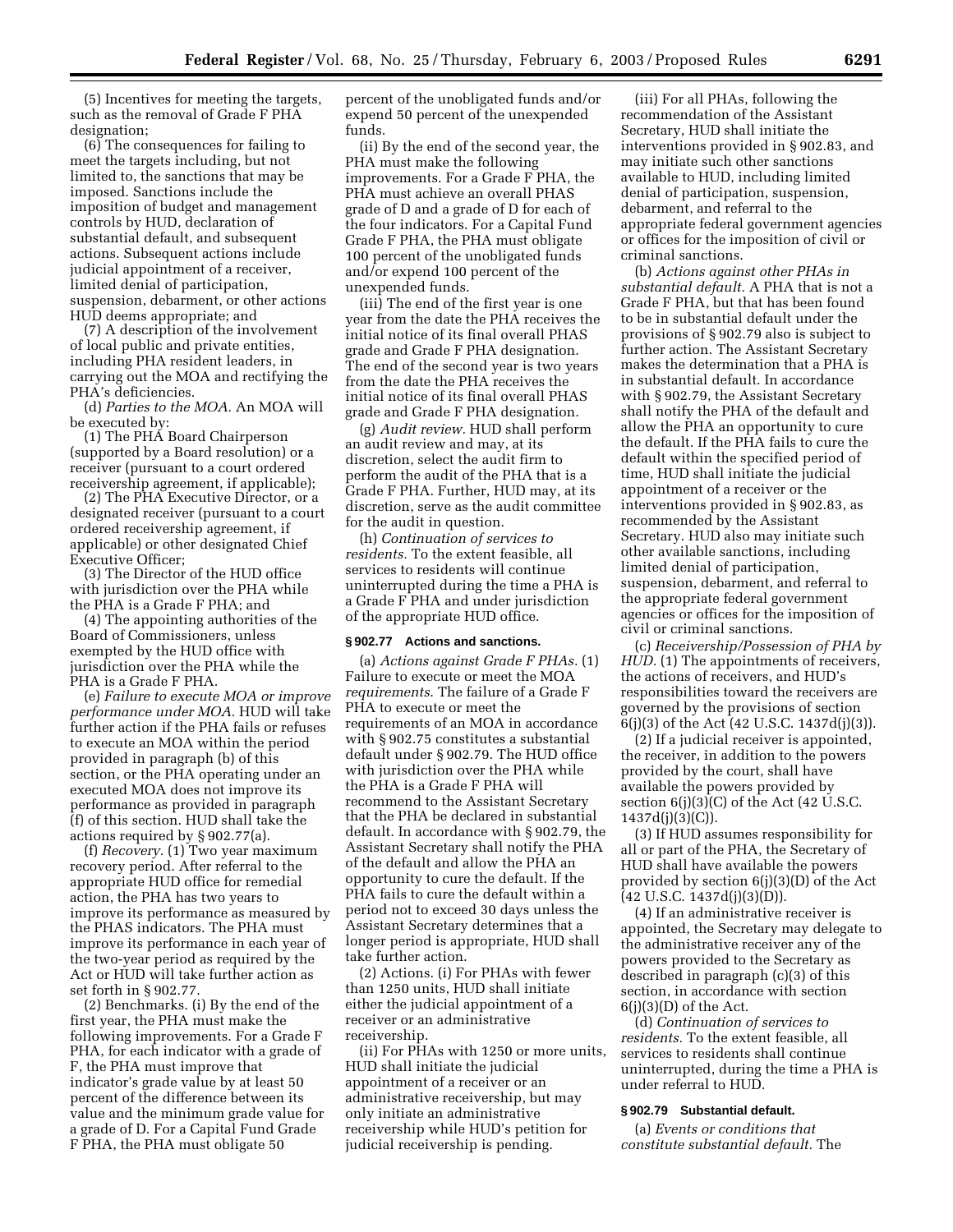following events or conditions shall constitute substantial default.

(1) HUD may determine that events have occurred or that conditions exist that constitute a substantial default if a PHA is determined to be in violation of federal statutes, including but not limited to the Act, or in violation of regulations implementing such statutory requirements, whether or not such violations would constitute a substantial breach or default under provisions of the PHA's ACC.

(2) HUD may determine that a PHA's failure to execute an MOA or satisfy the terms of an MOA entered into pursuant to § 902.75, or to make reasonable progress to execute or meet requirements included in an MOA, are events or conditions that constitute a substantial default.

(3) HUD shall determine that a Grade F PHA that does not show substantial improvement, as described in § 902.75(f), is in substantial default.

(4) HUD may determine that a substantial breach or default in the terms and conditions of the PHA's ACC constitutes a substantial default.

(b) *Scope of substantial default.* HUD may determine that the events or conditions constituting a substantial default are limited to a portion of a PHA's public housing operations, designated either by program, by operational area, or by property(ies).

(c) *Notification of substantial default and response.* In the event of substantial default described in paragraph (a) of this section or if information from an annual assessment, audit, or any other credible source (including, but not limited to, the Office of Fair Housing Enforcement, the OIG, a court order, or a referral from a mayor or other official) indicates that events or conditions may exist that constitute a substantial default or breach, HUD shall perform an independent investigation. Upon a determination or finding, HUD shall advise a PHA of such substantial default or of such information. HUD is authorized to protect the confidentiality of the source(s) of such information in appropriate cases.

(1) Form of notification. Except in the case of apparent fraud or criminality, and/or in the case of an emergency condition that poses an imminent threat to the life, health, or safety of residents, the Assistant Secretary shall provide written notification to the PHA of the determination or finding that events have occurred or that conditions exist that constitute substantial default. Before taking further action, HUD shall provide the PHA an opportunity to take corrective action, including the remedies and procedures available to

PHAs designated Grade F. The written notification shall be transmitted to the Executive Director, the Chairperson of the Board, and the appointing authority(ies) of the Board. The written notification shall include, but is not limited to:

(i) Identification of the specific covenants, conditions, and/or agreements under which the PHA is determined to be in noncompliance;

(ii) Identification of the specific events, occurrences, or conditions that constitute the determined noncompliance;

(iii) Identification of the information, referrals, and opportunities to initiate corrective action;

(iv) Identification of a specific time period of not less than 10 days (except in cases of apparent fraud or other criminal behavior, and/or under emergency conditions) nor more than 30 days, during which the PHA shall be required to demonstrate that the determination or finding is not substantively accurate; and

(v) A statement indicating that, absent a satisfactory response in accordance with paragraph (c)(2) of this section, HUD will take action, using any or all of the interventions specified in § 902.83 and determined to be appropriate to remedy the noncompliance, citing § 902.83, and any additional authority.

(2) Receipt of notification. Upon receipt of the notification, the PHA must demonstrate, within the time period permitted in the notification, factual error(s) in HUD's description of events, occurrences, or conditions, or show that the events, occurrences, or conditions do not constitute noncompliance with the statute, regulation, covenants, or conditions.

(3) Waiver of notification. A PHA may waive, in writing, receipt of written notice from HUD of a finding of substantial default, and voluntarily consent to a determination of substantial default. The PHA shall concur on the existence of substantial default conditions that can be remedied by technical assistance, and the PHA shall provide HUD with written assurance that the PHA shall address all deficiencies. HUD shall then immediately proceed with interventions as provided in § 902.83.

(d) *Emergency situations.* In any situation determined to be an emergency, or in any case when the events or conditions precipitating the intervention are determined to be the result of criminal or fraudulent activity, the Secretary or the Secretary's designee is authorized to intercede to protect the residents' and HUD's interests by

causing the proposed interventions to be implemented without appeals or delays.

#### **§ 902.83 Interventions.**

(a) If HUD determines that a substantial default exists under this part, HUD may initiate any interventions deemed necessary to maintain dwellings that are decent, safe, sanitary and in good repair for the residents. Interventions under this part (including an assumption of operating responsibilities) may be limited to one or more of a PHA's operational areas (*e.g.*, maintenance, modernization, occupancy, or financial management) or to a single public housing property or a group of properties. Under this limited intervention procedure, HUD may select, or participate in the selection of, an AME to assume management responsibility for a specific property, a group of properties in a geographical area, or a specific operational area. During the limited intervention procedure, the PHA retains responsibility for all programs, operational areas, and properties not subject to the intervention.

(b) Interventions may include:

(1) Providing technical assistance for existing PHA management staff;

(2) Selecting or participating in the selection of an AME to provide technical assistance or other services up to and including contract management of all or any part of the public housing properties administered by a PHA;

(3) Assuming possession and operational responsibility for all or any part of the public housing administered by a PHA;

(4) Entering into agreements, arrangements, and/or contracts for or on behalf of a PHA, or acting as the PHA, and expending or authorizing the expenditure of PHA funds, irrespective of the source of such funds, to remedy the events or conditions constituting the substantial default;

(5) Providing intervention and assistance necessary to remedy emergency conditions;

(6) Selecting an administrative receiver to manage and operate all or part of the PHA's housing after soliciting competitive proposals; and

(7) Petitioning for the appointment of a receiver to any District Court of the United States or any court of the state in which real property of the PHA is located.

(c) The receiver is to conduct the affairs of the PHA:

(1) In a manner consistent with statutory, regulatory, and contractual obligations of the PHA;